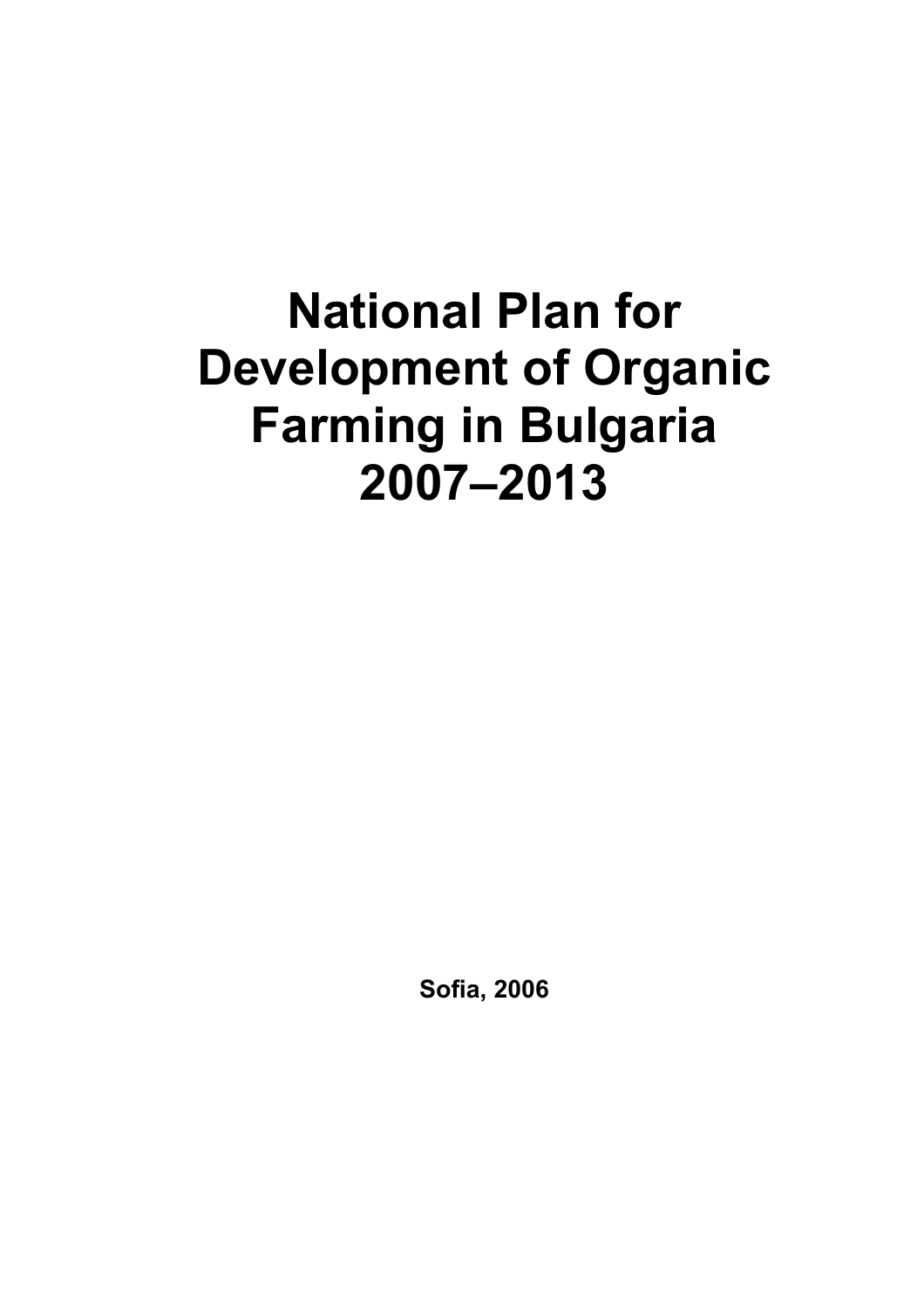# **CONTENT**

| CHAPTER I.1. Control and Certification of organic production in Bulgaria5                    |     |
|----------------------------------------------------------------------------------------------|-----|
|                                                                                              |     |
|                                                                                              |     |
| I.4. Trade with organic products and foodstuff Error! Bookmark not defined.                  |     |
| 1.5. Political, legislative and financial framework for organic production in Bulgaria 9     |     |
| 1.5.1. National strategies, plans and progrmmes in relation with organic farming 9           |     |
|                                                                                              |     |
|                                                                                              |     |
|                                                                                              |     |
| CHAPTER II: FACTORS FOR DEVELOPMENT OF ORANIC FARMING 12                                     |     |
|                                                                                              |     |
|                                                                                              |     |
|                                                                                              |     |
|                                                                                              |     |
| II.5. Current situation of the trade with agricultural products and foodstuff in Bulgaria 13 |     |
|                                                                                              |     |
|                                                                                              |     |
|                                                                                              |     |
|                                                                                              |     |
| II.7. Current sitution and development of organic farming worldwide 16                       |     |
|                                                                                              |     |
|                                                                                              |     |
|                                                                                              |     |
|                                                                                              |     |
|                                                                                              |     |
|                                                                                              |     |
|                                                                                              |     |
|                                                                                              |     |
|                                                                                              |     |
|                                                                                              |     |
| III. STRATEGY 2007-2013 AND PLAN FOR DEVELOPMENT OF ORANIC                                   |     |
|                                                                                              | .29 |

**Annex: List of the members of the working group that participated in the development of the Organic farming action plan**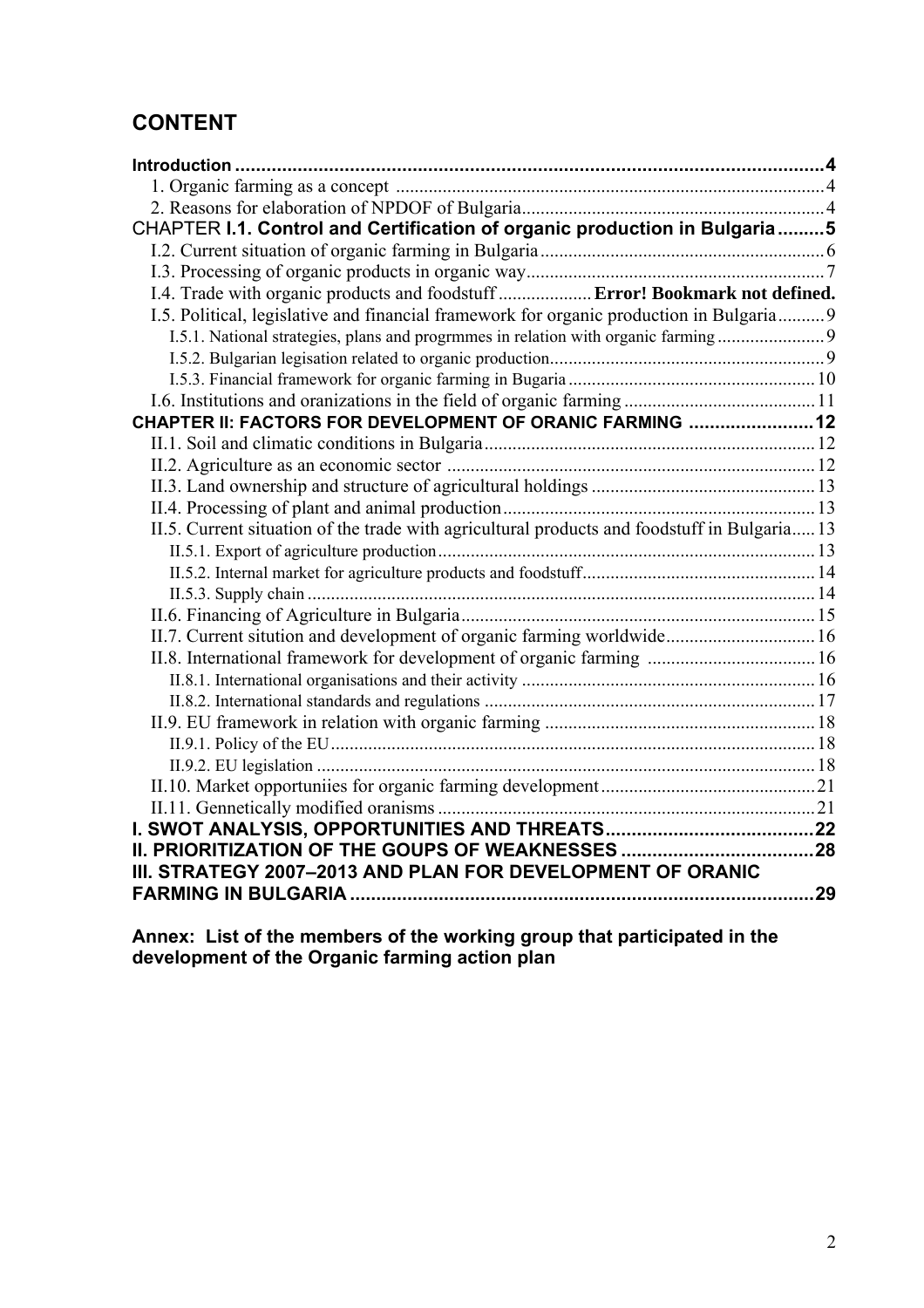# **ABBREVIATIONS**

| <b>APSMEs</b> | Agency for Promotion of SMEs                                         |
|---------------|----------------------------------------------------------------------|
| <b>BAS</b>    | <b>Bulgarian Accreditation Service</b>                               |
| <b>GM</b>     | <b>Genetically Modified</b>                                          |
| <b>GMO</b>    | Genetically Modified Organisms                                       |
| <b>SVSC</b>   | State Veterinary-Sanitary Control                                    |
| <b>SFA</b>    | <b>State Fund Agriculture</b>                                        |
| <b>EEC</b>    | European Economic Community                                          |
| EU            | European Union                                                       |
| PPI           | <b>Plant Protection Institute</b>                                    |
| <b>CTCP</b>   | Commission on Trade and Customer Protection                          |
| <b>MFA</b>    | Ministry of Foreign Affairs                                          |
| <b>MH</b>     | Ministry of Health                                                   |
| <b>MAF</b>    | Ministry of Agriculture and Forestry                                 |
| <b>MEE</b>    | Ministry of Economy and Energetics                                   |
| <b>MD</b>     | Ministry of Defence                                                  |
| <b>MES</b>    | Ministry of Education and Science                                    |
| <b>MEW</b>    | Ministry of Environment and Waters                                   |
| <b>MRDPW</b>  | Ministry of Regional Development and Public Works                    |
| <b>MLSP</b>   | Ministry of Labor and Social Policy                                  |
| <b>MF</b>     | Ministry of Finance                                                  |
| <b>NAEP</b>   | National Agrienvironmental Programme                                 |
| <b>NGO</b>    | Non Governmental Organizations                                       |
| <b>NRDP</b>   | National Rural Development Plan                                      |
| <b>NSI</b>    | National Statistical Institute                                       |
| <b>NSBC</b>   | National Strategy on Biodiversity Conservation                       |
| <b>NPPS</b>   | <b>National Plant Protection Service</b>                             |
| <b>NAAS</b>   | National Agriculture Advisory Service                                |
| <b>NCAS</b>   | National Centre on Agrarian Science                                  |
| <b>OECD</b>   | Organization for Economic Cooperation and Development                |
| CAP           | Common Agriculture Policy                                            |
| <b>RDP</b>    | Rural Development Program                                            |
| <b>SAPARD</b> | Special Preaccession Programme for Agriculture and Rural Development |
| <b>WHO</b>    | World Health Organization                                            |
| <b>FAO</b>    | Food and Agriculture Organisation                                    |
| <b>CEFTA</b>  | Central European Free Trade Agreement                                |
| <b>IFOAM</b>  | International Federation of Organic Agriculture Movements            |
| <b>IOAS</b>   | <b>International Organic Accreditation Service</b>                   |
| <b>SOEL</b>   | Stiftung Ökologie & Landbau (SÖL) - Foundation Ecology & Agriculture |
| <b>UNCTAD</b> | Nations Conference on Trade and Development                          |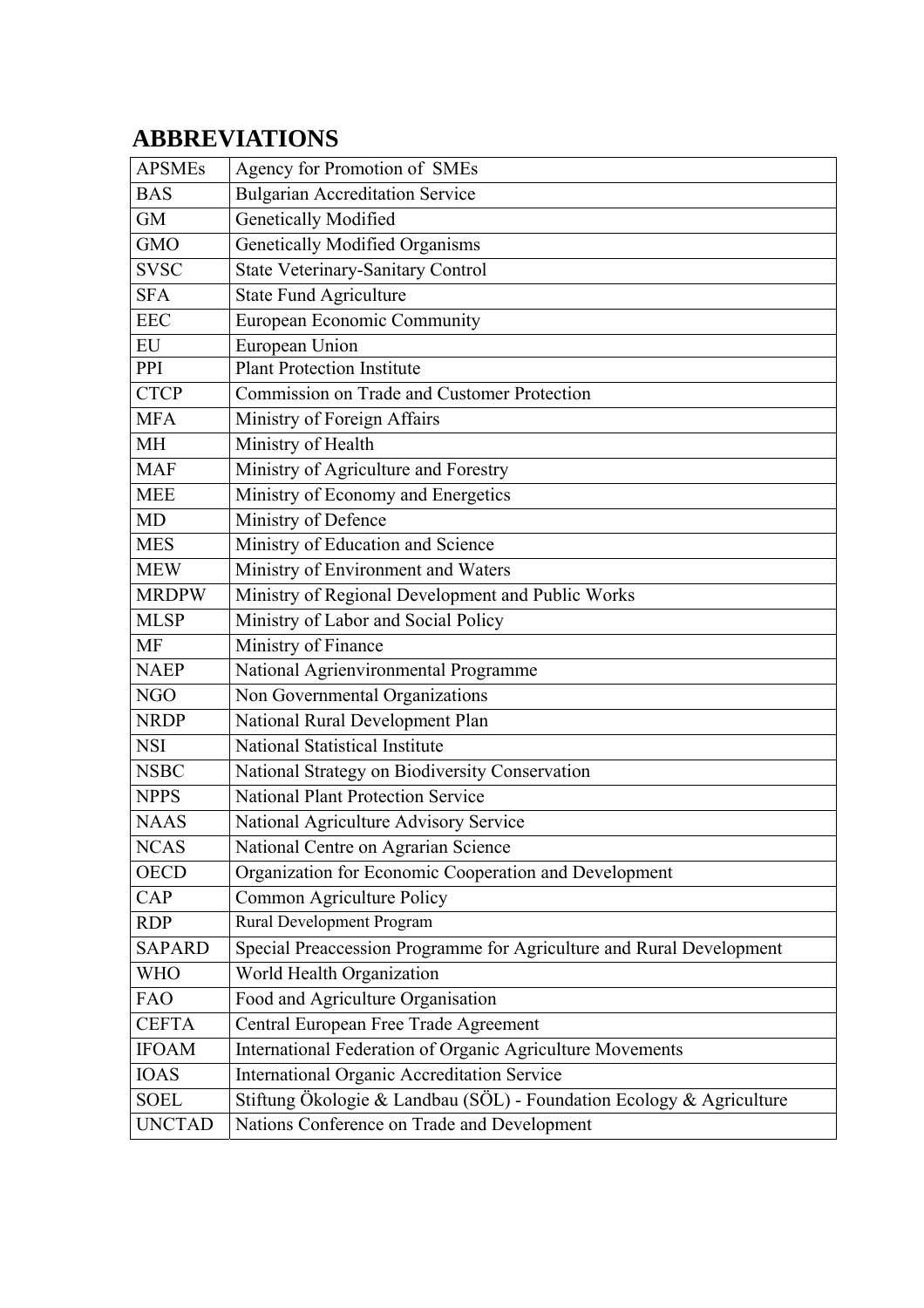#### **INTRODUCTION**

The current document envisages the organic farming as a system for specific cultivation of plants, breeding of animals and production and processing of plant and animal products and also their realization on the market.

# **1. The concept for organic farming**

There are many definitions of what organic farming is worldwide. Bulgarian Plan for Development of Organic Farming (NPDOF) is elaborated in compliance with The European Action Plan for Organic Food and Farming. The plan uses the definition in accordance to FAO/WHO Codex Alimentarius guidelines for organic food, where

organic agriculture is "*a holistic production management system which promotes and enhances agro-ecosystem health, including biodiversity, biological cycles, and soil biological activity. It emphasises the use of management practices in preference to the use of off-farm inputs, taking into account that regional conditions require locally adapted systems. This is accomplished by using, where possible, agronomic, biological, and mechanical methods, as opposed to using synthetic materials, to fulfil any specific function within the system*."

# **2. Reasons for elaboration of NPDOF of Bulgaria**

One of the greatest challenges for Bulgaria in the process of economical restructuring is to balance the sufficient production of food and the increase of the employment rate with preventive protection of the environment.

Organic farming as well as other integrated agrienvironmental practices directly contribute to sustainability of the rural development in Bulgaria. They might lead to stabilization of ecosystems, preservation and restoration of natural resources, prevention of land abandonment. It is distinguished that only a small part of the agricultural land in Bulgaria is contaminated in the past and that no new pollution occurred in the last 7-8 years. The soil erosion problem is more serious  $-3/4$  of country's territory suffers this process. The expected development of agricultural sector resulting from the support by the EU policies and programs may lead to intensification and corresponding soil degradation. EU SAPARD Pogramme and Structural Funds after EU accession provide opportunities for organic farming development and implementation of environmentally friendly agricultural practices, which lead to soil fertility preservation and reduce the pollution in agricultural lands.

Organic farming contributes for income stabilization of the farmers by opening of new and developing markets for their healthy and quality products and contributes for reducing the unemployment in rural areas. This fact is accentuated also in The European Action Plan for Organic Food and Farming. Bulgaria has favorable conditions for organic farming development and there is a chance the country to take its place in the still existing niche of organic farming products demand in the EU and worldwide.

The first steps toward organic farming in Bulgaria date back to the 60-ies, although the interest rose in the last 15 years. As a result of the high level Conference "Perspectives of the Organic Agriculture in the Enlarged European Union" held in Plovdiv in 2003 the Ministry of Agriculture and Forestry (MAF) took the responsibility to elaborate a Strategy and National Plan for Organic Farming Development.

NPDOF was elaborated in the period October 2004 – June 2005 and was co-financed by the Swiss Agency for Development and Cooperation and MAF. The Bioselena Foundation provided logistic support for its elaboration. The guiding principle in the process of elaboration was the wide representation and involvement of the stakeholders. In accordance to this principle a working group was created with more than 30 representatives of key stakeholders' organisations. An expert team of organic farming experts from NGOs, scientific institutes and consulting companies supported the work of the working group. The Draft NPDOF was discussed with more than 600 stakeholders in the country in six meetings in each NUT II level in the period March and April 2005.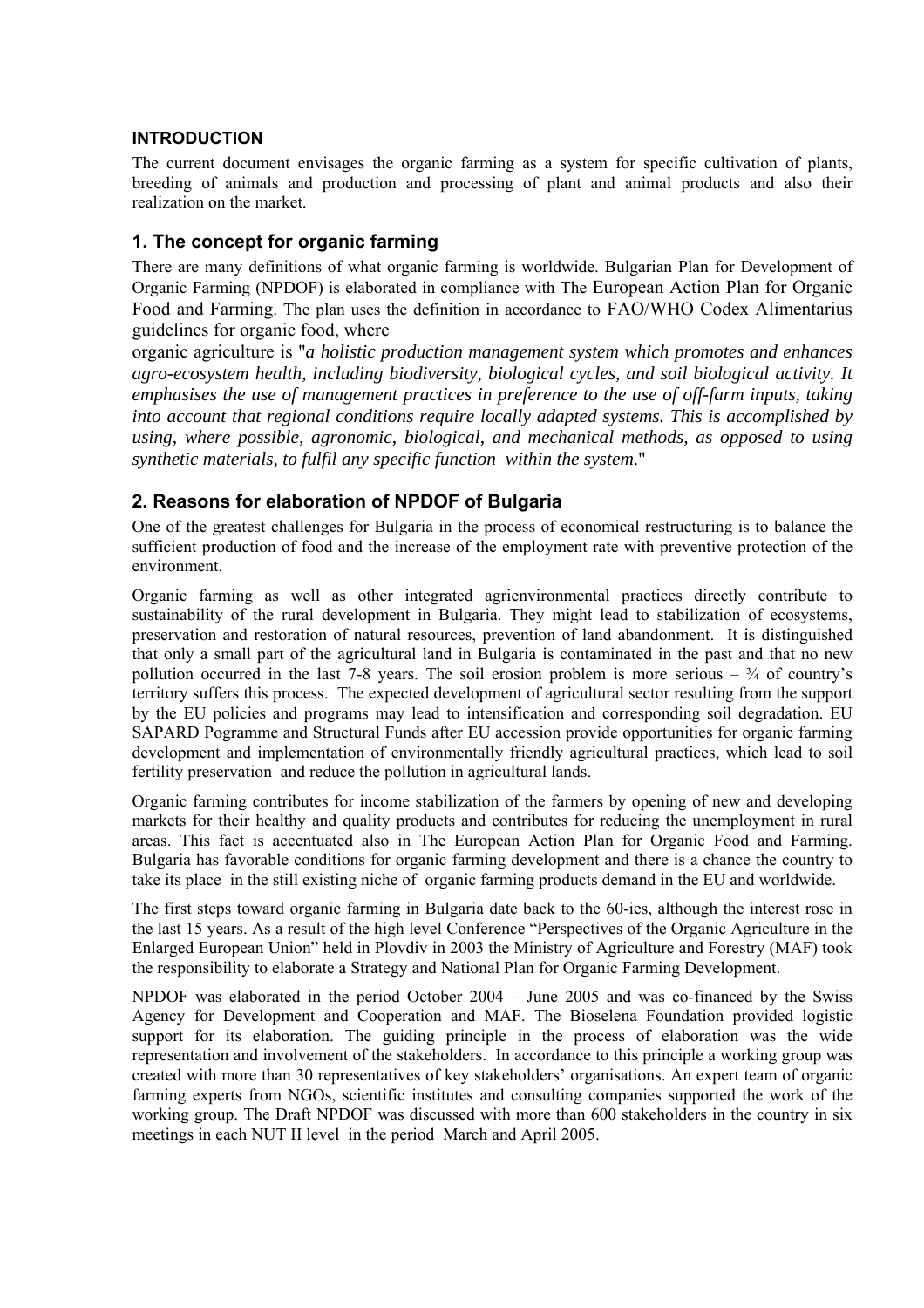# **CHAPTER І. ORGANIC PRODUCTION IN BULGARIA**

# **І.1. Control and Certification of organic production in Bulgaria**

According to Bulgarian legislation the control and certification of organic production is delegated to legal entities – traders or non-profit organizations after accreditation by Bulgarian Executive Agency for Accreditation and after approval recieved by the Minister of Agriculture and Forestry.

The activity of the foreign control bodies based outside Bulgaria and performing control and certification of organic farming on the territory of Bulgaria shall be regulated till the end of 2005. It is envisaged that the Minister of Agriculture and Forestry will award permissions for performance of control over organic farming on the country's territory to foreign control bodies if they have an accreditation certificate which guarantees compliance with the requirements of standard EN 45 011. In order to receive the permission by the Minister the foreign applicants for control body have to submit to MAF an expression of interest, containing data on the legal status of the entity according to the national legislation in force in the country in which it was registered: registration, name of the entity/company, head office, address, object of activity.

The Ordinances (*22/ 4.7.2001 and 35/ 30.7.2001)* on organic production define the Ministry of Agriculture and Forestry as competent authority responsible for implementation of organic farming legislation. The following structures implement this legislation:

\* *Commission on organic farming*, which advices the Minister in giving the license to control bodies and for its suspension. The Commission makes decisions on issues related to organic farming and its indication on the products;

\* the Secretariat to the Commission organizes its work and keeps registers of organic producers, processors and importers in Bulgaria, registers of control bodies in Bulgaria and EU;

\* expert group for auditing – for the moment the auditing is delegated to six trained experts of MAF and its Agencies. The auditing of control bodies is performed yearly.

The efficiency of the control on the organic production is of definite significance for gaining customer's confidence. The efficiency of this control is one of the mandatory conditions for a third country to be included in the list of the countries with recognized equivalence of practices and such country to benefit from favorable customs regime for EU member-states. Those countries, which are not included in this list have to re-certify their production through control body which is recognized by the competent authorities in EU.

There are two types of import regimes from third countries into the EU:

1. According to art. 11 (6) of Regulation 2092/91:

The competent authority of a Member State may authorize importers in that Member State to place on the market products imported from third countries, provided that the importer provides sufficient evidence showing that:

- o the products for which an import permission is asked are produced in accordance with requirements equivalent to those, required by the Regulation;
- o have been subject to inspection measures with efficiency equivalent to the efficiency envisaged in the Regulation.
- 2. According to art. 11(1) of Regulation 2092/91:

The third countries are included in the List of the countries with recognized equivalency of the procedures, of the production system and of the control and certification with Decision of the European Commission after accomplished accreditation procedure and awarded positive evaluation.

The criteria used for inclusion in the List of the countries under the regulation of art. 11 (1) are:

- o in the country exists legislation regulating the organic farming which recalls the principles on which the EU legislation in the sphere is based;
- o the country has realized export of organic production;
- o the national legislation of the country is functioning and effective.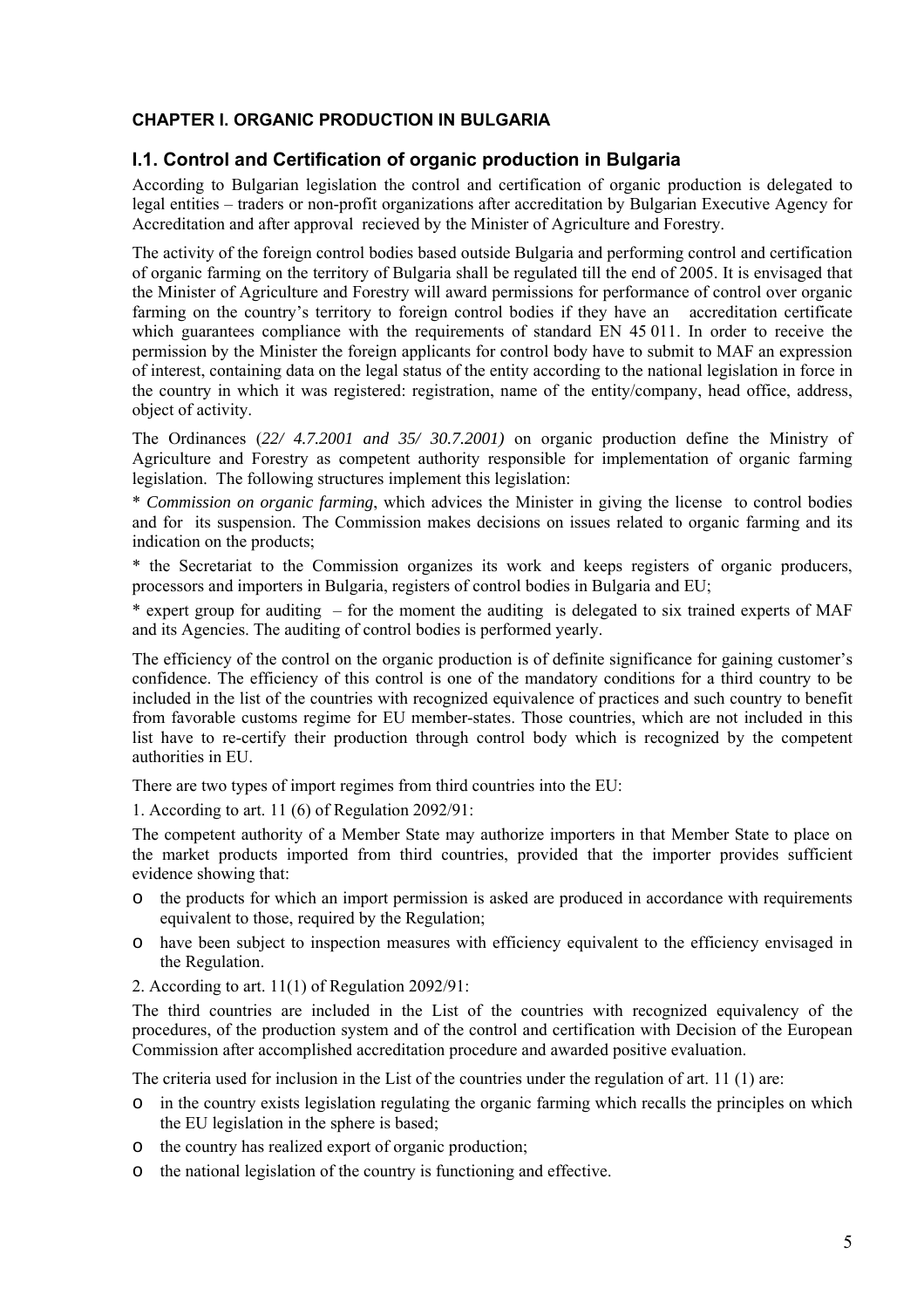Currently (2005), SGS Bulgaria Ltd. is the only functioning control body for organic production according the Bulgarian legislation. Other companies have also submitted their documents for approval but the process is still going on.

Apart of the existing system for control and certification, sometimes the international partners require analyses of organic products to be done in laboratory accredited for internationally recognized analysis methods. In Bulgaria there are five accredited laboratories for analysis of organic products and food. Currently (2005) they still are not equipped with the full range of tests and still are lacking the needed confidence of the West-European countries.

# **І.2. Current situation of the organic farming in Bulgaria**

Between 19 November and 13 December 2004 a survey was done through written questionnaires sent to 37 control bodies working on the territory of EU and Bulgaria. The questionnaire asked for information on certified area in ha, producers, products and quantities. 10 answers were received. Three of the control bodies from Germany, Belgium and France responded that their organizations have not performed certifications in Bulgaria. Positive answers was received by IMO – Switzerland (Balkan Biosert), Lacon – ETKO – Germany (B-cert Bulgaria), Eco-cert – Germany, DIO – Greece, Soil Association Ltd – Great Britain, Skal International – The Netherlands and SGS Bulgaria Ltd. The other organizations did not respond to the questionnaire.

According to Agrienvironment Department in MAF, in 2003 the organic farming methods were applied of 8364 ha. The information received by the control bodies shows that the area under organic way of cultivation (certified and in conversion period) in the end of 200 is 12284,14 ha or 0,22 % of the UAA. The certified area is 11 771, 47 ha and the area in conversion is 512,67 ha. The comparison with the data from 2003 shows that the areas under organic production have increased significantly only for 1 year

The certified areas for wild berries, herbs and mushrooms is 62 183,95 ha.

There were 12 green houses for organic production of fruits and vegetables with 206 440 square meters that corresponds to 20,64 ha certified agricultural area. This information was presented during the Conference on organic farming held in Plovdiv in 2003. The greenhouses are mainly for fruits and vegetables.

There were 77 holdings for organic plant production (56 are already certified and the rest 21 were in conversion in 2004). One of the organic holding is mixed – for plant and animal production.

| <b>Kind</b>         | <b>Certified</b><br>(number of | In conversion<br>(number) | <b>Total</b><br>(number of |
|---------------------|--------------------------------|---------------------------|----------------------------|
|                     | propagation material)          |                           | propagation<br>material)   |
| <b>Strawberries</b> | 110 000                        |                           | 110 000                    |
| Lavender            | 100 000                        |                           | 100 000                    |
| Rose                | 85 000                         |                           | 85 000                     |
| Dill                | $20, 7$ tones                  |                           | $20, 7$ tones              |
| Total:              | 295 000                        |                           | 295 000                    |
|                     | and 20,7 tones                 |                           | and 20,7 tones             |

Currently four farms produce organic propagation material and seeds of the following plants:

According to Agrienvironment and LFA Department of MAF data and the data gathered by the certifying bodies the North-Central and the South-Central regions are with the highest relative share of certified areas. There were 5 organic livestock breeding farms keeping in total 722 animals (cattle, sheep and goats). One of these holdings is mixed and in conversion period. It breeds 294 sheep.

The table below shows the animal distribution:

| <b>CONT</b><br>vpe | <b>'ertified</b> | In conversion | <b>Total</b> |
|--------------------|------------------|---------------|--------------|
|                    | heads)           | (heads)       | (heads)      |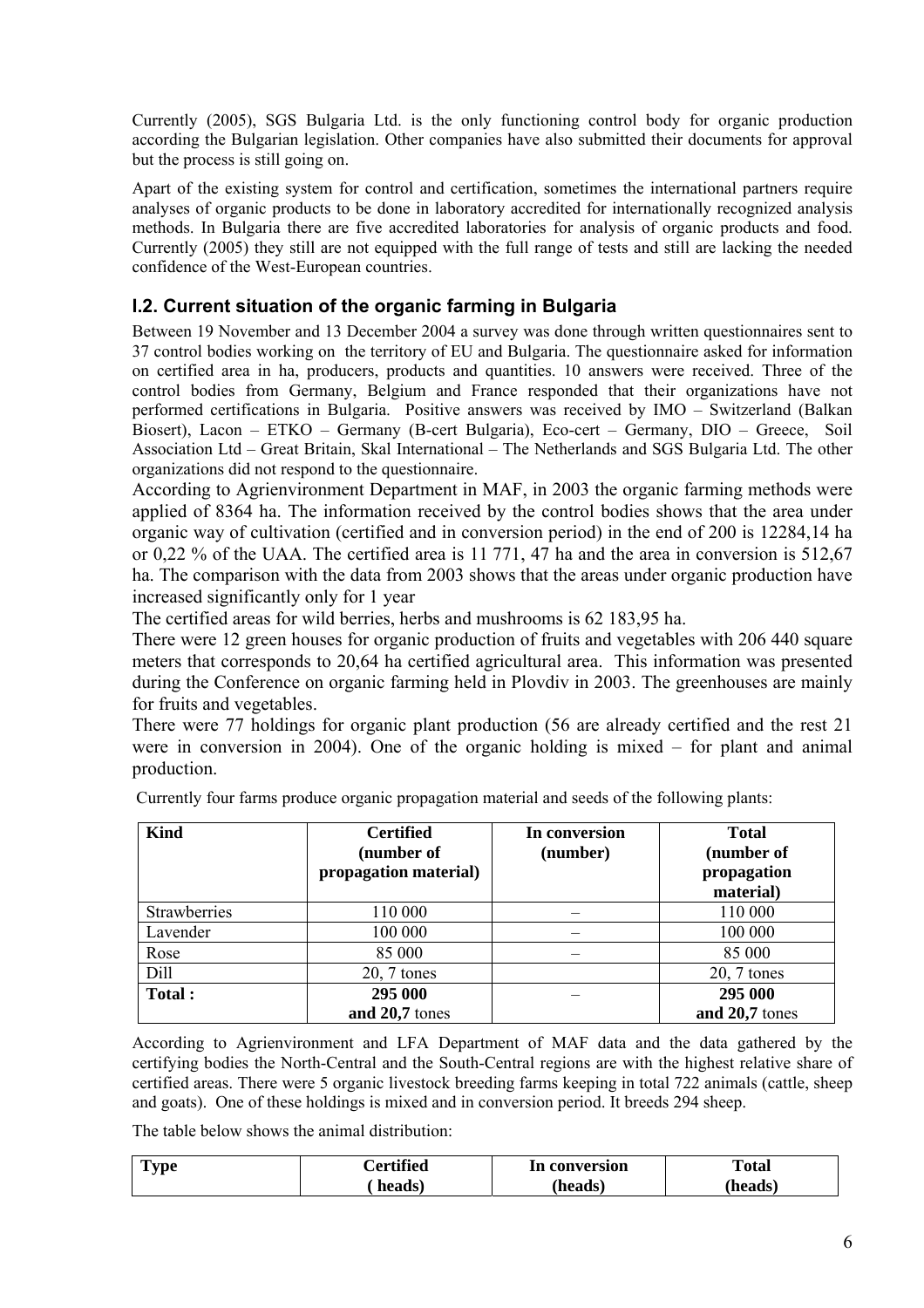| Cow           | 54  | 12            | 166 |
|---------------|-----|---------------|-----|
| Bull          |     | _             |     |
| Calf          | 44  | 38            | 82  |
| Cattle        |     | <sup>12</sup> | 147 |
| Sheep<br>Goat |     | 294           | 294 |
|               |     | 32            |     |
| Total:        | 134 | 588           | 722 |

In 2004 the number of certified apiaries was 258 with 23 508 bee families kept in compliance with organic production requirements. Another 11 apiaries with 375 bee families were in conversion period. The produced amount of bee products for 2004 was as follows:

| <b>Kind</b>   | <b>Certified tones</b> | In conversion            | <b>Total (tones)</b> |
|---------------|------------------------|--------------------------|----------------------|
| Bee honey     | 924,6                  | -                        | 924,6                |
| Pollen        |                        | $\overline{\phantom{0}}$ |                      |
| Bee wax       | 45                     | -                        | 45                   |
| Propolys      |                        | -                        |                      |
| <b>Total:</b> | 983,6                  | $\blacksquare$           | 983,6                |

# **І.3. Processing of organic farming products**

Organic farming processing in Bulgaria currently (2004) includes:

- o Drying of herbs, spices, seeds, fruits and vegetables processed by Ira-Eco Ltd.
- o Processing of organic products, including cultivated herbs and spices, packing of fruit, vegetable and mixed vegetable-fruit foods with low content of sugar by Biostart Ltd.
- o Bee honey and honey products processing by Gerada Ltd.
- o Processing of cultivated and wild herbs by Balkan Bioherb.
- o Oil and cosmetic production through processing of essential crops in the distillery of Ecomaat Ltd.
- o Milk processing for production of yoghurt wit 2% and 3,6% fats, sour milk with 1,5% fats and condensed cream with 15% and 37% fats in the dairy farm of Rima
- o Freezing and drying of fruits and vegetables. The biggest companies are Ecoterra Ltd. and Krassy-MS. Ecoterra has two refrigerators in municipalities of Pazardzhik and Montana. In Pazardhik are freezed fruits and vegetables and in Montana – only fruits. Krassy-MS has at its disposal fridges for fruits, dryers for mushrooms and producing facilities for fruit jams.
- o Distillation of essential rose and lavender oils by BioBulgaria Oil.

# **І.4. Trade with organic products and food**

According to Bioselena foundation the national and international market possibilities for organic products are still not fully identified. Over 90% of the little produced at the moment certified organic production in Bulgaria is mainly exported for the West European countries (ethereal and herbal plants, vegetables, berries, honey).There is a certain potential for traditional indigenous products of sheep and bull milk and others. Existing sanitary obstacles in front of the processing industry force the export mainly of fresh products and raw materials, where benefits are lower.

The trade with organic products in Bulgaria is still in formation phase. The share of the market realized organic production in Bulgaria is less than 5%. The examples of many countries with developed organic farming (Great Britain, Germany, etc.) shows that about 70% of their production is realized on their internal markets. The only certified organic product that is widely sold and advertised is the baby food of an Austrian company "Hipp" and biodynamic Sunval. Sporadically organic Bulgarian vegetables and herbs are sold and advertised (Biofest, vegetable market in Plovdiv-Agroecological Center and Ecofarm, etc). For the moment even some of the producers of organic produce declare that they have no interest in developing the internal market for organic products, because they do not understand the important role of development of the internal market of organic products.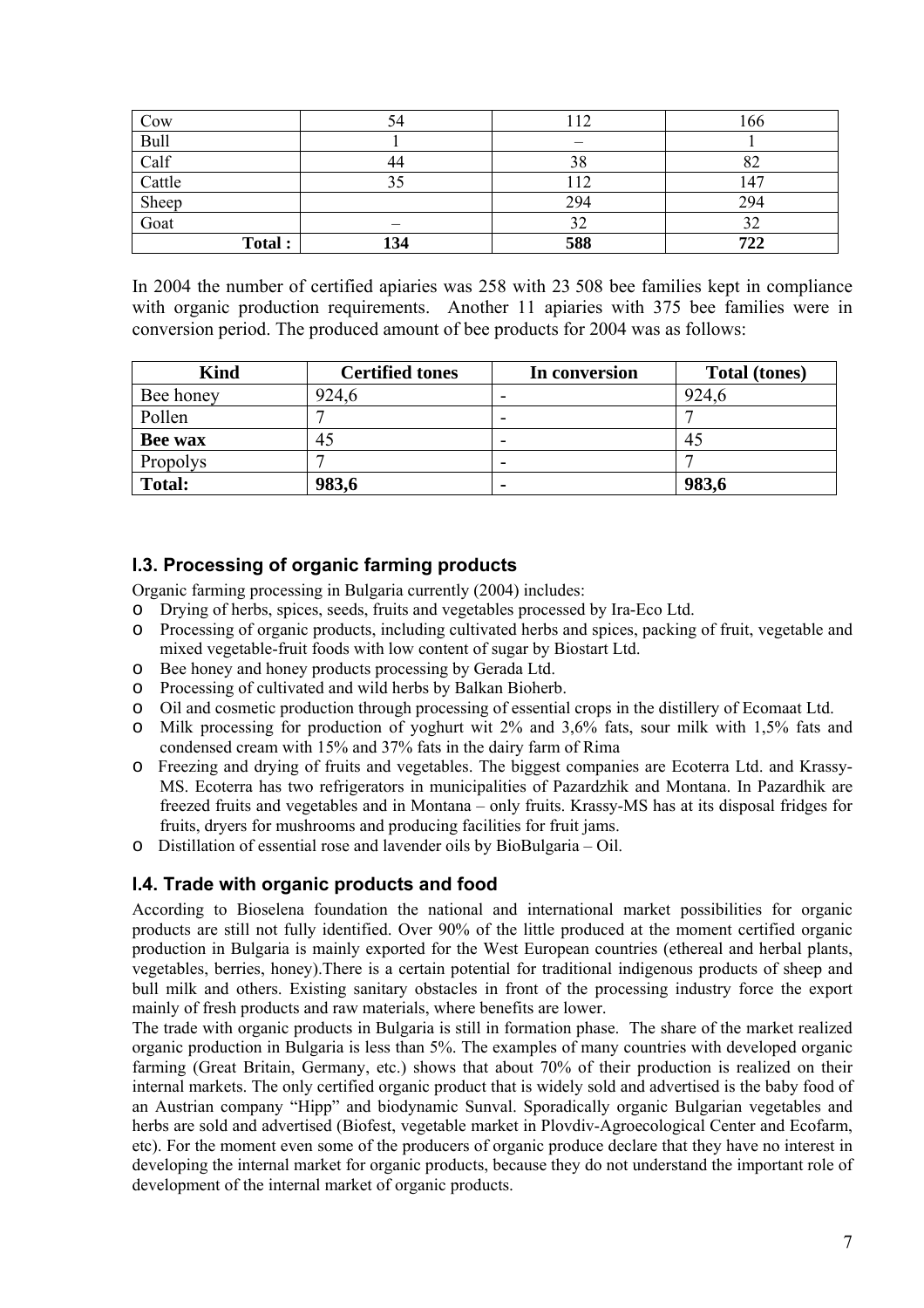The current marketing of organic products is performed in three manners:

\* Farmers' organizations – cooperatives or other legal form, the union of several farmers allows them to gather sufficient supply quantities from their small-scale production units. The only example for export at present is Bio Bulgaria that has managed to export organic mint and other herbs. In November 2004 Bioproduct Association managed to open the first stand for organic products in the country. The offered products are dairy (milk, yoghurt and cream), herbs, spices, honey, jams, dried fruits and mushrooms.

\* Individual producers who are able to offer sufficient quantities from their own production for export. These are companies that deal with production, processing and export of organic products. The production of each company is certified from different European certifying organization, most often from the importing country. The technical consultations in the production are also done from the import company. This group is characterized with the lack of advertisement of their organic activity in Bulgaria. All of them are at the firm position that it is still early for offering organic products at the Bulgarian market, due to the economic status of the consumers.

\* Company/organization that is buying produce from many agricultural producers and forming the necessary quantities in order to export them as a raw material or after processing. Usually most of these companies are specialized in wild berry or herb collection and processing/packing.

The basic part of the factors on which depends the sales increase in the country are the same or similar to the ones outside the country. However, some specifics exist in Bulgarian market and they have to be taken in mind in problem solving and practical issues.

The most important motive for consumers to buy organic products is linked to health and taste, while aspects such the environment and animal welfare are often secondary motives with varying importance in different Member States. Studies have also looked at the reasons why consumers do not buy organic products. The most important reason is that they find the prices too high. Some consumers also mention that they do not find the products in the shops; they do not believe that there is any difference in quality, they do not have information about the nature of organic products or that they have doubts as to whether the products are truly organic.

These findings impose the conclusion that in order to increase the chances of organic products for placement on the market the following steps are needed:

- o *Cohesion between prices of organic and conventional foodstuffs.*
- o *Emphasizing the quality of the assortment this is extremely important, because the consumers could easily make the difference between organic products and the conventional ones.*
- o *Establishment of stands only for organic products in the big trading chains (BILLA, METRO, Phantastico, Hit, etc.) is a real opportunity for successful realization. These stands have to attract the consumer's attention.*
- o *Increase* of organic foodstuff and products diversity.

The success of the sales depends on the following important factors:

- o *Regularly organized promotional and advertising campaigns*  this is of extreme importance for the consumers of conventional products who do not obtain enough knowledge for the organic products and their characteristics. In such campaigns the accents have to fall on the quality of organic farming products, their advantages and the fact that their production is environmentally friendly.
- o *Comfortable shopping environment have to be provided to the customer.* Significant are such factors as staff qualification and communication skills, comfort shopping conditions, carrying out of attractive product presentations, etc.
- o *Establishment of specialized stores*. This channel for production realization dominated for a long time in West European countries.
- o *Offering of organic farming products in first-class restaurants and public institutions. At the beginning is possible to start in state institutions which could provide a real step forward for the development of organic farming products' market.*
- o Organic foodstuffs might be offered to the numerous tourists visiting the sea resorts or the ski ones in the country. The *agro-tourism is an existing perspective* for the organic producers to realize direct sells.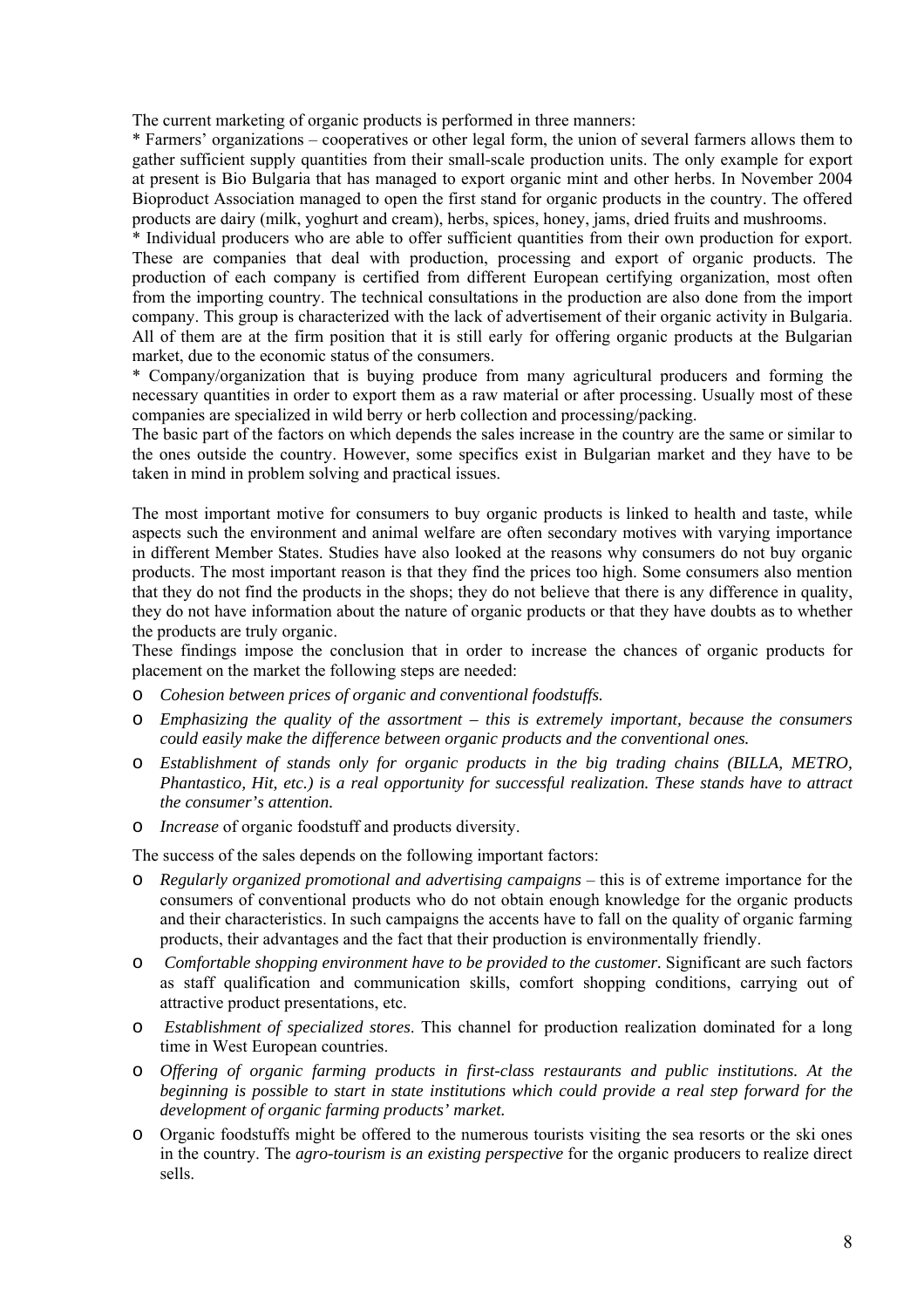- o Comparatively new but dynamic form of production realization is *e-trade*. High opportunities exist in the e-trading of organic products. The web users as a whole are continuously increasing and this way the potential organic foods consumers increase too. The organic farming producers have two alternatives for e-trade:
	- To offer their products at already existing and popular web-site;
	- To offer their products at their own web-site.

# **І.5. Political, legislative and financial frames of organic production in Bulgaria**

### **І.5.1. Bulgarian strategies, plans and programmes related to the development of organic farming**

National Rural Development Plan 2000–2006 under the SAPARD<sup>1</sup> Programme of the EU

Bulgaria elaborated its National Rural Development Plan 2000–2006 in compliance with Regulation EC 1257/99. This Plan is the basis for absorption of funds under the SAPARD Programme of the EU. Its results are prolonged by the Rural Development Plan for the next period 2007–2013 when Bulgaria as an EU member-state will benefit from the funds for implementation of CAP. This document leads to elaboration of National Rural Development Programme in which the Agrienvironmental measure is a mandatory one. The agrienvironmental activities were tested under 1.3. measure of the NARDP 2000- 2006 under SAPARD Programme. The aim of the measure was assess the impact of the implementation of environmentally friendly practices and activities in specifically identified and contrasting regions of the country. One of the basic activities under the measure was support of organic farming.

#### **National Strategy on Conservation of Biodiversity (1995 )**<sup>2</sup>

National Strategy on Conservation of Biodiversity of Bulgaria claims that the key for biodiversity conservation is to accept appropriate approach for management of natural resources which takes into account their conservation and restoration, for the protected areas as well as outside them. The agriculture is important sector of the economy with significant impact on the biodiversity. The Strategy accentuates on the sustainable development of the agricultural sector and affirms that the organic farming method is one of the most appropriate ones.

#### **National Environmental Strategy 2000–2006** <sup>3</sup>

The National Environmental Strategy defines for basic and most important aim the improvement of quality of life of the population through ensuring favorable environment and its conservation. For the achievement of this aim of major importance is the integration of the environmental policy into the other sectoral policies, including the agriculture.

Organic farming development is among the other aims laid down in the National Strategy on Environment  $(2005-2014)^4$ . In this document it is envisaged to increase the share of the UAA covered by organic method of cultivation to 3% of the total UAA.

**The Strategy and the Plan (2005–2012) for Capacity Building of Republic of Bulgaria** to implement its obligations in compliance with the UN Framework Convention on Climate Change, the UN

Convention on Biological Diversity and the UN Convention to Combat Desertification defines the organic farming as an economic sector, which will contribute to the achievement of the aims of the three Conventions.

# **І.5.2. Bulgarian legislation related to organic farming**

Bulgarian environmental legislation (Laws on water, land, air quality, human health, wild flora and fauna) as well as other legislative acts (ordinances) provide the common framework for regulation of some activities to be done by the economic actors, including agricultural activities. The agricultural

 $\overline{a}$ 

<sup>&</sup>lt;sup>1</sup> http://www.mzgar.government.bg/Sapard/NationalPlan\_program.htm<br><sup>2</sup> http://shm.moovy.government.bg/pdfs/hul/Net\_Stratogics/Obsht\_End\_I

<sup>&</sup>lt;sup>2</sup> http://chm.moew.government.bg/pdfs/bul/Nat\_Strategies/Obsht-End-File.doc

<sup>&</sup>lt;sup>3</sup> http://www2.moew.government.bg/recent\_doc/strateg\_plans/Strategiaend.doc

http://www2.moew.government.bg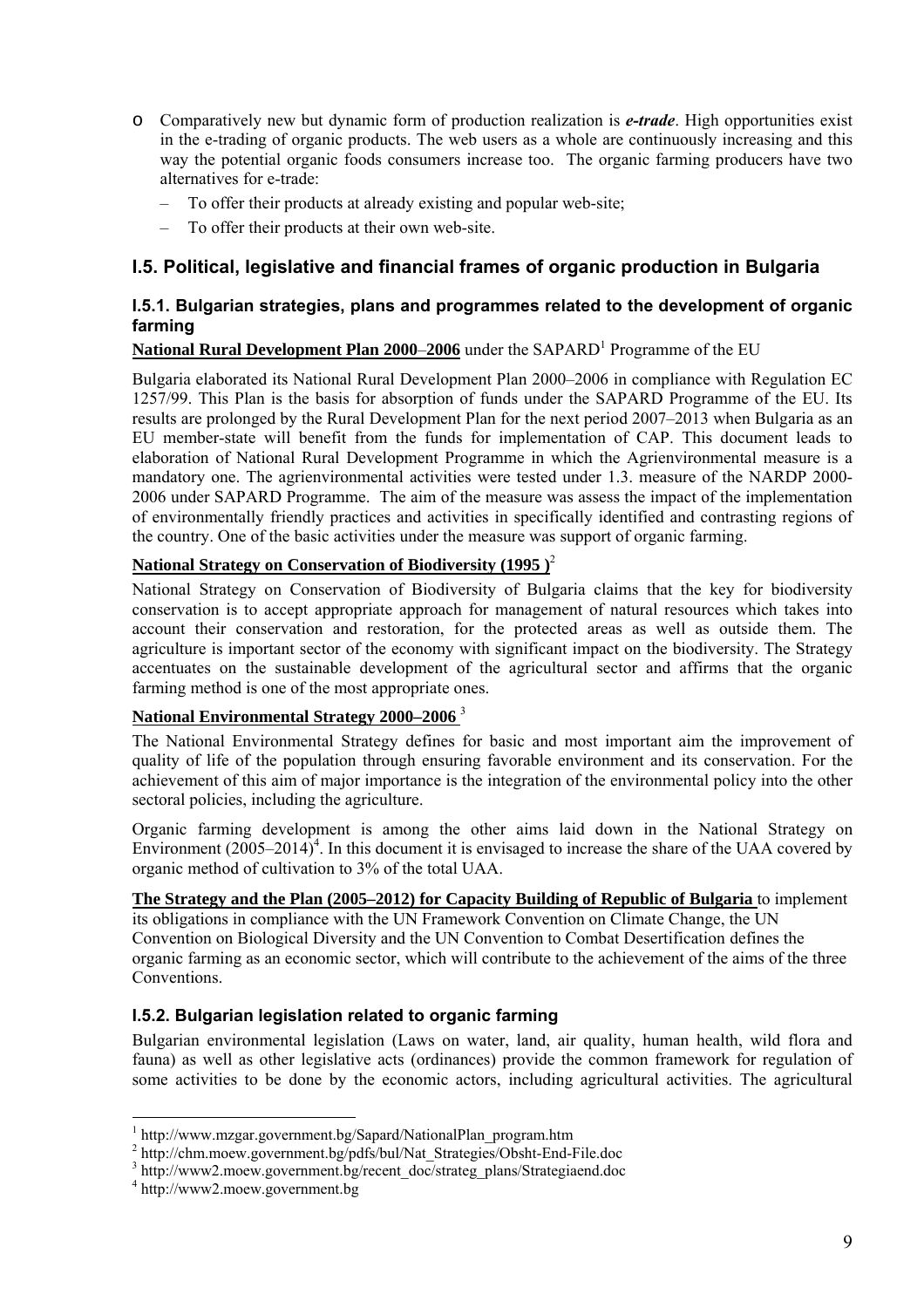producers are free to choose the kind of agricultural activity they want to apply and the method, i.e. organic or not, but their nature preservation duties are legislatively mandatory. In this context, organic farming method is one of the most effective approaches in the agricultural sector ensuring compliance with environmental legislation.

Special legislative acts arranging organic farming activities:

- o LAW on plant protection (promulgated in State Gazette 91/10.10.1997 amended in State Gazette 18/5.3.2004);
- o LAW on animal husbandry (promulgated in State Gazette 65/8.8.2000, amended in State Gazette 18/5.3.2004);
- o LAW on foodstuff (promulgated in State Gazette 90/15.10.1999, amended in State Gazette 70/10.8.2004).
- o ORDINANCE No 22 of 4 July 2001 on organic production of plants, plant products and foodstuffs of plant origin and indications referring thereto on them (promulgated in State Gazette 68/3.8.2001);
- o ORDINANCE No 35 of 30 August 2001 on organic production of livestock, livestock products and foodstuffs of animal origin and indications referring thereto on them (promulgated in State Gazette 80/18.9.2001)

The above mentioned acts laid down the basis for development of organic farming compliant to the sustainable development requirements in the agricultural sector and its contribution to biodiversity conservation.

Art. 6 of the Law on foodstuff regulates that "organic" are only foods which are produced in accordance with the rules for organic production and with the inspection rules for it. The same Law defines in what cases the words "organic" or "bio" could be used as an indication on the products. The foodstuff Law redirects also to the other two acts in relation to the organic farming - Law on protection of the plants and Animal Husbandry Law.

Art. 12а of the Plant Protection Law as well as Ordinance 22 regulate the strict rules for production of plants, plant products and foodstuffs of plant origin and indications referring thereto on them. Through these legislative acts are harmonized the EC Regulations on organic plant growing or production of organic plant food products. Such plant products are organic only in case the requirements of the Ordinance are followed – for soil fertility preservation and improvement, for utilization of plant protection materials and for usage of organic seed material.

Art. 14 – 14f of The Law on animal husbandry and also Ordinance 35 regulate the rules and conditions for organic production of livestock, livestock products and foodstuffs of animal origin and indications referring thereto on them. Through these acts the EU legislation on organic methods for animal breeding and production of organic animal products is introduced into the Bulgarian one.

The animals are kept or the animal products are produced in compliance with organic farming rules when the Ordinance requirements are followed for: animal provenance, the feed rules, disease treatment and prevention, livestock units density per ha according to animal specie and age, so that the produced manure not to exceed the equivalent of 170 kg nitrogen/ha/year and the rules for open air animal breeding and for requirements for the buildings in which the animals are kept.

#### **І.5.3. Financial framework for support of organic farming in Bulgaria.**

Until now (2005) no real financial support was offered to the organic farmers in Bulgaria. There are grant opportunities with some preference conditions by SF Agriculture or by the Enterpise for Management of Environmental Protection Activities (EMEPA). Investments in organic farming are supported with priority under SAPARD measure "Investment in agricultural holdings". However, organic farming is one of the activities that will be supported under SAPARD programme by measure 1.3 Development of environmentally-friendly practices and activities. On the whole territory of the country farmers willing to undertake organic production in compliance with Ordinance No 22 of 4 July 2001 on organic production of plants, plant products and foodstuffs of plant origin and indications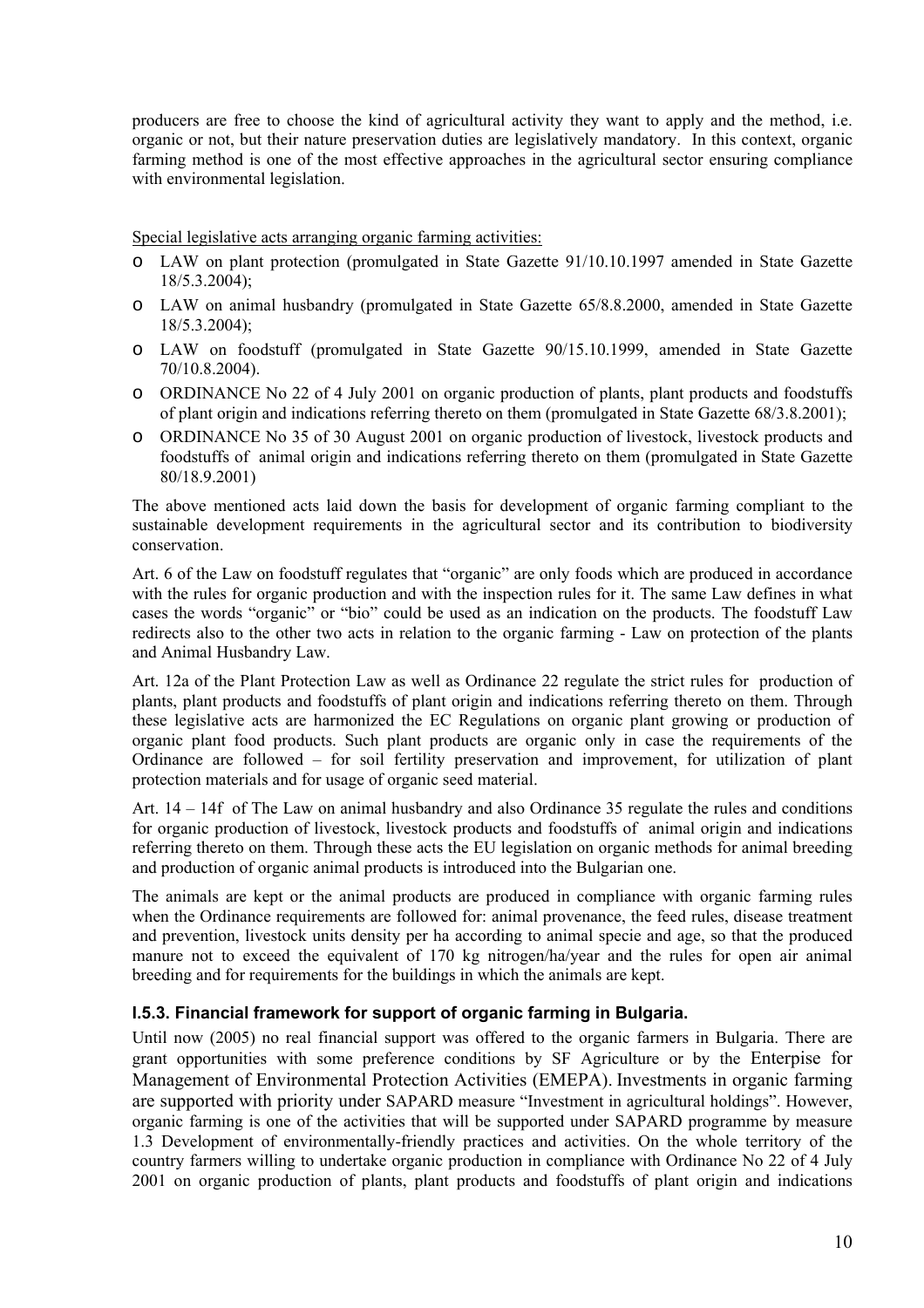referring thereto on them and with Ordinance No 35 of 30 August 2001 on organic production of livestock, livestock products and foodstuffs of animal origin and indications referring thereto on them will be supported. The following crops are eligible for support: fruits, vegetables, essential-oil crops, medicine crops and fodder crops. It is expected that with the implementation of the measure the interest towards organic farming will increase. The estimations are that at the end of the 5-years implementation of the measure 1000-1500 producers will be supported with the average farm size of 5 ha. It is also estimated that half of the organic producers in Bulgaria will participate in the measure.

Various international donors provide small scale support for organic farming development. The biggest donor programme is that of the Swiss Agency for development and cooperation. The programmes of the Dutch and British governments also provide financial opportunities in the sphere of organic production.

# **І.6. Institutions and organizations involved in organic production in Bulgaria**

**Ministry of Agriculture and Forestry (MAF**) is the main institution responsible for development and implementation of agricultural support schemes. Of particular importance are the Rural Development Directorate with two of its units "Agri-Environment" and "Rural development and Investments" and the State Fund "Agriculture"(SFA) with its two branches "SAPARD Agency" and "National Support Schemes".

MAF is the competent authority for policy implementation in the field of organic farming. MAF organizes the work of the Commission on organic farming, implements inspection and audits on the control bodies as well as on the implementation of the legislation in this field. It is also responsible for introduction of the amendments from the Acquis into the national legislation.

#### **National Plant Protection Service (NPPS)**

NPPS implements activities contributing to the development of organic plant production, OF plant products and foods. Such activities are control on the imports, market placement, transportation, preservation and utilization of plant protection products, bio-active substances, fertilizers; control on imports, trade off and utilization of plant protection biologic agents, pheromone and other pest meshes; control over the contents of chemical and biologic pollutants in raw materials and plant products, agricultural land and irrigation water in order to guarantee the food safety of plant products and human health as well as animal health, preservation of environment and biodiversity. The Institute on Plant Protection as part of the NPPS invents organic methods and means for weed control or against pest (diseases, wrecking) affecting crops.

#### **National Veterinary Service (NVS)**

NVS implements activities contributing to organic farming development are control of animal health and animal welfare, safety of raw materials and animal food products, fodder and additives safety, preservation of environment against harming impacts from livestock breeding and related processing sectors, utilization of veterinary medicaments. The central laboratory for veterinary expertise and ecology provides laboratory analyses for control of contaminants from veterinary detergents and pollutants in livestock, raw materials and animal products, fodder and additives, water and livestock breeding farms.

#### **National Agricultural Advisory Service (NAAS)**

NAAS with its 28 regional offices provides advice, consultation, information and applied researches to agricultural producers in order they to achieve effectiveness and competitiveness.

#### **Executive Agency for Selection and Reproduction in Livestock Breeding (EASRL)**

EASRL monitors the implementation of the selection programmes and defines the breed value of the breeding associations; implements monitoring on the productive qualities of the animals; produces deep frozen sperm, eggs and embryos form elite brood animals; coordinates the establishment of new and hybrid breeds and supports the Minister in their approval. EASRL has a key role in selection of organic livestock breeding.

**National Centre for Agrarian Sciences (NCAS)** of MAF has a leading role in applied research related to soil preservation and implementation of organic farming methods.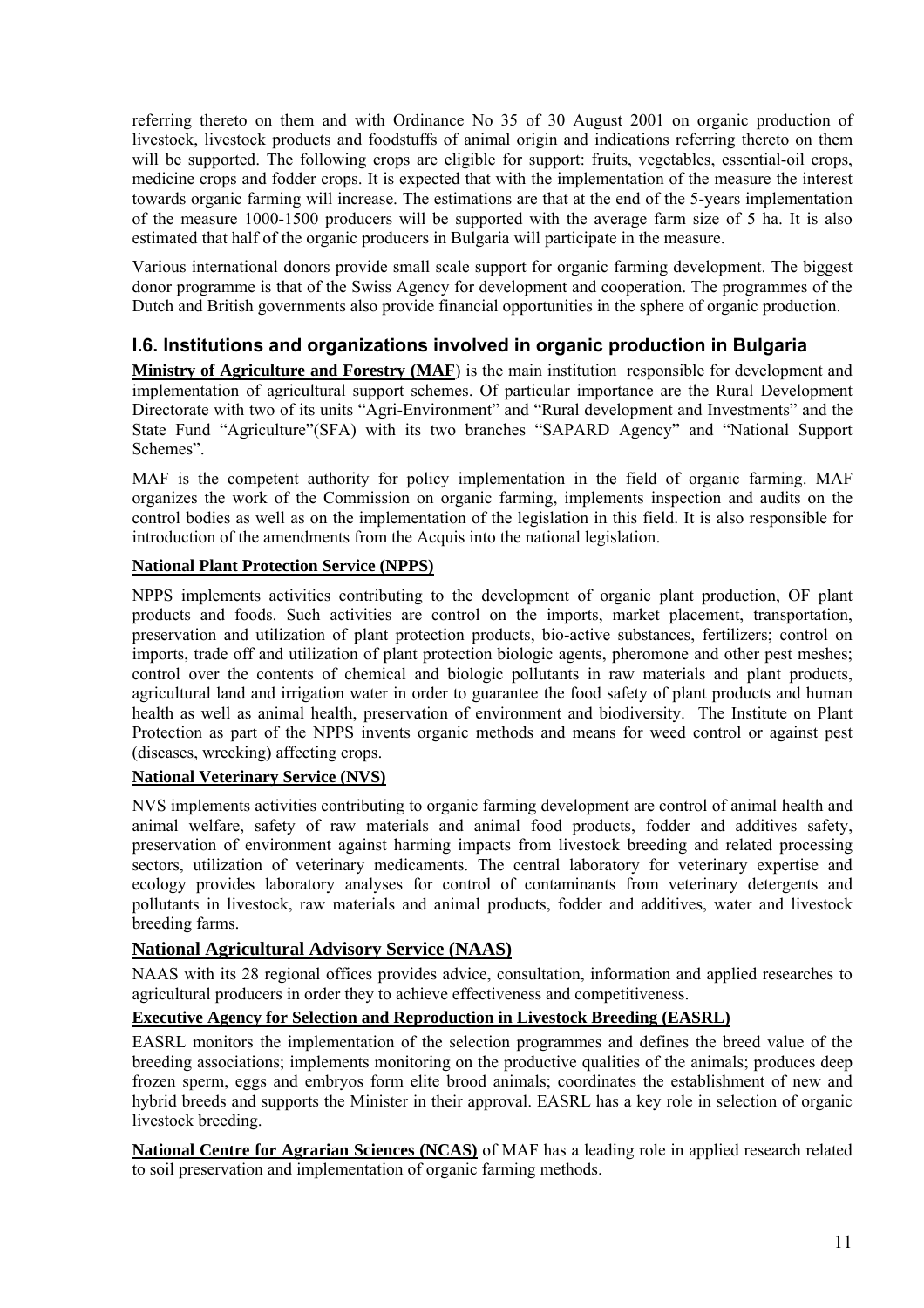**Institute of Rose, Essential oil and Medicine Plants** has a leading role for cultivation and processing of essential oil and medicine plants and provides applied research related to organic farming.

Ministry of Environment and Water (MEW) is the institution responsible for the overall environmental protection in the country including biodiversity protection. Of particular importance is the Directorate "National Nature Protection Service". This Directorate is responsible for the management and coordination of the system of protected areas in Bulgaria. MEW is also responsible for the identification of Natura 2000 sites before EU accession.

**Executive Environmental Agency** of MEW performs monitoring of soil and land contamination in Bulgaria together with The Soil Institute "N. Pushkarov" of National Centre for Agrarian Sciences.

**Agricultural University** in Plovdiv is the leading one in the field of high agricultural education in the country. Since 1987 functions the Agrienvironmental Centre of the University which is the first organization in Bulgaria participating as a member of IFOAM since 1993. The main target of the Centre is to prepare qualified capacity for development of organic farming in the country.

**The NGOs** have an important role for spreading of information on the philosophy of organic farming in Bulgaria. They communicate the organic farming idea among agricultural producers, provide education for stakeholders, organize open days in demonstrations, educational centers and events for popularization of OF among the stakeholders. There are three leading organizations in the country which provide specialized consultancy in the field of organic farming– Association for Organic Farming "Ecofarm", Foundation for Organic Farming "Bioselena" and "Agrolink" Association. As a whole, the organic farming vocational training and specialized consultancy are not developed at the necessary level and there is a lack of experts in this field. There are three producer groups – Bioproduct BG Association, Bio Bulgaria – Oil Ltd. and Agrolink Association of organic farmers.

#### **CHAPTER ІІ: FACTORS INFLUENCING THE DEVELOPMENT OF ORGANIC FARMING IN BULGARIA**

### **ІІ.1. Soil-climatic conditions in Bulgaria**

As a whole, the soil and climatic conditions are mainly favorable for agriculture. The climate changes from temperate continental in the Northern part of the country to Mediterranean in the Southern part.

Bio-climatic conditions in Bulgaria form three big soil zones – North-Bulgarian forest-steppic, South-Bulgarian xerothermal and mountainous zone. The North-Bulgarian forest-steppic zone consists predominately of chernozem soils and grey forest soils, the South-Bulgarian zone xerothermal zone – vertisols and synemonic-forest soils and the mountainous areas are characterized by brown forest soils. There are 31 soil types represented in Bulgaria classified according to their fertility in 11 groups.

All –big and small dams in the country are characterized by extremely favorable conditions for organic production of aquacultures because they provide the necessary natural food (plankton and bentos).

#### **ІІ.2. Agriculture as an economic sector**

Due to the favorable soil and climatic conditions in the country, Bulgaria develops its agriculture as traditional and basic sector of the economy. The country's territory is 11 mln. ha out of which 5,7 mln ha or 52,1%of the territory is UAA. During the last 5 years the figure for UAA is quite stable. In 2003 the land temporary not in use decreased compared to 2002 (456 133 ha in 2003 and 471 507 ha in 2002). The UAA increased to 5,3 mln ha. The arable land covered with annual crops and temporary grasslands in 2003 was 3 238 782 ha or 60,8% of UAA. The fallow land (not cultivated for no more than 2 years) in 2003 was 455 798 ha or 8,5% of UAA. Areas covered by perennial crops were 0,29 mln ha and grasslands were spread on 1,8 mln ha according to data of BANSIC 2003.

Both sectors – agriculture and forestry provide 10,9 % of the GDP of the country in 2004 (compared to 27% in 1997, 17% in 1999, 13,4% in 2001, 12,1% in 2002 and 11,6% in 2003). Notwithstanding the decreasing tendency of the relative share of the agricultural sector in the Gross Value Added of the economy as a whole, the physical volume of GVA increases (in 2002 GVA in sector agriculture and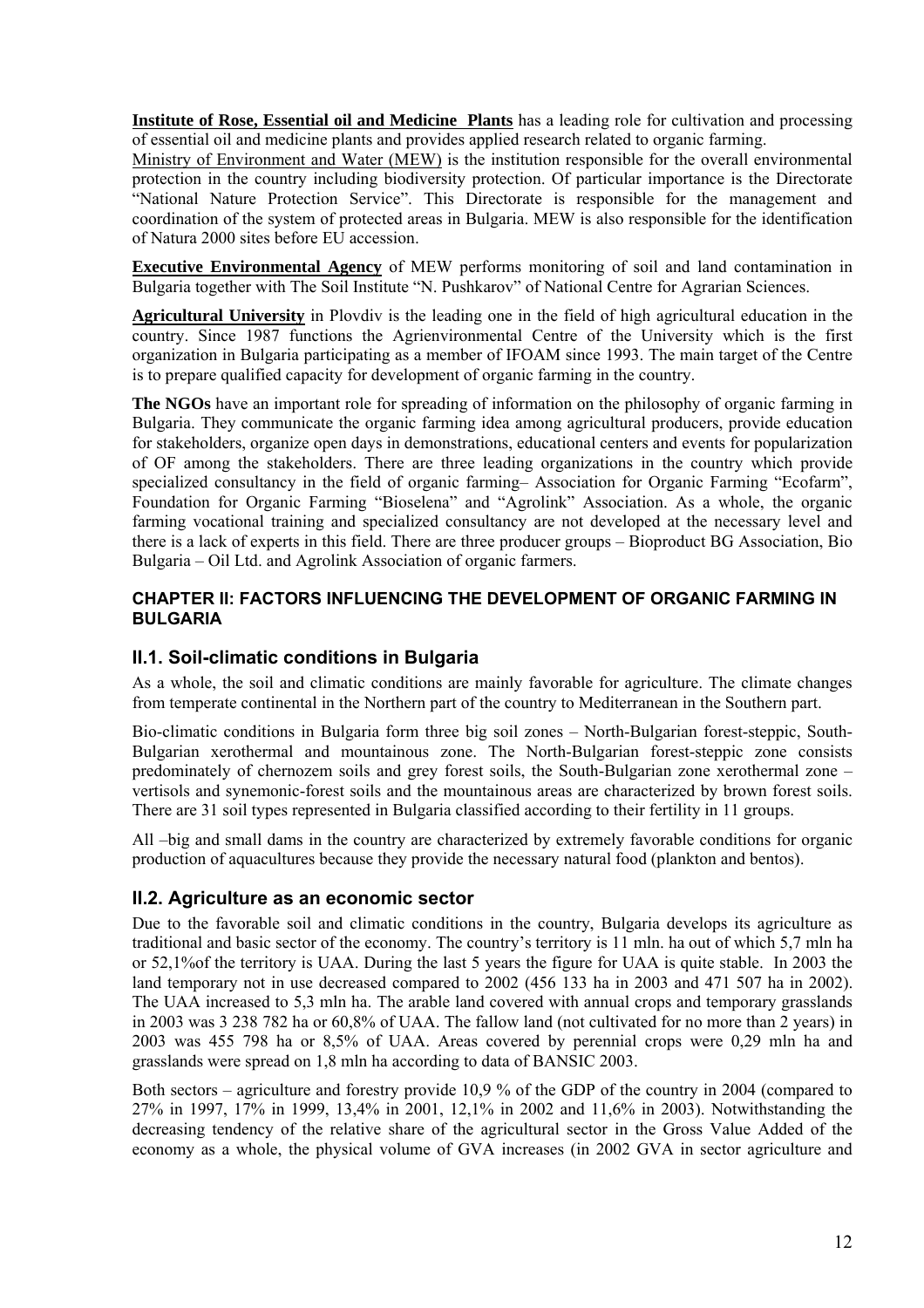forestry increased with 5,5% compared to GVA in 2001).<sup>5</sup> The decreased share of agriculture in GDP is not by all means a sign for crisis in the sector. The share of the GVA of agriculture is relatively low also in other similar to Bulgaria countries where the sector is well developed, i.e. Poland, Hungary, Lithuania and Slovakia where the agricultural GVA is about  $5\%$  and the tendency is to decrease<sup>6</sup>.

The earth basins are the predominant type of outfit used in warm-watered aquaculture production. The number of cement basins is significantly lower and they are used basically for trout production. The net cages holdings were only seven in 2004 or 3,2 % of the total aquaculture holdings. Typically, this type of facilities are used only for intensive production of trout and carp.

In marine cultures are used rope collectors. The main water source in the countryside holdings are surface water bodies, rivers. The net cages are used basically in dams.

The majority of the holdings in Bulgaria have total water surface from 1 up to 10 ha and they represent 40% of the total number of holdings. The share of aquaculture holdings with less than 1 ha of surface water is 27 %. Only a few holdings exploit water surfaces bigger than 20 ha.

# **ІІ.3. Land ownership and structure of agricultural holdings**

Private property land lease and cooperatives are the most important forms for utilization of agriculture land in Bulgaria.

As a result of the reform in the agricultural sector in 2001 and the following fragmentation the agricultural land nowadays is very fragmented. There are 9 297 923 land parcels nowadays. The total number of agricultural holdings in 2003 was 665 548 according to data from the Census carried out the same year. These holdings were spread on 2 904 479,6 ha out of 5 326 300 ha of UAA. 217 473 or 33% of these holdings have less than 0,3 ha. 23% of the holdings are bigger than 1 ha and they cover 2 711 887,9 ha or 93% of UAA. The smallest holding (from 1 to 2 ha usually produce fruits (including grape), vegetables, tobacco, or breed animals. Those holdings bigger than 2 ha usually are with cereals. Usually they establish partnerships between 2 or more agriculture producers in order to optimize the utilization of equipment.

# **ІІ.4. Processing of plant and animal production**

Food processing industry in Bulgaria is relatively well developed. Nowadays it produces 3,6% f the GDP and employs 3,7 % of the working power of the country. The privatization process is finished - 84 % of the functioning enterprises are private and the rest are closed. Till May 2003 there were 8000 food processing enterprises. For 1343 of them this was the main business activity and for the other – complementary. Meat processing industry was one of the most dynamic sectors. Bulgarian meat processing keeps its traditions in small and in bigger enterprises. Currently more than 97% of the animal production is processed in private enterprises and slaughterhouses.

The main products in the field of fruit and vegetables processing are the tinned goods, concentrated juices, dried mushrooms and herbs. The local frozen or dried fruits and vegetables are competitive on the international market.

#### **ІІ.5. Current situation of the trade with agricultural products and foodstuff in Bulgaria**

#### **ІІ.5.1. Export of agriculture production**

Bulgaria is a country with a positive agricultural trade balance. Trade in agricultural products accounts for 10% of total national exports. While for the period 1997 – 2000 49% of the total trade was with the EU-15, agricultural trade with the EU accounted for a more limited share of 33% of Bulgarian agricultural exports over the same period. In 2001 the share of agricultural commodities exports to the

 $\overline{a}$ 

<sup>&</sup>lt;sup>5</sup> Draft National Strategy on environment.

<sup>6</sup> National Report on Human Development 2003.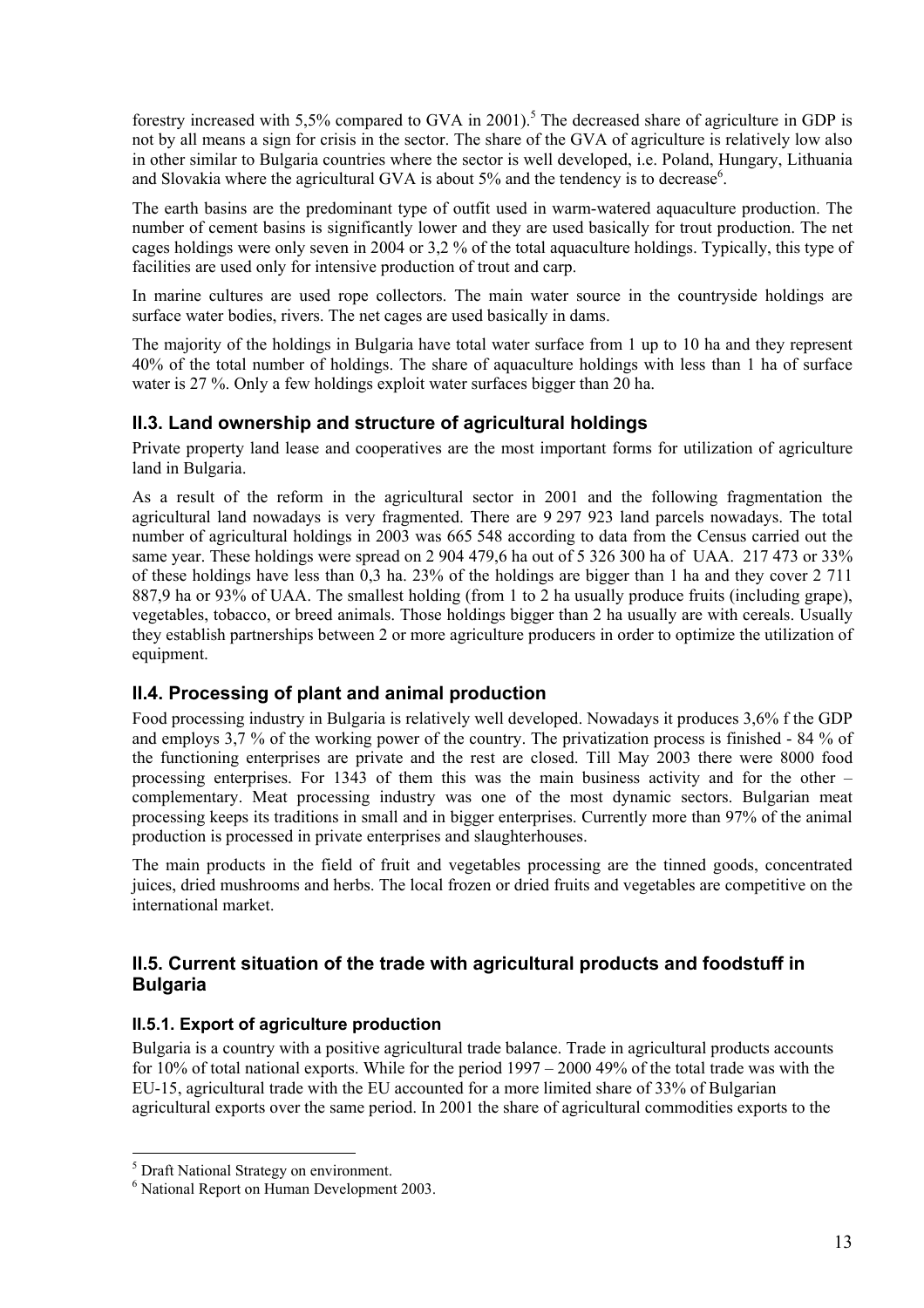EU increased to 38.3%. With OECD (incl. Australia, Canada, New Zealand, USA, Turkey and Japan) it was  $10.5\%$ , Arab countries –  $10.3\%$ , Balkan countries –  $9.5\%$ , CEFTA –  $9.3\%$ .

Traditionally, Bulgaria exports about 25 percent of its food production. In 2003 the food production reached 783 mln USD. The basic food and agriculture exports in 2003 are 64 mln USD of grain crops, processed fruits and vegetables – 55 mln USD, meat and meat products (calves, sheep, ducks and geese)  $-57$  mln USD.

Bulgarian medicinal herb industry is well known in Europe and approximately 14,000 tons are exported annually mainly to Germany – approximately 45% of exported herbs are cultivated, the rest are from collected wild herbs mainly from the forest areas.

Bulgaria exported 5 630 tons of fish products for consumption in 2004. About 25 % of this amount was deep frozen products exported in Romania, Serbia and Germany. In 2004 the amount of exported mollusk was significant and accounted for 46 % of the total amount of the export directed to Japan, Serbia, Greece and Turkey.

#### **ІІ.5.2. Internal market for agriculture products and foodstuff**

The average Bulgarian consumer income is at a level of about 24 % of the EU average. A relatively large part of income has to be spent on food, with food expenditure accounting for approximately 53.5 % of total expenditure, this being about 3 times higher than the equivalent average for the EU-15 of 17.4 %.

The most clearly outlined trend in the food market over the past three years is introduction and marketing of new food brands. Consumers are developing brand loyalty and are looking for brands as a guarantee of good quality. Local food companies are also trying to promote local brands in foreign markets. The key factor driving branded food labels in Bulgaria is the development of a more mature retail sector.

Over the past years, Bulgarian consumers started to change their eating habits by choosing more wholesome and "environmentally clean" foods. Consumers show strong preferences towards fresh/vitamin rich foods such as the fresh fruits and vegetables vs. canned; frozen fruits and vegetables vs. canned; fresh and chilled meat vs. frozen meat; as well as diet or wholesome foods. Due to this new trend, producers have expanded their product list with "active or whole" foods (whole kernels, wheat germ etc.), specialty breads (more rye, oats, whole kernels, more soy flour) and environmentally friendly products. However, information on the amounts and trends of this 'sub-sector' is not collected and therefore, is not available.

Most likely, development in the food industry over the next three years will be determined mainly by the changes in eating habits of the urban population. These are consumers of "active age" who have the highest disposable income. These consumers prefer "convenience" foods; do not make home-prepared foods; and buy wholesome products and frozen products.

#### **ІІ.5.3. Supply chain**

Over the past 10 years, the retail sector in Bulgaria has undergone significant structural changes and growth  $-14\%$  for the period 1997 – 2001. After the economic crisis in 1997, the market situation quickly changed. Hypermarkets and supermarkets began to emerge in 1997-1998, and they expended their market share significantly in 1999-2002. Market shares of the retail outlets in 2001 are as follows: groceries – 54%, hypermarkets and supermarkets –  $23\%$ , kiosks –  $13\%$ , open markets –  $2.5\%$ , other – 7,5%,.Currently, hypermarkets and supermarkets are located only in big cities and larger population centres. Minimarkets and groceries account for 53 percent of total number of food retail outlets. Groceries are most typical for smaller towns. Both big cities and smaller towns have open farmer markets. Villages usually have only so called "mixed" shops which offer food and non-food items, often along with a small food service outlet. Villages rarely have open farmer markets and groceries. The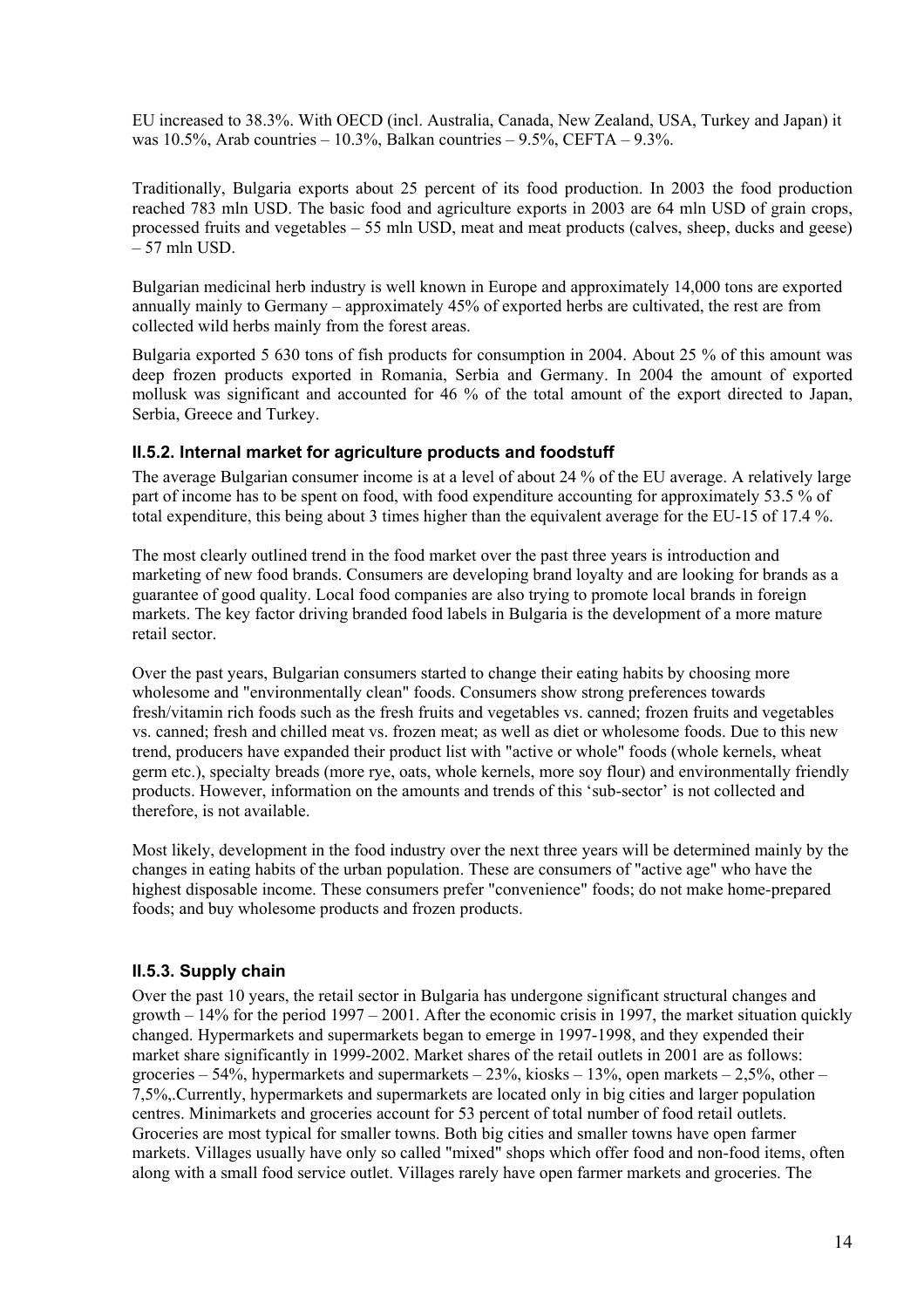growth in other types of retail outlets was modest. In 2001, the number of specialized shops grew slightly by 5 percent, and the number of kiosks grew by 6 percent compared to 1999.

Among all retail outlets in this sub sector, the most dynamic was the development of the gas station retail outlets. Their number in 2001 grew by 50 percent compared to 1999, from 96 to 144. Except for the largest gas station chains such as Shell, OMV, LukOil and Petrol, other smaller gas station chains or independent stations started to open retail outlets in 2000.

The traditional open market remain a major source of fresh fruits and vegetables за крайните потребители. These sales account for 90-95 percent of total open markets sales. Currently, these markets are competitive regarding variety, quality and prices of fresh fruits and vegetables compared to hypermarkets, supermarkets and groceries. Open markets differentiate from supermarkets and groceries by offering different fruits/vegetables such as wild forest fruits (raspberries, strawberries etc.) and some types of nuts and spices. They also offer a better choice of fruits, for example, 6 to 10 varieties of apples compared to 2-3 varieties offered usually in the other outlets. On the other hand, most open markets are limited on terms of appropriate storage space and warehouses; rely on seasonal sales; do not offer reliable service (for example, mechanical/spring balance scales which are not always precise compared to electronic scales in groceries and supermarkets/hypermarkets).

The major source of fruits and vegetables are wholesale markets/warehouses. Currently, there are professionally managed wholesale markets. They have appropriate cold facilities, and execute quality control and food safety control. These markets handle and store the bulk of imported fruits and vegetables. However, these warehouses/cold stores need upgrading and improvement of storage conditions as well as better regulations and efficient grading systems.

The present marketing system of agriculture and fishery commodities, in particular fruit, vegetables, flowers, fish and fishery products can be characterized with a fragmented marketing chain between producers and consumers.

Bulgaria still does not have a well-developed nationwide distribution network for food products. The lack of developed distribution companies has forced many food producers/processors to purchase their own transportation vehicles and to develop their own distribution systems. In some sub sectors, such as frozen foods, distribution companies hardly exist. This is related mainly to the poorly developed cold chain and lack of refrigerated trucks. Thus, this does not allow for efficient distribution of frozen foods. In sub sectors such as alcohol, and meat and meat products, nationwide distribution companies have started to emerge. However, those producers who work with specialized distribution networks continue to rely in part on their own distribution efforts or work with several distributors in order to cover the total market and expand sales. Nevertheless, the trend in recent years is for larger food companies to use specialized wholesale distributors. The same is true for retailers, who therefore reduce the number of suppliers. There is an ongoing process of concentration in the distribution industry. However, in most food sub-sectors, distribution companies still have mainly a regional coverage.

# **ІІ.6. Financing of agriculture in Bulgaria**

The financial government policy for agriculture was done mainly through significant government finance interventions of the State Fund Agriculture (SFA) and the SAPARD Program. Bulgarian authorities foresee to establish a Paying and Intervention Agency within the framework of the State Fund Agriculture by the end of 2005 to be in compliance with the EU regulations. This Paying and Intervention Agency will channel the funds coming from EAGGF as well as the national financing that supports agricultural producers.

In its annual report for 2002, the Ministry of Agriculture and Forestry concludes that although the banking sector has achieved stability there are not enough loans for agriculture yet. The latter are required for normal production and investment in the sector.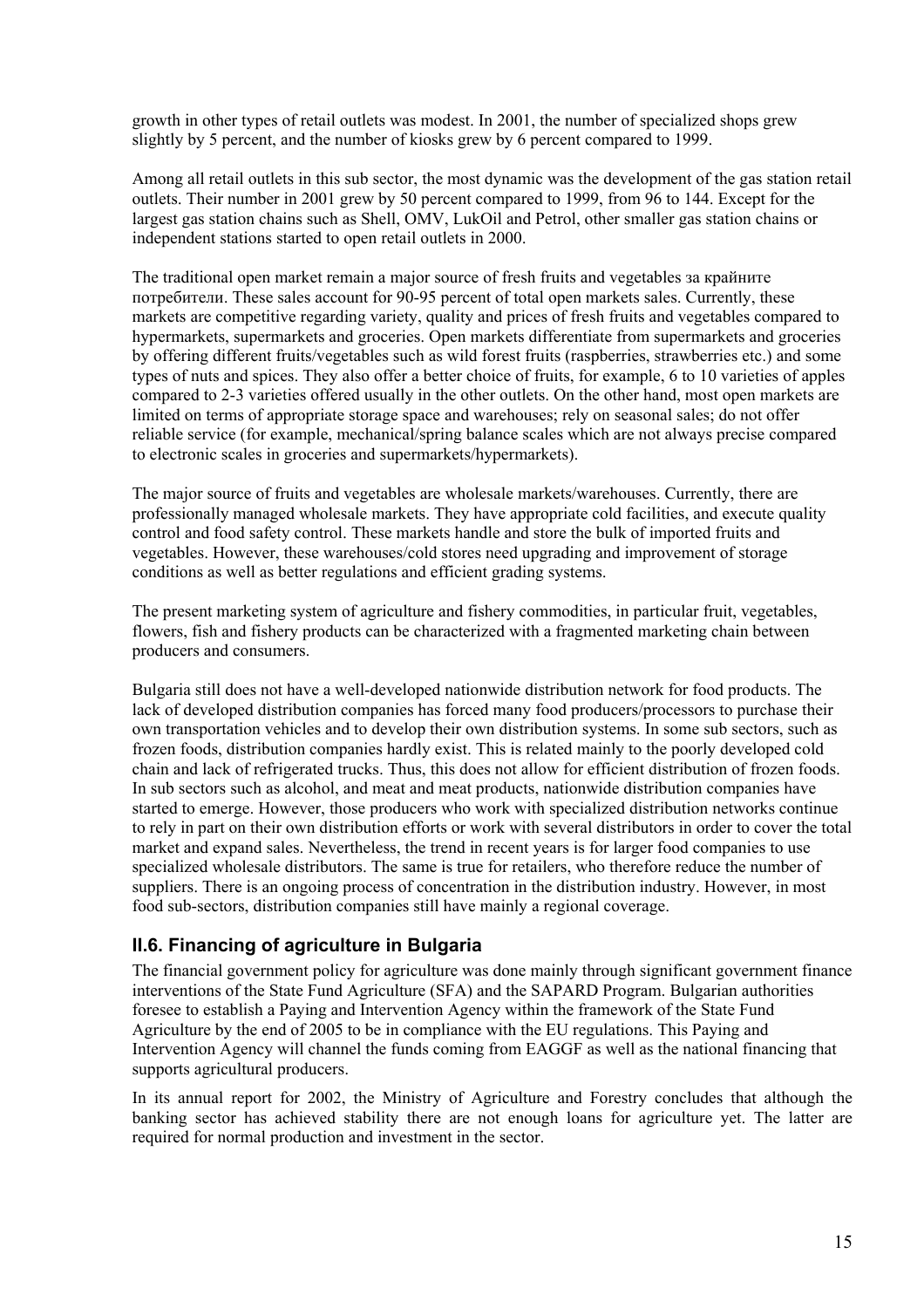# **IІ.7. Current situation and development of organic farming worldwide**

Organic farming as a way of thinking and practice dates back to the first years of 20-th century with application of various alternative methods for agricultural production mainly in Austria, Switzerland and Germany. Nowadays the organic farming is practiced in nearly 100 countries worldwide and the UAA under organic farming continuously increase. The EU member-states including the 10 new ones are with a very developed organic production.

The 90-ies were marked by fast growth in the sector. In 1985 the certified organic lands and the ones in conversion were only 100 000 ha in 6300 holdings in EU or less than 0,1% of the total UAA in EU. Till the end of 2002 this figure increased to 4,4 mln ha in 150 000 holdings or 3,3% of the total agricultural lands and 2,3% of all agricultural holdings.

The Czech Republic Plan for Development of organic farming reports 810 organic farms in 2004 covering 6% of the UAA. The Lithuanian Programme for Development of organic farming reports 210 organic farms taking 0,14% of the UAA.

According to research of the German Foundation for Ecology and Agriculture (SOEL), since February 2004 more than 24 mln ha are under organic farming world wide. Major part of the organic production is localized in Australia – 10 mln ha and 2000 farms, Argentina – 3 mln ha and Italy – 1,3 mln ha. In Latin America's countries under organic farming are 100 000 ha and 150 000 agricultural holdings, in Europe – more than 5,5 mln ha and 170 000 farms, in North America are registered 1,5 mln ha and 10 500 farms under organic farming. Asia is represented with 880 000 ha (Japan) and 61 000 farms, Africa (Egypt) 320 000 ha and 71 000 farms.

# **II.8. International framework for development of organic farming<sup>7</sup>**

#### **ІІ.8.1. International organizations and their activity**

In many countries an official policy promotes development of organic farming. Most of them have elaborated and are implementing national legislation in relation with organic farming and have established certification and control system The rest are in a process of preparation of legislative framework.

For the development of organic farming worldwide work both international and private organizations. The major ones are:

**International Federation of Organic Agriculture Movements (IFOAM)**. Established in 1972 it unites 740 organizations from 103 countries. Its mission is to inform, unite and support the movement for organic farming in all various forms. IFOAM implements its own 4-year Programme known as I–GO – IFOAM – Growing organic, which is directed to support of the organic farming in the developing counties. Its aim is to review the state of organic farming and to prepare proposals for growth and strengthening of the organic farming sector in these countries.

**Food and Agriculture Organization (FAO**) is an UN organization working in the sphere of agriculture and food. At the 15-th session of the Committee on Agriculture of the UN was recommended development of inter-sector cohesion between the programmes of the different organizations involved in organic farming. This way was laid down the beginning of The Programme for Development of Organic Farming 2002–2007 (16-th session of the Committee on Agriculture of the UN in 2001 ).

 $7$  The information is provided on the following web-sites: http://www.soel.de/ http://fao.org/organical/ http://www.ifoam.org/ http://www.biotrade.org/ http://fao.org/organical/frame2-e.htm http://www.unctad.org/ http://www.codexalimentarius.net/

 $\overline{a}$ 

http://ftp.fao.org./codex/standart/en/CHG\_032e.pdf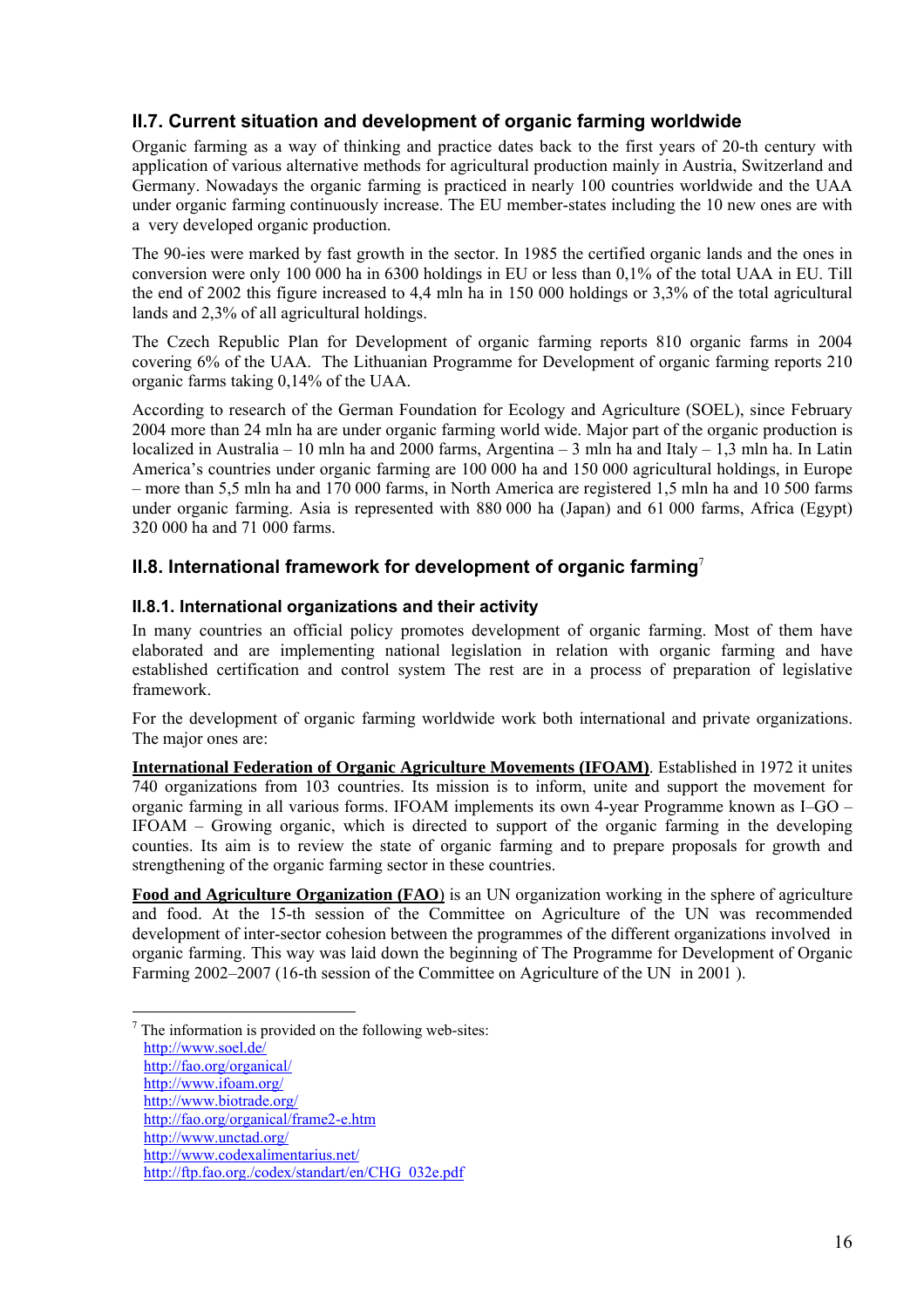FAO points out that the organic farming is harmless approach for growth of food production both – for human health and for the environment. In its report from April, 2004 FAO recalls for new "green revolution" in order to prevent the global warming, to increase yields and food production and in the same time to improve the state of the environment.

**The Commission** (Joint FAO/WHO) which coordinates the activities of FAO and WHO activities through a joint Programme for food standards was set up in 1991. In its activities as observers are involved organizations such as IFOAM, EU, etc. The Commission's main target is to coordinate the attempted activities for protection of consumers' health, strengthening the best practices for trade in food products, introduction and development of international standards for protection of food products. The Commission elaborates guideline principles for production, processing, labeling and trade with organic food products. The first standard for production, processing, labeling and trade with plant organic products was developed in June 2001 and the standard for animal organic products was developed in July 2001. These standards are published at the official web-site of the Commission "Codex Alimentarius".

The Guide "Codex Alimentarius" is a complex of internationally adopted food standards explained in overview. These standards provide also particular practices for protection of environment, guidelines and recommended measures. The aim of "Codex Alimentarius" publication is to promote definitions and recommendations in support to their harmonization for international production and trade. A separate part in the Guide is dedicated to production, processing, trade and labeling of organic foodstuff under the name "Codex Alimentarius Guide for organic farming".

#### **ІІ.8.2. International standards and regulations**

The organic production worldwide follows the accepted practical principles modified according to local socio-economic, geo-climatic and cultural characteristics. As a consequence IFOAM supports independent system for accreditation through the International Organization for Organic Accreditation (IOAS) which guides accreditation programme and provides international guarantees for the quality of local and regional production. The international basic standards of IFOAM - "IBS IFOAM Basic Standard" were adopted in 1980. They define the production, processing and preservation methods for organic products. These standards are divided into baselines, recommendations and standards. The baselines represent the targets for the organic production and processing. The recommendations are those standards, which IFOAM promotes, but they do not need to be accomplished and are not mandatory. The standards represent minimum mandatory requirements which have to be implemented with few possible divergences.

The IFOAM basic standards were adopted by The General Assembly of IFOAM in Victoria, Canada, in August 2002 and they were taken as a basis of the international and national standards worldwide. They include:

- o "Codex Alimentarius" guide for organic food production United Nations, Joint Programme for food standards of FAO and WHO (Joint FAO/WHO) – CAC/GL 32–1999, amended in 2001;
- o Regulation of the European Council EEC No 1268/1999 on Community support for pre-accession measures for agriculture and rural development in the applicant countries of central and eastern Europe in the pre-accession period
- o Council Regulation (EEC) No 2092/91 of 2001 on organic production of agricultural products and indications referring thereto on agricultural products and foodstuff;
- o Japanese agricultural standards for organic farming products and Japanese agricultural standards for processing of organic farming products and foodstuffs – Ministry of Agriculture, forestry and fisheries – notifications 59, 60 of 20 January 2000;
- o National Organic Program Rule Ministry of Agriculture of the USA 7 CFR 205, 21 December, 2000.

At the Nuremberg Conference, Germany in February 2002 on International Harmonization and Equivalence in Organic Agriculture an International Task Force on harmonization and equivalence of standards and regulations in Organic Agriculture was established. The aim of ITF – International Task Force on Harmonisation and Equivalence in Organic Agriculture is to prepare a review of the existing standards and regulations on organic production, to evaluate the state of play and to formulate proposals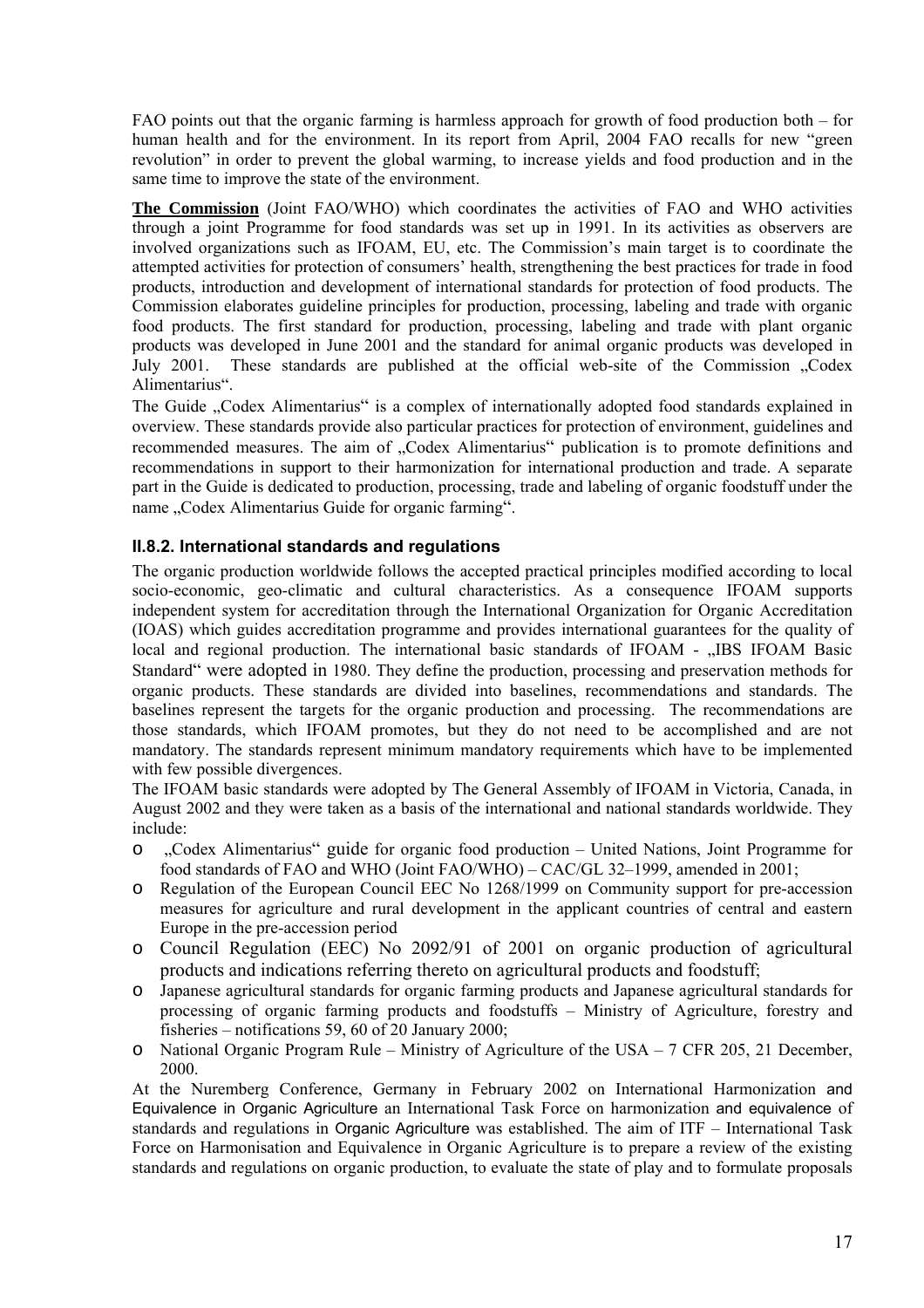for discussion in the Governments, the Codex Alimentarius Commission and the involved organizations (FAO, IFOAM, UNCTAD, etc.).

# **ІІ.9. EU framework in relation with organic farming**

# **ІІ.9.1. Policy of the EU**

In 1999 the Council recognised organic farming in its strategy on environmental integration and sustainable development in the common agricultural policy. In June 2001, the Commission presented the European Union Strategy for Sustainable Development to the Göteborg European Council. One of the actions identified was that the common agricultural policy should reward quality rather than quantity by, for example, encouraging the organic sector and other environmentally-friendly farming methods. In the decision of the European Parliament and the Council, laying down the Sixth Community Environment Action Programme in 2002, one of the actions proposed for achieving the objectives of the programme is "to encourage more environmentally responsible farming, including, where appropriate, extensive production methods, integrated farming practices, organic farming and agro-biodiversity."

The development of the organic farming sector in the EU is also fully compatible with the Commission's recently announced initiative, the Environmental Technologies Action Plan, described in communication COM(2004) 3511. The main objective of the Action Plan is to stimulate the application of environmentally friendly technologies in the economy as a whole. However, the organic farming development is in compliance with this EU document as an environmentally friendly production method.

The European Commission prepared a document called . Analysis of the Possibility of a European Action Plan for Organic Food and Farming". It served as a basis for the elaboration of the European Action Plan for Organic Food and Farming adopted in 2004 (COM(2004)415 final).

The main proposals in the Action Plan concentrate on:

• an information-led development of the organic food market, by increasing consumer awareness, providing more information and promotion to consumers and operators, stimulating the use of the EU logo, including on imported products, providing more transparency on different standards, and improving the availability of production, supply and demand statistics as policy and marketing tools;

• making public support for organic farming more effective by encouraging Member States to make a more coherent and greater use of the different rural development measures, for example, by means of the national action plans, and by strengthening research on organic farming; • improving and re-enforcing of the Community organic farming standards, import and inspection requirements by defining the basic principles of organic agriculture and thus making its public service explicit; increasing transparency and consumer confidence; by establishing an independent committee for scientific and technical advice; by a further harmonisation and reinforcement of the standards making use of international organisations; by improving standards, for example, with regard to animal welfare; by completing the standards for areas not yet covered such as aquaculture or environment related standards such as fossil energy use, etc.; by explaining the standards laid down for the prohibition of the use of GMOs; by increasing the efficiency and transparency of the inspection system and, finally, by making import provisions more efficient.

# **ІІ.9.2. EU legislation**

*А. Basic legislative acts in the field of organic farming*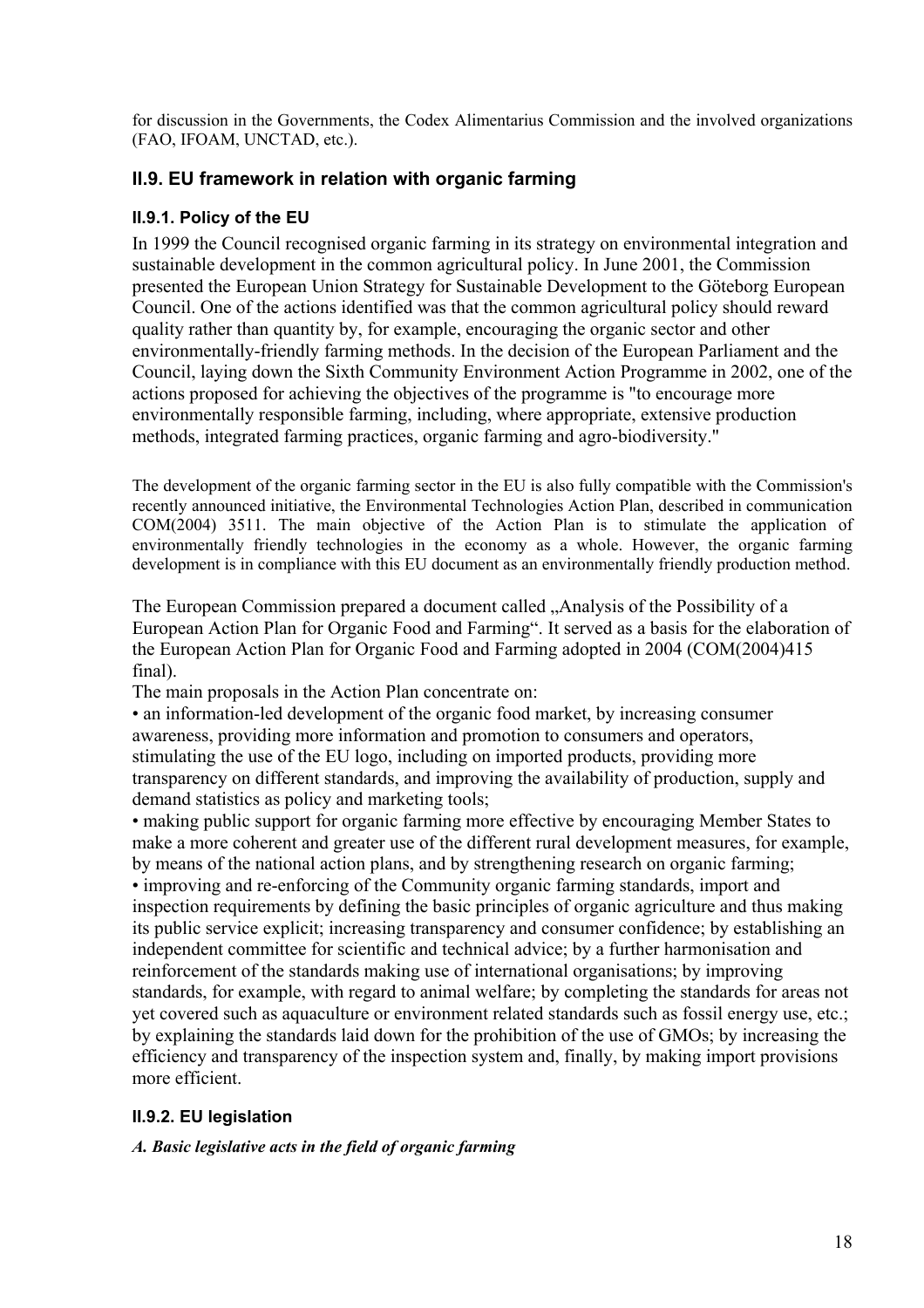- o Council Regulation (EEC) No 2092/91 of 24 June 1991 on organic production of agricultural products and indications referring thereto on agricultural products and foodstuffs, amended by Commission Regulation (EEC) No 1535/92 of 15 June 1992, Council Regulation (EEC) No 2083/92, Commission Regulation (EEC) No 207/93, Commission Regulation (EEC) No 2608/93, Commission Regulation (EEC) No 468/94, Council Regulation (EEC) No 1468/94, Commission Regulation (EEC) No 2381/94, Commission Regulation (EEC) No 1201/95, Commission Regulation (EEC) No 1202/95, Регламент на Съвета (ЕО) 1935/95, Commission Regulation (EEC) No 418/96, Commission Regulation (EEC) No 1488/97, Commission Regulation (EEC) No 1900/98, Commission Regulation (EEC) No 330/1999, Council Regulation (EEC) No 1804/1999, Commission Regulation (EEC) No 331/2000, Commission Regulation (EEC) No 1073/2000, Commission Regulation (EEC) No 1437/2000, Commission Regulation (EEC) No 2020/2000, Commission Regulation (EEC) No 436/2001, Commission Regulation (EEC) No 2491/2001, Commission Regulation (EEC) No 473/2002, Commission Regulation (EEC) No 223/2003, Commission Regulation (EEC) No 599/2003, Council Regulation (EEC) No 806/2003, Commission Regulation (EEC) No 2277/2003, Commission Regulation (EEC) No 779/2004, Council Regulation (EEC) No 392/2004, Commission Regulation (EEC) No 746/2004, Treaty on Accession of Austria, Switzerland, Sweden and Finland, Treaty on Accession of Czech Republic, Estonia, Cyprus, Latvia, Lithuania, Hungary, Malta, Poland, Slovenia and Slovakia<sup>8</sup>.
- o Commission Regulation (EEC) No 94/92 of 14 January 1992, laying down detailed rules for implementing the arrangements for imports from third countries provided for in Regulation (EEC) No 2092/91 on organic production of agricultural products and indications referring thereto on agricultural products and foodstuffs, amended by Commission Regulation (EEC) No 522/96, Commission Regulation (EEC) No 314/97, Commission Regulation (EEC) No 1367/98, Commission Regulation (EEC) No 548/2000, Commission Regulation (EEC) No 1566/2000, Commission Regulation (EEC) No 1616/2000, Commission Regulation (EEC) No 2426/2000, Commission Regulation (EEC) No 349/2001, Commission Regulation (EEC) No 2589/2001, Commission Regulation (EEC) No 1162/2002, Commission Regulation (EEC) No 2382/2002, Commission Regulation (EEC) No 545/2003, Commission Regulation (EEC) No 2144/2003, Commission Regulation (EEC) No 746/20049
- o Council Regulation (EEC) No 207/93 of 29 January 1993 defining the content of Annex VI of Regulation (EEC) No 2092/91 on organic production of agricultural products and indications referring thereto on agricultural products and foodstuffs, amended by Commission Regulation (EEC) No 345/97 and by Commission Regulation (EEC) No 2020/200010
- o Commission Regulation (EEC) No 1788/2001 of 7 September 2001 laying down detailed rules for implementing the provisions concerning the certificate of inspection for imports from third countries under Article 11 of Council Regulation (EEC) No 2092/91 on organic production of agricultural products and indications referring thereto on agricultural products and foodstuffs $^{11}$
- o Commission Regulation (EEC) No 223/2003 of 5 February 2003 on labelling requirements related to the organic production method for feeding stuffs, compound feed and feed materials, and amending Council Regulation (EEC) No 2092/91 12
- o Commission Regulation (EEC) No 1452/2003 of 14 August 2003 maintaining the derogation provided for in Article 6(3)(a) of Council Regulation (EEC) No 2092/91 with regard to certain species of seed and vegetative propagating material and laying down procedural rules and criteria relating to that derogation $13$

 $\overline{a}$ 

<sup>&</sup>lt;sup>8</sup> Consolidated version of the Regulation might be found at http://europa.eu.int/eurlex/en/consleg/main/1991/en\_1991R2092\_index.html.

<sup>&</sup>lt;sup>9</sup> Consolidated version of the Regulation might be found at http://europa.eu.int/eurlex/en/consleg/main/1992/en\_1992R0094\_index.html.

 $10$  Consolidated version of the Regulation might be found at http://europa.eu.int/eurlex/en/consleg/main/1993/en\_1993R0207\_index.html.<br><sup>11</sup> http://europa.eu.int/eur-lex/pri/en/oj/dat/2001/1\_243/1\_24320010913en00030014.pdf

<sup>&</sup>lt;sup>12</sup> http://europa.eu.int/eur-lex/pri/en/oj/dat/2003/l\_031/l\_03120030206en00030008.pdf<br><sup>13</sup> http://europa.eu.int/eur-lex/pri/en/oj/dat/2003/l\_206/l\_20620030815en00170021.pdf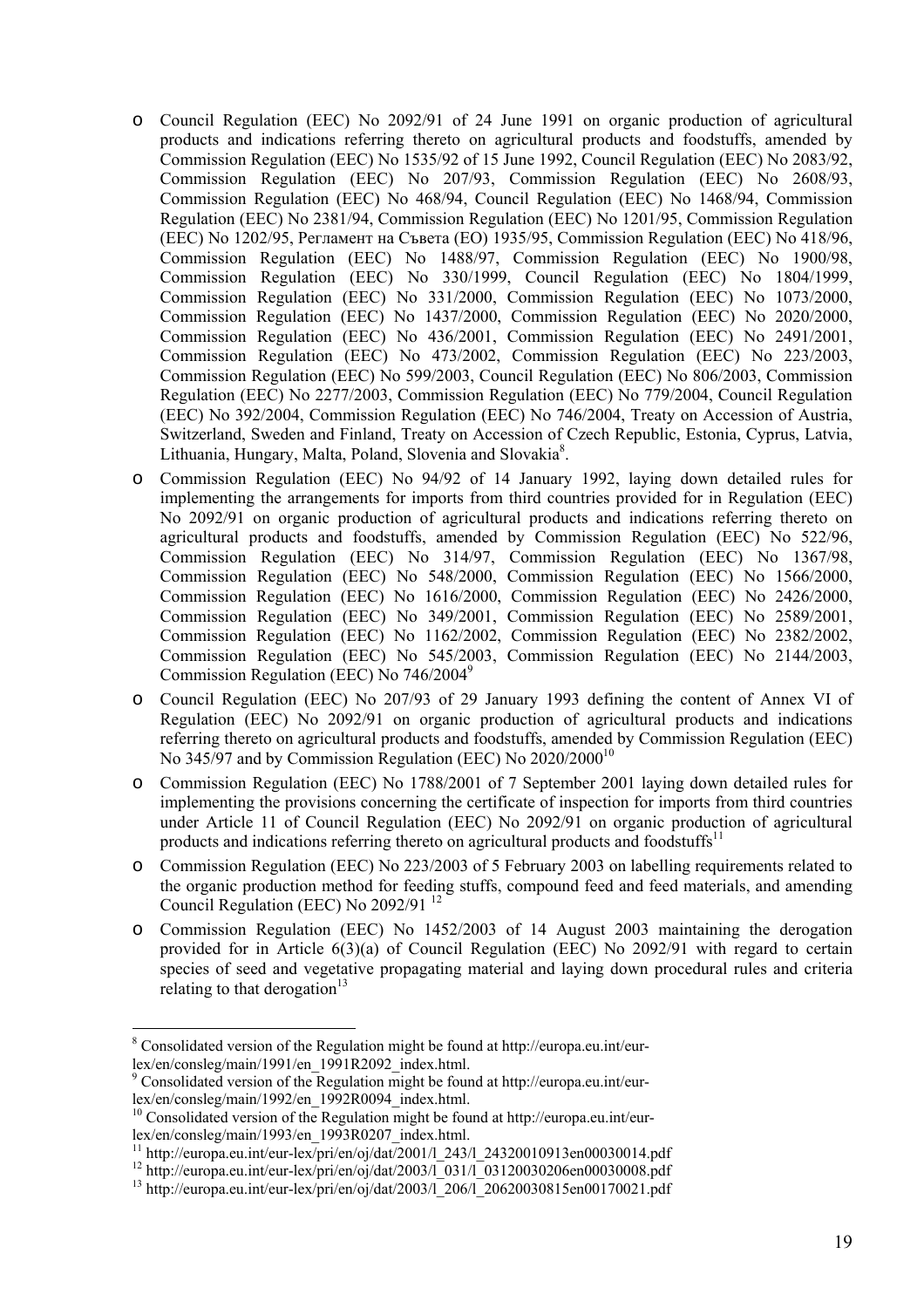o Council Regulation (EEC) No 1783/2003 of 29 September 2003 amending Regulation (EC) No 1257/1999 on support for rural development from the European Agricultural Guidance and Guarantee Fund (EAGGF)<sup>14</sup>

#### *B. Rules for organic production according to EU legislation*

The scope for application of Regulation 2091/92 covers the organic production of unprocessed agricultural plant and animal products, organic production of processed agricultural and animal products for human consumption, foodstuffs from plant and animal origin and feedingstuffs. The rules for organic production method do not repeal the application of all the general requirements for agricultural production, especially those related to food safety and all the aspects related to human health. In principle, the organic farming rules contain even more strict requirements than the conventional ones.

The EC Regulation 331/2000 established logo for indication of the products produced in organic method. The utilization of the European logo is voluntary and is allowed if the following requirements are followed:

- The product is controlled by accredited control body;
- The product label indicates the producer or the importer and the control body;
- The product is directly sold by the producer in closed packages, or when the product is offered in marked chains preliminary packed;
- At least 95% of the product content is produced in organic way.

The EU legislation on organic farming is part of the EU quality policy, which defends the authenticity and the high quality of the products produced in specific production manner and this way meets the increased demands of the European customers for environmentally friendly and quality food. Such demands lead to significant economic benefits for the producers and increased legal protection against fraud, incorrect use of label indications or unfair competition.

Supporting its food quality and safety policy the EU established a special scheme for support of producers of quality agricultural products and foodstuffs, including those produced in organic way. The rules for support of such producers are laid down in EC Regulation 1783/2003. The scheme is paid as a premium for five years period with a maximum amount for 5 years.

The EC Regulation 1783/2003 also envisages the opportunity to support agricultural producers to apply environmentally friendly farming methods and animal welfare.

Until its accession in EU Bulgaria has the obligation to harmonize its legislation with the European one and to introduce in the national law the rules and conditions for organic farming. Bulgaria has implemented this requirement and has set up national rules for development of organic farming in compliance with the European ones. After accession, the EU Regulations on organic farming will be directly implemented on the territory of Bulgaria.

#### *C. Other legislative acts of the EU related to the organic farming*

The concept for organic farming includes not only socio-economic aspects of agricultural development, but also environmental ones. In that respect, the legislation in the sphere of agriculture is in close relation with the environmental legislation. The organic farming is one of the sustainable farming methods in which the environmental care is closely tied to the production. The organic farming contributes to environmental protection, to preservation and improvement of water and soil quality and to conservation of biodiversity.

The basic legislative acts of the EU in the field of preservation of water, soil and biodiversity are<sup>15</sup>:

- o Council Directive 91/676/EEC of 19 December 1991 concerning the protection of waters against pollution caused by nitrates from agricultural sources;
- o Directive 2000/60/EC of the European parliament and of the Council of 23 October 2000 establishing a framework for community action in the field of water policy;

 $\overline{a}$ 

<sup>&</sup>lt;sup>14</sup> http://europa.eu.int/eur-lex/pri/en/oj/dat/2003/l\_270/l\_27020031021en00700077.pdf <sup>15</sup> http://europa.eu.int/comm/environmentenvcnment/policy\_en.htm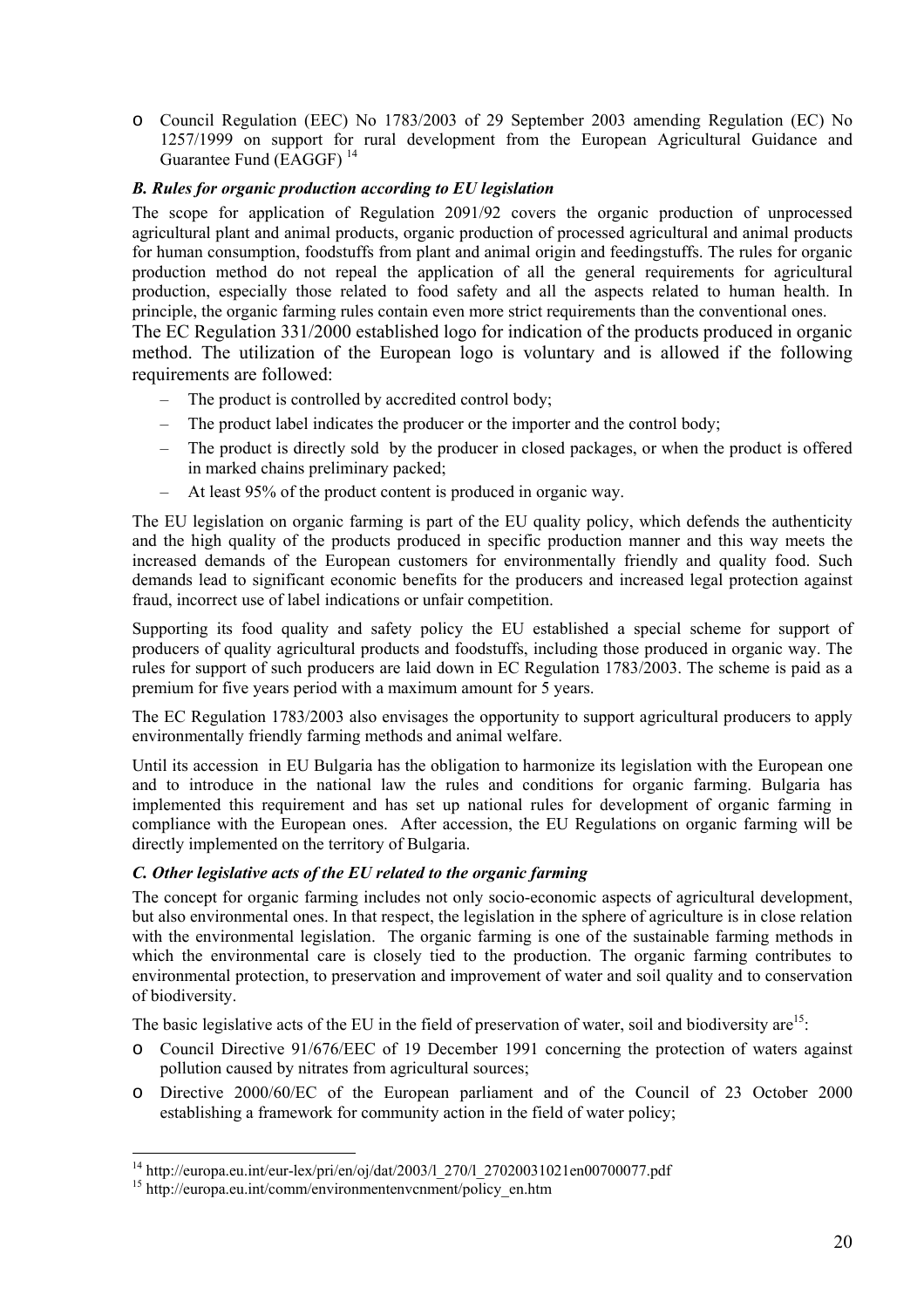- o Council Directive 79/409/EEC of 2 April 1979 on the conservation of wild birds;
- o Council Directive 92/43/EEC Of 21 May 1992 on the conservation of natural habitats and of wild fauna and flora;
- o Communication from the Commission to the Council, the European Parliament, the Economic and Social Committee and the Committee of the Regions Towards a Thematic Strategy for Soil Protection COM (2002) 179 of 16.4.2002

### *D.Financial opportunities for development of organic farming*

Organic farmers are currently entitled to receive support from the first pillar of the CAP through direct payments and price support measures. More importantly, organic farming is fully integrated in the rural development policy in the second pillar of the CAP and has a prominent place in the agri-environment measures. The 2003 CAP reform has provided an useful framework for the future development of organic farming and has made a range of instruments available to Member States.

The second pillar of the CAP so far is implemented according to Council Regulation № 1257/99. This Regulation is on the rural development measures including the agrienvironmental ones, which are to be included in the country's Rural Development Plan. It is of great significance the fact that the agrienvironmental measure is the only one which is mandatory for all the member-states, distinctively to all the other measures which depend on the country's preference. The organic farming is a sub-measure included in the Agrienvironmental scheme which the member states can choose.

# **ІІ.10. Market opportunities for organic farming development**

According to the OECD, the organic sector at the beginning of the 21-st century is broadly estimated to be worth USD 26 billion annually worldwide – in Europe USD 11 billion and in the USA USD 13 billion – and is generally the most rapidly growing agricultural sector, at anything between 15-30 % annually, albeit from a very low base. Although Australia and Argentina have the world's largest area of certified organic farm land – mainly for grazing – Oceania and South America are fairly small as markets for organic products, reaching about USD 100 million each. Retail sales in Asia are estimated to have been in the USD 400–450 million range in 2003. In the EU organic agriculture accounts on average for about 2 % of the value of total agricultural output. The estimated share of organic products in total food sales also amounts to about 2 %.

# **ІІ.11. Genetically modified organisms**

In 1996 Bulgaria adopted Rules for distribution of genetically modified higher plants created using recombinant DNA technology, (State Gazette 721, 16.08.1996). These Rules regulate the establishment of a Council on safe work with genetically modified higher plants. In 1998 the companies Novartis, Pioneer and Monsanto asked for a permission for testing of transgenic maize. In 1999 the Council approved a wide range of production experiments.

In 1999 Bulgarian farmers produced the first herbicide-resistant yield of maize. The majority of the produced amount was used for animal feed and this way was introduced into the food chain. According to information of MAF, in 1999 the permissions issued for production of GMO maize are for 1300 ha, in 2000 - for 1900 ha, in 2001 - for 640 ha, in 2002 – 220 ha, in 2003 – 211,95 ha. In the framework of a project of Bulgarian Agrobio Institute financed by UNEP/GEF was prepared a Draft Law on GMO. It was adopted and promulgated in State Gazette 27 of 29.03.2005. It combines Council Directive 90/219/EEC of 23 April 1990 on the contained use of GMO, Directive 2001/18/EC of the European Parliament and of the Council of 12 March 2001 on the deliberate release into the environment of GMO and Regulation (EC) no 1946/2003 of the European Parliament and of the Council of 15 July 2003 on transboundary movements of GMO. This law does not harmonize Regulation (EC) No 1829/2003 of the European Parliament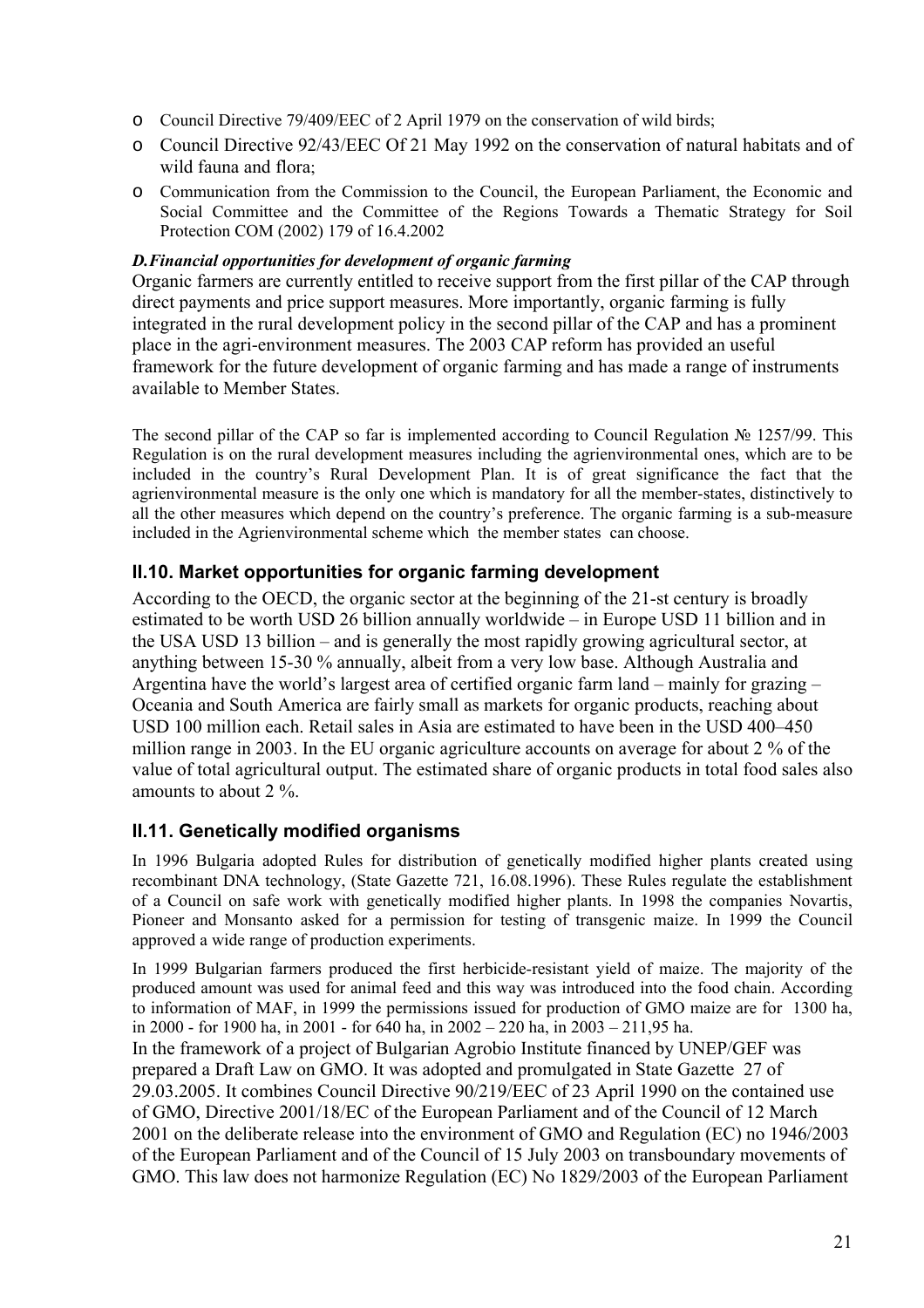and of the Council of 22 September 2003 on genetically modified food and feed and Regulation (EC) No 1830/2003 of the European Parliament and of the Council of 22 September 2003 concerning the traceability and labeling of genetically modified food and feed. The GMO labeling requirements of Regulation (EC) No 1829/2003 are transposed in the national legislation by Ordinance on the requirements for labeling and offering of foodstuffs. The main requirements in relation with the necessity of establishment and strengthening of the administrative capacity and with preparation of procedures for implementation of Regulation (EC) No 1829/2003, as well as of Regulation (EC) No 1830/2003 will be introduced by the forthcoming amendment of the Law on foodstuff. The remaining texts of the Regulations will be implicitly implemented from the date of Bulgarian membership in the EU. The GMO Law prohibits the cultivation of crops with significant importance for Bulgaria as tobacco, vine, cotton, essential rose, wheat and all kinds of vegetables and orchards through their inclusion into the prohibition regime for deliberate release into the environment of GMO. The Law on GMO prohibits the release of GMO in territories protected by the National Ecologic Network established under the Biodiversity Law and also in their buffer zones. It is prohibited also to release GMO containing gene markers for antibiotic resistance into the environment or on the market. This Law has to stop the uncontrolled release of GMO into the environment and the following inevitable genetic pollution of agricultural crops.

# **І. ANALYSIS OF THE STRENGHTS AND WEAKNESSES, OPPORTUNITIES AND THREATS (SWOT)**

# **Strengths**

- o Existing legislation regulating the organic farming. To great extent it is harmonized with the requirements of he EU legislation;
- o Existing of Bulgarian control and certificating bodies for organic products;
- o Functioning foreign control bodies on the territory of Bulgaria;
- o NGOs are actively working in the sphere of OF;
- o More than 1700 agricultural producers are informed about organic farming;
- o 4 high schools (universities) are teaching organic farming;
- o Specialized organic farming consultants exist in various organizations;
- o There is a political will for the development of organic farming;
- o The number of certified organic producers increases;
- o Several associations of the organic farmers are established;
- o Administrative structures in MAF for organic farming: Agrienvironment Department and Commission on organic farming;
- o Existing practical experience for implementation of technologies for organic farming including in adaptation of foreign experience;
- o Organic farming is recognized as an instrument for sustainable local development;
- o Organic products with existing export opportunities are produced in Bulgaria;
- o Credit schemes for organic farming exist;
- o MEW provides financial opportunities for organic development through the Enterprise for Management of Environmental Protection Activities through its line for "Projects related with organic farming, environmentally friendly livestock breeding and ecotourism" ;
- o Organic farming contributes for the achievement of the aims of the three Conventions: CBD, FCCCUN, UNCCD, European Landscape Convention;
- o Good cooperation between MAF and the stakeholders in organic farming;
- o Competitive prices of the organic products on the international market;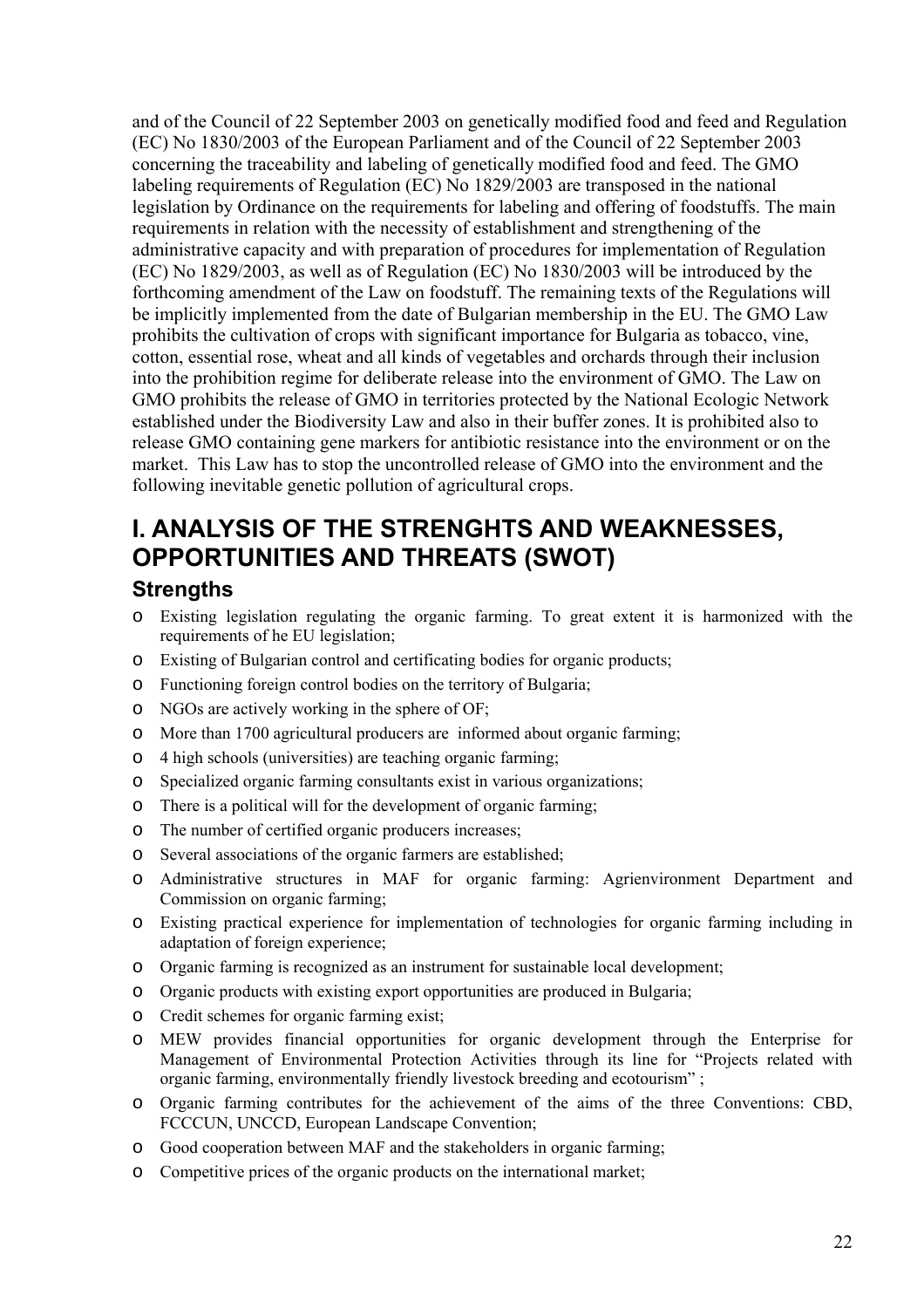- o In 2005 started a magazine for organic farming edited by Agrolink Association;
- o Establishment of specialized stores for organic products and foods and special marketing strategies for direct and for subscription supply;
- o Existing knowledge and experience of the scientific institutes on organic farming issues;
- o Organic farming certification is a guarantee for quality, origin and traceability;

# **Weaknesses**

The weaknesses for the development of organic farming have been analyzed oncause-effect relations. As a result they have been categorized into seven groups in which the separated statements are in relation between each other. The groups are as follows:

- 1. Weaknesses related to the production of organic products;
- 2. Weaknesses in education, training and consultancy for organic farming;
- 3. Weaknesses in market development and formation of customer demand for organic products;
- 4. Legislative weaknesses in the sphere of organic farming;
- 5. Financial support weaknesses for organic farming initiatives;
- 6. Weaknesses related to control and certification of organic products;
- *7. Institutional weaknesses in* the field of organic farming.

In the process of elaboration of the Strategy and the Plan for development of organic farming became evident that the groups "Financing" and "Institutions" weaknesses are the reason for some of the weaknesses in the other groups. The working group took decision these two weaknesses groups to be divided and transferred into another groups, i.e. Production and Development of the market. The weaknesses for the development of the organic farming were therefore categorized in five groups listed below:

#### **1. Weaknesses related to the** *production* **of organic products**

#### **Level of main weaknesses: Small number of organic farms in Bulgaria covering small area**  *due to:*

- o Lack of state budget subsidy for support of organic farming with exception of SAARD Measure 1.3 , the start of which is too late
- o Inefficient inter-institutional coordination (MEW, MEE, MLSP, MRDW, ME) working on or contributing to the development of the organic farming
- o Lack of taxation preferences or other encouraging measures for organic farmers
- o Lack of financial support for import of raw materials, detergents, organic fertilizers suitable for organic farming
- o The Banks do not provide credit for organic production and processing *Because:* 
	- They evaluate the agriculture as too risky
		- They do not have understanding for organic farming
- o the certification price could not be covered by the majority of the operators and farmers
- o the conversion period is distracting the farmers when there is lacking of adequate financial compensations
- o insufficient understanding of the philosophy of organic farming among the agriculture producers
- o insufficient information about the opportunities provided by the shops, i.e. as a complementary economic activity

*including:* 

- lack of knowledge for the opportunities which the information and communication technologies provide for cooperation and spreading of information
- o lack of support for young farmers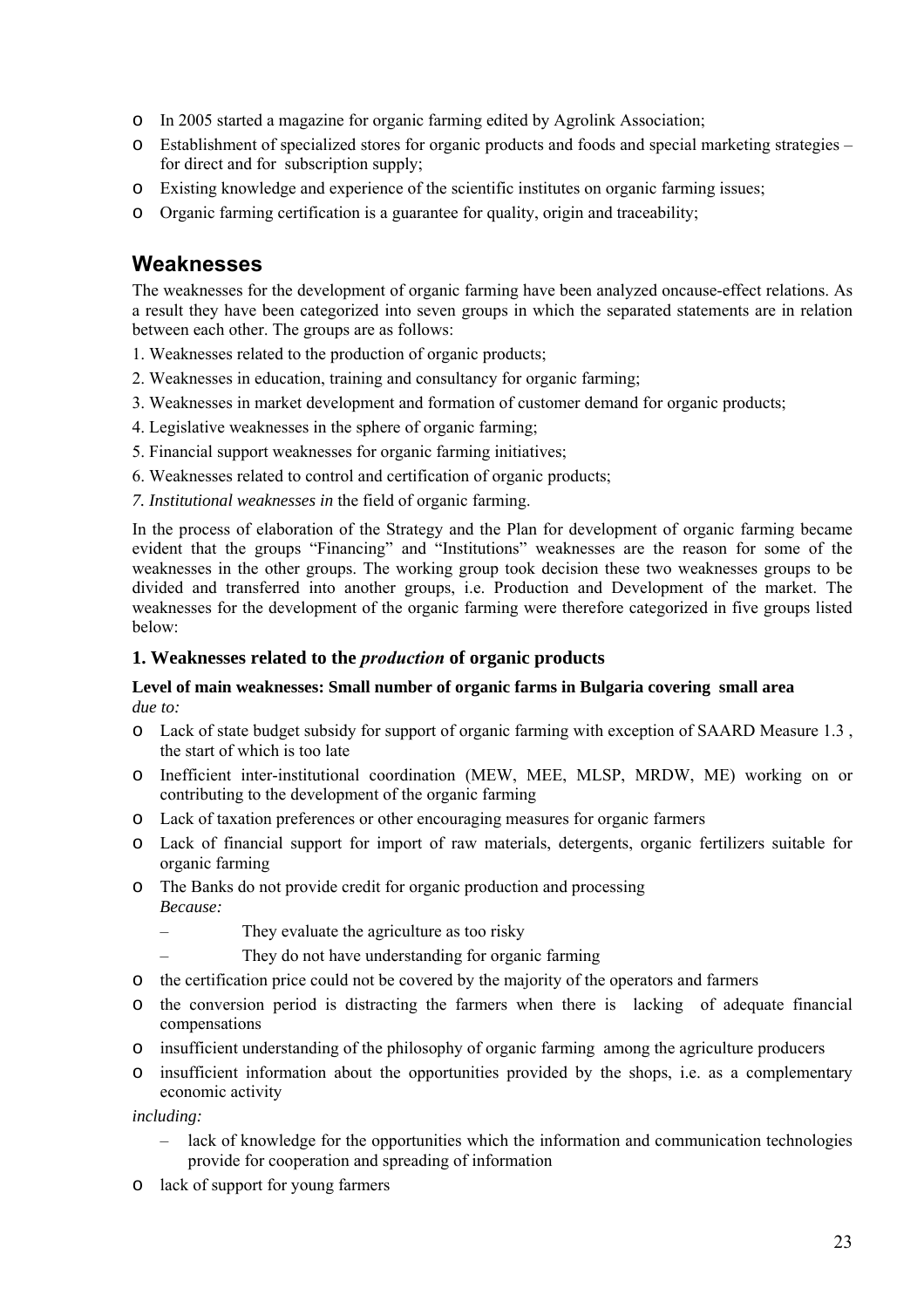- o shortage of materials for organic farming or of importer organization
- o the existing materials are not enlisted among the internationally adopted ones
- o the organizations representing producers, processors or traders of agricultural production do not play their role for the promotion of organic farming

# *Level of main weaknesses: bigger agricultural holdings are interested only in intensive agricultural practices and they are the major agriculture producers*

*caused by:* 

- o till now in Bulgaria for the organic farming development are working only small producers and what is needed is the bigger and the medium sized producers to be involved
- o no possibilities to enlarge enough the territories in one and the same location in order to increase production
- o the agricultural producers do not have sufficient number and type of equipment
- o insufficient financial support including the possibility for buying of a specialized equipment
- o insufficient qualification and motivation of the labor power

#### *Level of main weaknesses: insufficient variety of the organic plant and animal products Caused by:*

- o insufficient quantities of organic certified seed material
- o the unique country products are not identified, their regionalization has not taken place and no prioritization is given for their support

#### **2. Weaknesses related to training, educations and consultancy for organic farming**

#### *Level of basic weaknesses: insufficient complex scientific research for organic farming in Bulgaria caused by:*

- o weak relation between science, business and the state *due to::* 
	- insufficiently developed capabilities for implementation of strategic management and marketing in the scientific sphere
	- insufficient information about the advantages of organic farming and lack of a periodic editions
	- insufficient interest for implementation of scientific approach in organic farming
	- insufficient utilization of contemporary information and communication systems
- o insufficient finance for complex applied research in organic farming and preparation of practical models
- o the work organization of the National Centre for Agrarian Sciences does not respond to organic farming needs

#### *Level of basic weaknesses: lack o established consultation system for organic farming at regional level caused by:*

- o lack of state support for consultation services for organic farming
- o insufficient number of organic farming experts
- o insufficient qualification of the organic farming experts
- o lack of coordination between providers of organic farming consultation
- o low interest for qualification improvement by the producer, especially business management qualification

*due to:* 

- insufficient information
- lack of motivation
- o insufficient bibliography on organic farming in Bulgarian language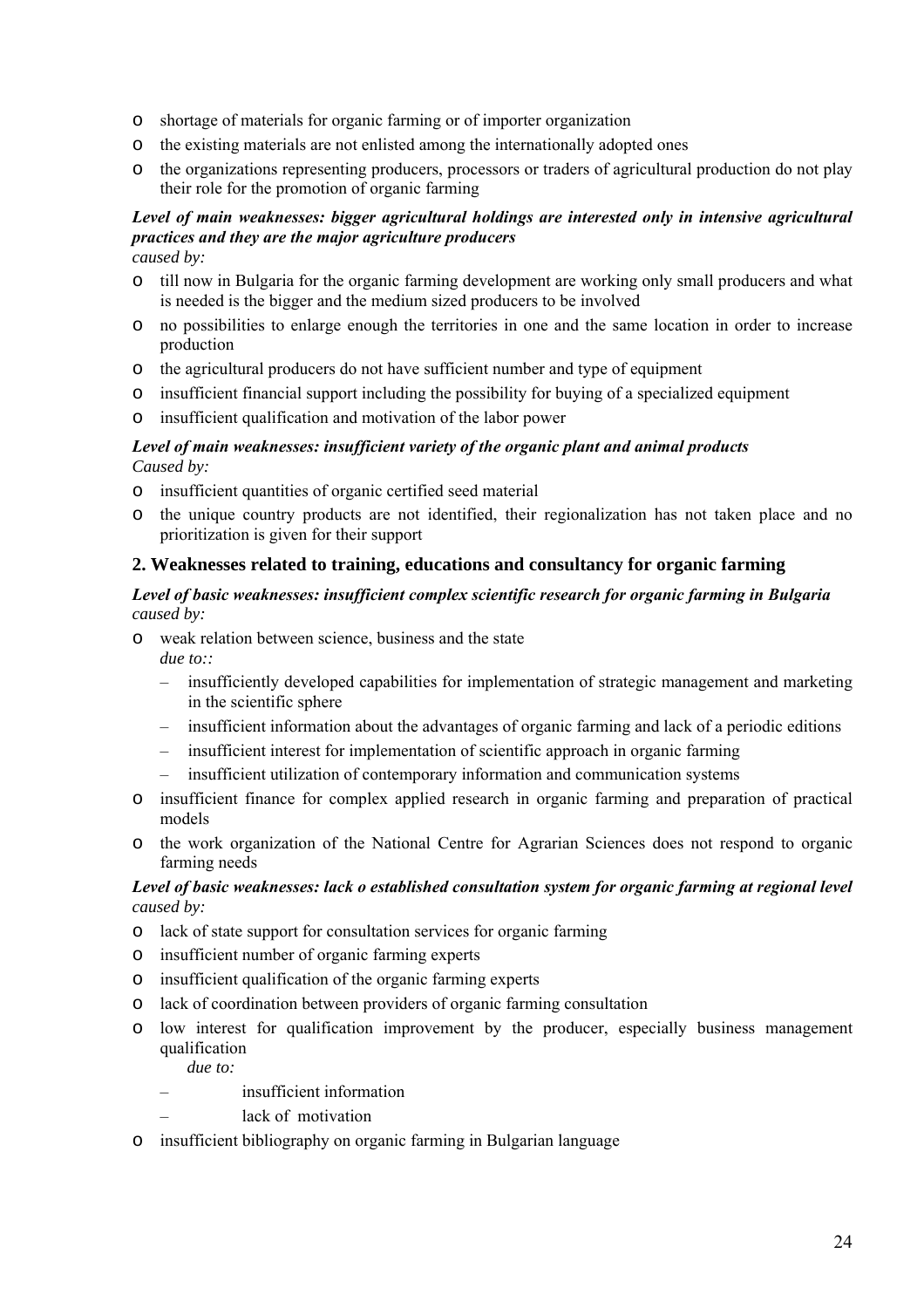#### *Level of main weaknesses: insufficient education for organic farming in the secondary and high schools*

# **3. Weaknesses related to market development and influence on customer's demand for organic farming products**

#### *Level of main weaknesses: the internal market is not develop Caused by:*

o low variety of organic farming products *due to:*

- export orientation of organic farming
- insufficient number of processing enterprises for organic farming products
- lack of taxation preferences or other encouraging measures for organic farming processors
- o lack of distribution networks
- o insufficient volume of organic farming production that could satisfy the demands of big market chains

*due to:* 

- lack of willingness to associate among organic farmers
- lack of preferences and support for groups of organic farmers producers
- insufficient number of processing enterprises of organic production
- o usually the processing of the organic farming products takes place outside the production area, even outside the country

*because:* 

- there is no special attention paid to the processors
- o there is no demand for organic farming products *caused by:* 
	- lack of promotional strategy on the internal market
	- unprofessional and partial trials for promotion of organic farming products
	- the national logo for indication of organic farming products is not in use and is not recognizable,
	- the procedure in the Ordinances for the use of national logo are not clear enough
- o it is difficult to recognize the organic farming product out of the conventional ones *due to:* 
	- confusion with trade marks and certification logos
	- the term "bio-product" is hardly tenable
- o there are no requests for marketing research or analysis for organic farming products
- o there is not enough information on the absorption potential of the internal market for OF products (number of customers)
- o insufficient customer oriented information and literature about organic farming issues
- o low level of information spread among the society on protection of the environment
- o no experience in diversification of selling methods like futures deals with organic farming products *due to:* 
	- non utilisation of information and communication technologies for production realization

#### *Level of main weaknesses: weak positions of the Bulgarian organic farming products on the external market*

*because of* 

- o export of raw materials instead of final products
	- *due to:*
	- lack of distinguishing Bulgarian and local trade marks on the external market
- o lack of awareness raising campaign on the internal market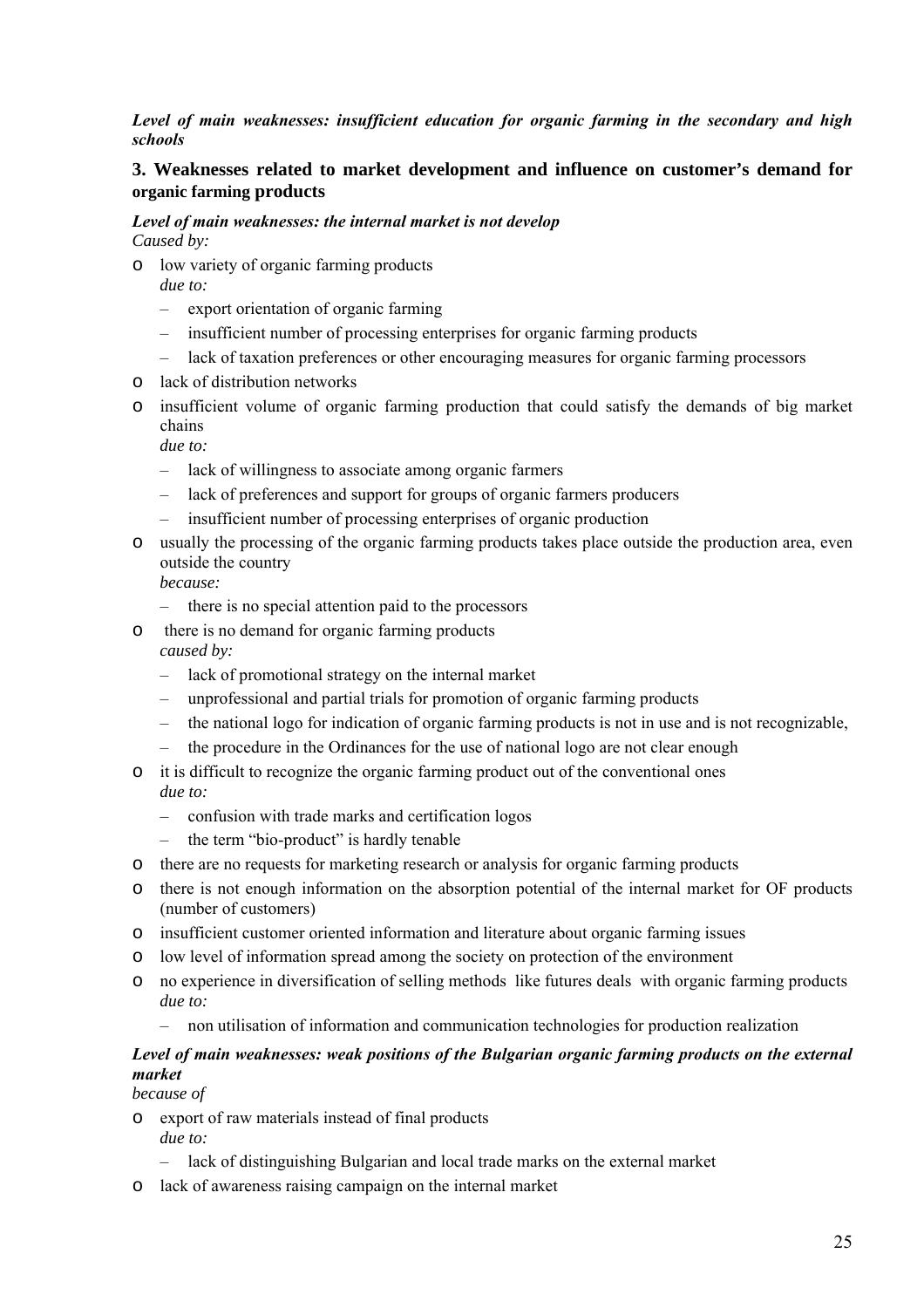- o lack of information for the potential external market of organic farming products
- o Bulgaria still does not have approved equivalence of practice with the EU and this is a cost increasing factor for the export process

#### **4. Legislative weaknesses of organic farming**

#### *Level of main weaknesses: the legislation on organic farming is not homogenized and optimized Caused by:*

o Lack of framework Law on Agriculture and a specialized Law on Organic Farming

#### *Level of main weaknesses: the current legislative basis is not exhaustive because:*

- o The legislation is not completely updated with the EU requirements
- o The current legislation does not regulate the effective use of signs, marks and logos for organic products
- o The terms "organic" and "eco" are not legislatively tenable
- o Lack of legal basis and competent authority implementing the sanctions for improper use of the term "bio"
- o Lack of strict sanctions for the improper use of the term "bio"
- o The list of the permitted soil fertilizers and plant protection materials in the organic farming is not separated from the List of the fertilizers and plant protection materials allowed for utilization in Republic of Bulgaria adopted by the National Plant Protection Service
- o The environment protection requirements are not strict enough, i.e. for biodiversity, landscape, animal welfare
- o There are no guarantees for the starting organic farmers that their neighbors will not develop activities threatening the organic production
- o The needed distance between areas with GMO and areas under OF is unclear

#### *Level of main weaknesses: there is no provision in the GMO Law for the minimum distance from areas under organic farming production*

*Level of main weaknesses: lack of nationally adopted minimum requirements or production of traditional organic products (rose oil, wine, essential oils, etc.)* 

#### **5. Weaknesses in control activities for organic farming**

*Level of main weaknesses: the deadlines for performing of each stage of the accreditation procedure are too long (Bulgarian Accreditation service)* 

*Level of main weaknesses: there is only one accredited control and certification body for organic farming* 

*Level of basic weaknesses: lack of accredited laboratories for the full range of analysis for cases of international arbitrage* 

#### *Level of basic weaknesses: there is no statistics carried on for organic farming in Bulgaria because:*

- o The legal basis does not allow MAF to perform monitoring over the activities of all the functioning on Bulgarian territory control bodies for organic farming which are not approved by Bulgarian legislative procedure
- o The way for exchange of information between MAF and the foreign control and certification bodies on one hand, and on the other – between the control bodies themselves is not regulated.

# **Opportunities**

- o The major part of the current agricultural practice in Bulgaria is with low application of mineral fertilizers and pesticides. The majority of the livestock breeding farms are extensive.
- o Major part of the traditional Bulgarian agriculture is similar to organic farming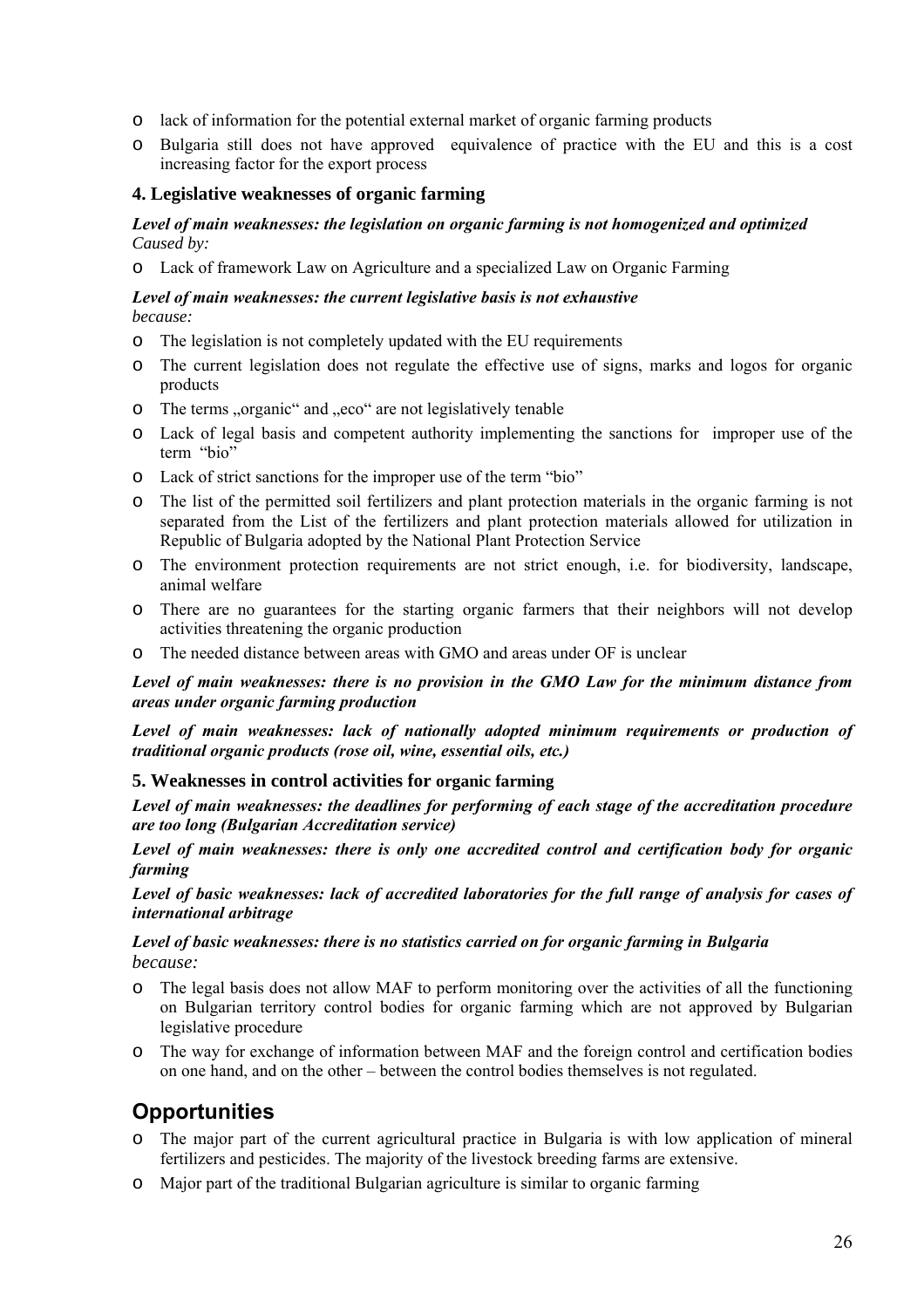- o Extremely favorable natural conditions for organic farming in Bulgaria
- o EU support possibilities funding for organic farming
- o MLSP provides functioning schemes for business support and start-up business
- o CAP reform in the EU accentuates the environmentally friendly production methods and animal welfare – agrienvironmet support and quality support scheme
- o Positive attitude for organic farming in EU
- $\circ$  At least 25% of the Rural Development budget for the period 2007 2013 is to be allocated to priority Axis 2 which supports the Agrienvironment measure as an EU requirement
- o Existing bilateral and multilateral programmes financing the organic farming
- o Existing financial programmes for support of sustainable development and organic farming is an effective approach for the achievement of sustainable development
- o Existing interest expressed by many foreign control bodies
- o Land privatization process is accomplished
- o Existing functioning system of protected areas in Bulgaria
- o A lot of small farms exist in Bulgaria
- o Demand for Bulgarian organic products on the external market
- o The tourism sector is developing and might use organic farming products
- o Bulgarian organic farming products have a good image on the external market
- o Draft Law on development of Bulgarian rural areas which envisages specific measures for support of the OF
- o Proposal for amendment of SAPARD measures for giving a priority to certified organic farmers or to farmers in conversion period
- o Functioning National Plant Protection Service with Plant Protection Institute
- o National Agriculture Advice Service
- o National Centre for Agrarian Sciences exists
- o The trend among Bulgarian organic producers to compete with the European ones meaning that the organic farming becomes a fashion
- o Increased interest towards organic products in EU and the world
- o Bulgarians living abroad are interested in Bulgarian products
- o Bulgaria has unique products with competitive production potential (herbs, roses, wild mushrooms, etc.)
- o New market chains are developed and the customer's trust increases
- o Big market chains might start importing organic products and
- o Aboriginal breeds and varieties which might increase the organic production profitability
- o Bulgarian organic producers can receive direct support under the Single Area Payment Scheme after the EU membership enters into force
- o The contemporary information and communication technologies provide great opportunities for information dissemination, cooperation, effective market realization, etc.
- o There is functioning information network BlueLink for NGOs involved in protection of environment and sustainable development, which might be used for campaigns, communication and promotion of organic farming
- o Through the envisaged amendments of the Law on Plant Protection the terms "bio", "eco" and "organic" will become protected
- o The new Law on customer protection envisages a Commission on customer protection with sanctioning functions for illegal advertising

# **Threats**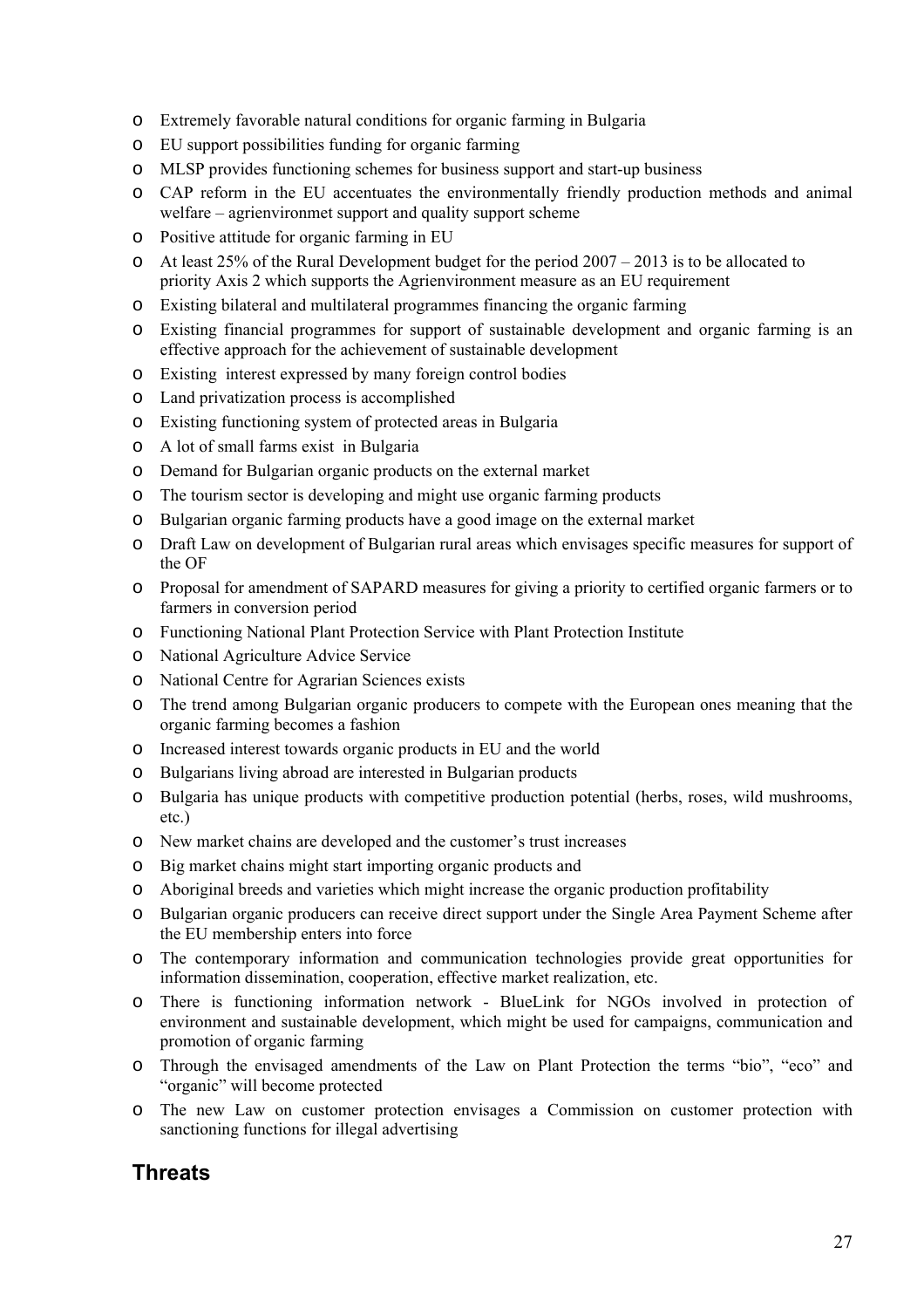- o Great extent of land fragmentation of agriculture holdings, even in the small ones
- o Lack of real market of agricultural land in Bulgaria
- o Lack of entrepreneur culture among Bulgarians and especially among the agricultural producers
- o Aging population
- o Immigration
- o Low purchasing power
- o The minimum size of the holdings as an eligibility criteria for support by EU funding
- o GMO introduction in Bulgaria
- o Great competition with the rest Eastern European countries
- o Lack of regulation for organic wine .
- o Grey economy dominates the market for wild mushrooms and other forest products
- o Export of seed material for unique Bulgarian products
- o The implementation of SAPARD measure is delayed
- o Possible distorted implementation of SAPARD agrienvironment measure.
- o The big market chains might import organic products and not the Bulgarian ones
- o Difficult and costly security of agriculture land
- o Amortized and inefficient agricultural infrastructure
- o Great number of small agriculture holdings (semi-subsistence) in Bulgaria which have to be enlarged

# **ІІ. PRIORITIZATION OF THE GROUPS OF WEAKNESSES**

At the beginning the weaknesses of organic farming development in Bulgaria were grouped in 7 groups considering that the weaknesses in each of the groups are in relation with each other. The groups were:

- 1. Weaknesses related with the production of organic products;
- 2. Weaknesses in education, training and consultancy for organic farming;
- 3. Weaknesses in market development and formation of customer demand for organic products;
- 4. Legislative weaknesses in the sphere of organic farming;
- 5. Financial support weaknesses for organic farming initiatives;
- 6. Weaknesses related to control and certification of organic products;
- *7. Institutional weaknesses in* the sphere of OF

The elaboration of an efficient action plan for overcoming the weaknesses and for effective development of organic farming in Bulgaria required definition of priorities, because normally the resources are limited and it is impossible to start all the activities at the same time. The expert team discussed the prioritization criteria necessary for ranking of the groups of weaknesses and proceeded with their prioritization. In the elaboration process of the Strategy and the Plan for development of organic farming in Bulgaria the priorities of the groups "Financial" and "Institutional" were dispersed into respective tasks and actions of the Plan. The working group discussed the criteria and the ranking and found them adequate to the priorities for development of organic farming in Bulgaria.

The prioritization was based on the following four criteria:

- o Extent of the weaknesses group's impact on the organic farming system
- o Duration of the negative impact of the weaknesses group's on the organic farming system
- o Extent of the negative impact of the weaknesses group's on the organic farming system
- o Facility ( easy way) for elimination of negative impact of the weaknesses group's on the organic farming system

Afterwards was defined the importance of each criteria for the definition of the priority groups of weaknesses. Each criterion was given a coefficient of importance as follows: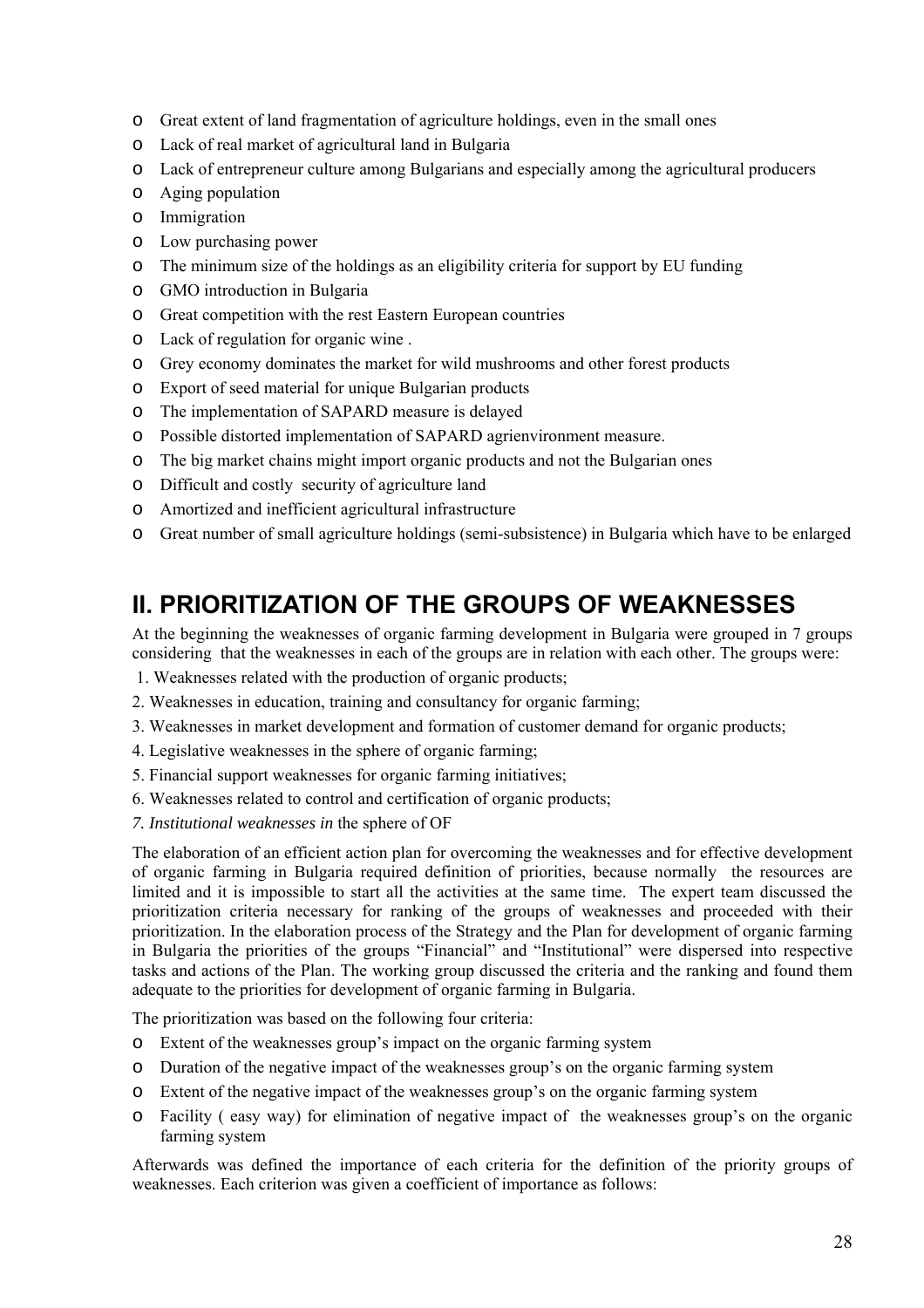| <b>Criteria</b>        | <b>Coefficient of</b> | Justification of he coefficient                                                                                                                                                                                                                                           |
|------------------------|-----------------------|---------------------------------------------------------------------------------------------------------------------------------------------------------------------------------------------------------------------------------------------------------------------------|
| Extent of impact       | importance<br>0,4     | This criteria is of greatest importance for<br>the evaluation of the negative impact of<br>the group of weaknesses, because the<br>group with the greatest weight of impact<br>is more dangerous than the other groups                                                    |
| Duration of impact     | 0,1                   | This criteria is of least importance,<br>because the negative impact of the group<br>might be not so strong and even being a<br>durable one, it might be endured.                                                                                                         |
| Range of impact        | 0,3                   | This criteria is important, because the<br>negative impact might affect many and<br>important aspects of the organic farming.<br>The wider the impact of a given group is,<br>the harder work is to be done for its<br>elimination.                                       |
| Easy way of overcoming | 0,2                   | This criteria is of less importance,<br>because it makes it obvious that the<br>negative impact could be overcome with<br>less efforts and the system could be<br>quickly optimized This has to be taken<br>into account in decision-making for<br>directing the efforts. |

Each of the members of the work group had maximum 4 points for each of the weaknesses groups and had to allocate them according to the four criteria. It was not mandatory to allocate all the four points to given group o weaknesses. After the allocation of the points and calculation of the total rating of each of the groups of weaknesses according to criteria's weight, the following result was achieved:

| <b>Priority</b> | Group         | <b>Extent of</b><br>impact | <b>Period</b> | <b>Overall</b><br>impact | Easy way of<br>overcoming | Total<br>rating |
|-----------------|---------------|----------------------------|---------------|--------------------------|---------------------------|-----------------|
|                 |               | weight 0,4                 | weight 0,1    | weight 0,3               | weight 0,2                |                 |
|                 | Financial     | 29                         |               | 13                       |                           | 16,2            |
| 2               | Marketing     | 21                         | 12            | 13                       | 2                         | 13,9            |
| 3               | Production    | 22                         | 10            | 10                       | 2                         | 13,2            |
| 4               | Educational   | 17                         | 11            | 14                       | 5                         | 13,1            |
| 5               | Legislative   | 20                         |               | 10                       |                           | 13,1            |
| 6               | Institutional | 16                         | 11            | 14                       | 5                         | 12,7            |
|                 | Control       | 13                         | 6             | 15                       | 11                        | 12,5            |

# **ІІІ. STRATEGY 2007–2013 AND PLAN FOR DEVELOPMENT OF ORGANIC FARMING IN BULGARIA**

The Strategy consists of Strategic goals and Specific goals. The Strategic goals follow the weaknesses groups and define the basic working directions for development of organic farming in Bulgaria. The Specific goals to a great extent are based on the weaknesses in each concrete group. They are measurable and fixed to certain timetable. The achievement of the package of Specific goals shall lead to implementation of the Strategic goal.

The Plan consists of tasks and activities. The tasks which have to be executed for the implementation of certain Specific goal are based on the reasons for the existence of the main weaknesses. The tasks are formulated after reaching a consensus on the goals. The activities define the chosen way for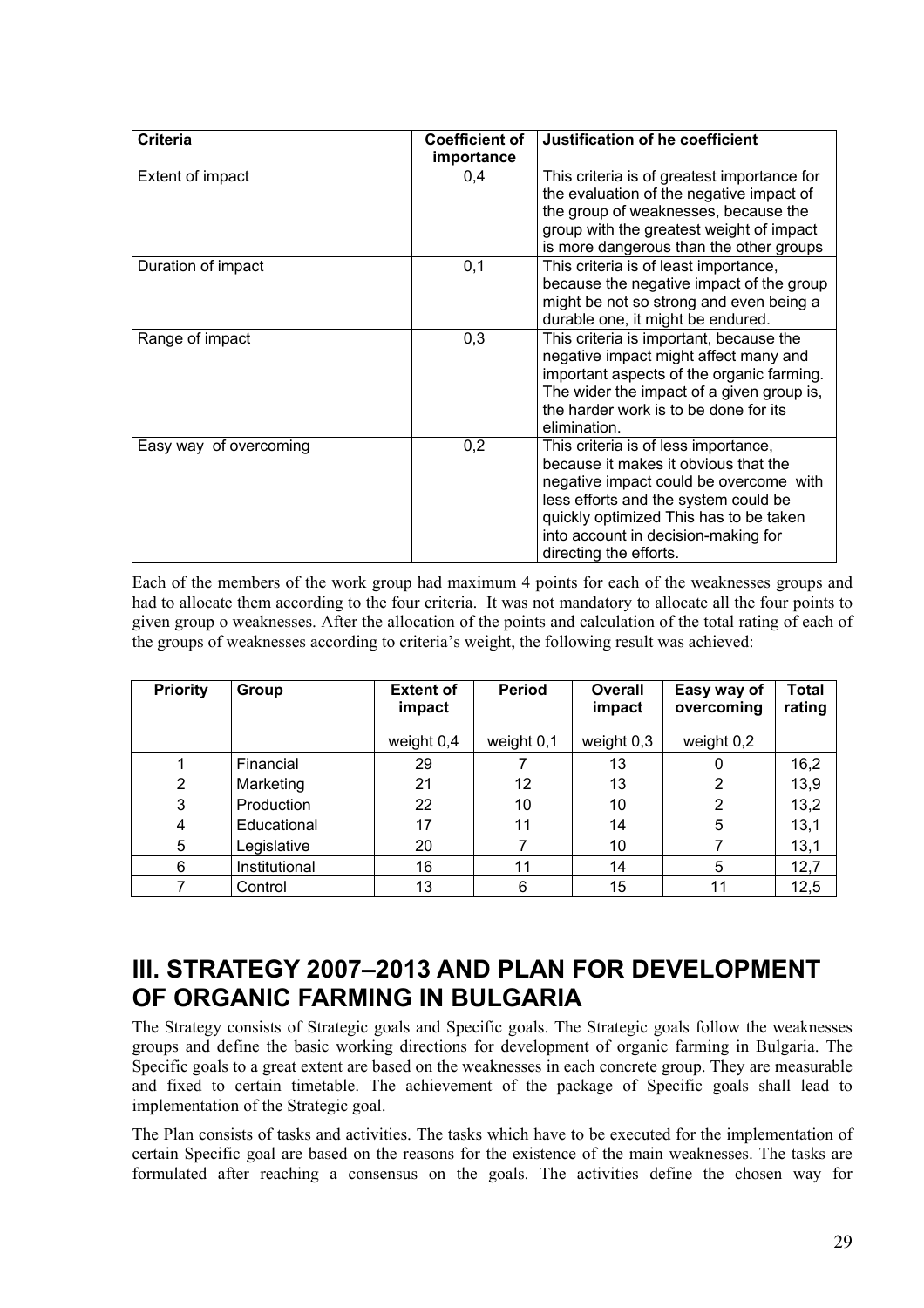implementation of the tasks. For each activity responsible authority is identified, exact deadlines and necessary budget.

The strengths, opportunities and threats were used in the formulation of the Strategy and the Plan and the aspiration was the strengths to be upgraded, the opportunities to be utilized at maximum and the threats to be identified in perspective in order to be overcome or at least to ensure reaction against them when they appear.

Despite the strong logic of transformation of the weaknesses into goals or tasks, the relation is not absolute, i.e. the elaboration of the Strategy and the Plan is not simply re-formulation of negative statements into positive, but represents a creative process with clear purpose based on logic

The expected positive results of the implementation of the Strategy and the Plan are:

- o Contribution to income stabilization of the agricultural producers through opening of new markets for quality and healthy foods and products.
- o Contribution to the rural development and prevention of further land abandonment
- o Contribution to the stabilization of the ecosystems, preservation and restoration of natural resources.

**The National Plan for development of organic farming has the following strategic goals:**

- 1. **Development of the market of organic produce**
- 2. **8% of the cultivated agricultural land to be managed in organic way till 2013**.
- 3. **Efficient legislation and normative base for the development of organic farming in 2007**
- 4. **Applied scientific research, education, training and extension service in the field of organic farming till 2010**
- 5. **Development of efficient system for control and certification**

The Strategic goals are in compliance with the priorities from Chapter II. Each Strategic goal has Specific goals which are to be achieved trough the implementation of specific tasks and sub-actions.

#### **Strategic goal 1: Development of the market of organic produce**

Specific goal 1: By 2013, 3% of the food products sold in Bulgaria to be organic

Specific goal 2**:** Development of the export of Bulgarian organic products

#### **Strategic goal 2: 8% of the cultivated agricultural land to be managed in organic way till 2013.**

Specific goal 1: Increase the number of organic farms

Specific goal 2**:** Widen the range of the organic plant and livestock produce

#### **Strategic goal 3: Efficient legislation and normative base for the development of organic farming in 2007**

Specific goal 1: Codified normative base in the field of organic farming

**Strategic goal 4: Applied scientific research, education, training and extension service in the field of organic farming**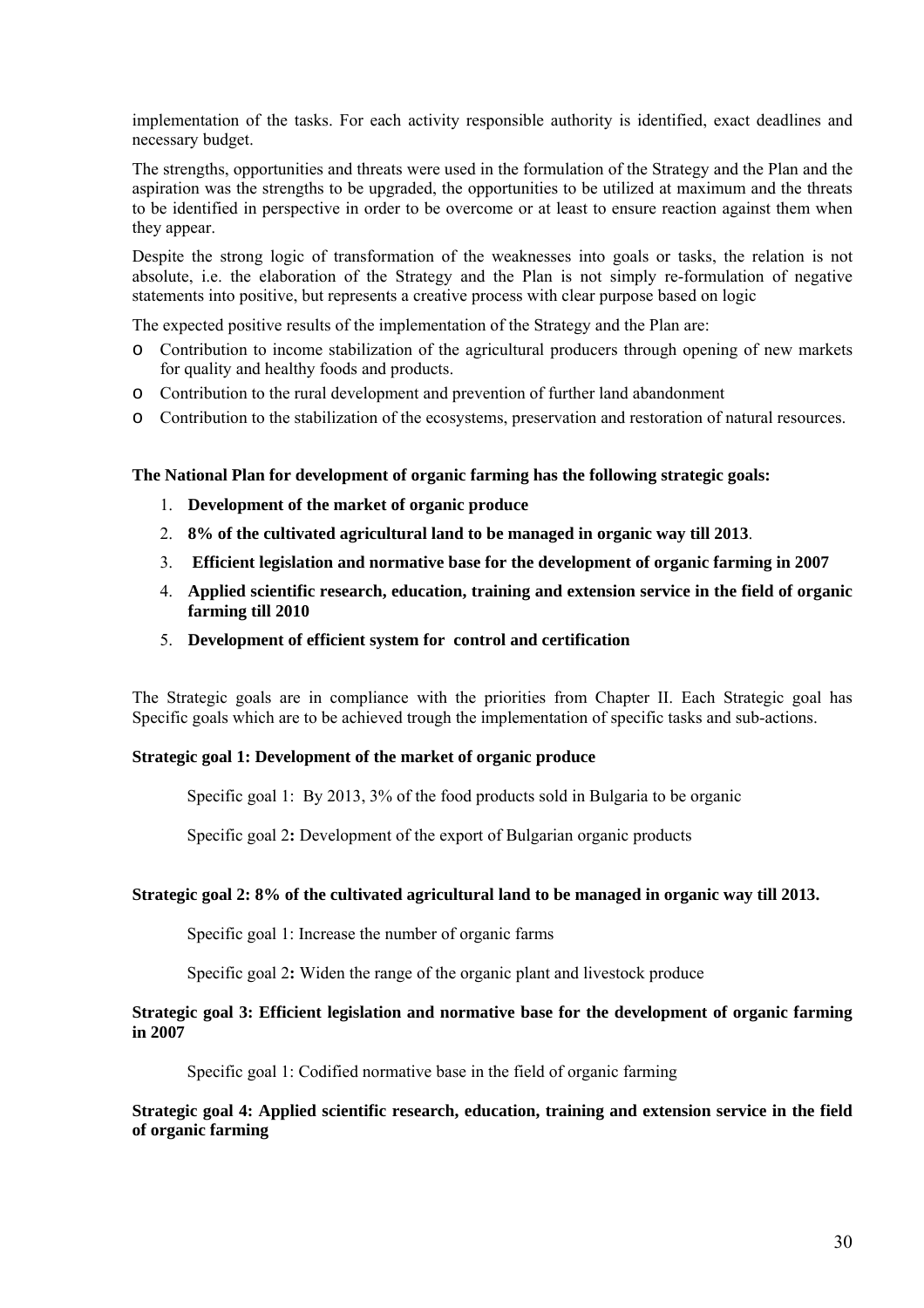Specific goal 1: Applied scientific research with practical orientation, serving the needs of the business and state for the development of organic farming

Specific goal 2: Efficient and active system for extension service in organic farming on national level (production, marketing, processing, farm management)

Specific goal 3: Offer extended education in the field of organic farming in secondary and high schools

#### **Strategic goal 5: Development of efficient system for control and certification**

Specific goal 1: Introduce rules and requirements for foreign control bodies acting on the territory of Bulgaria

Specific goal 2: Functioning system for guarantee the organic origin of the Bulgarian organic products.

|                          | 2006      | 2007          | 2008          | 2009       | 2010-2013  | <b>Total:</b> |
|--------------------------|-----------|---------------|---------------|------------|------------|---------------|
| Strategic goal I         | 210,000   | 3 3 2 5 0 0 0 | 5 642,000     | 6 498,000  | 14 300,000 | 29 975,000    |
| Strategic goal II        | 915,000   | 9 148,000     | 12 673,500    | 12 208,500 | 48 072,000 | 84 017,000    |
| Strategic goal III       | 20,000    | 0,000         | 0,000         | 0,000      | 0,000      | 20,000        |
| <b>Strategic goal IV</b> | 46,000    | 531,500       | 6 5 5 4 5 0 0 | 7 850,500  | 33 376,500 | 48 359,000    |
| Strategic goal V         | 1,000     | 21,000        | 074,000       | 1 063,000  | 14,000     | 2 173,000     |
| Total:                   | 2 192,000 | 13 025,500    | 25 944,000    | 27 620,000 | 95 762,500 | 164 544,000   |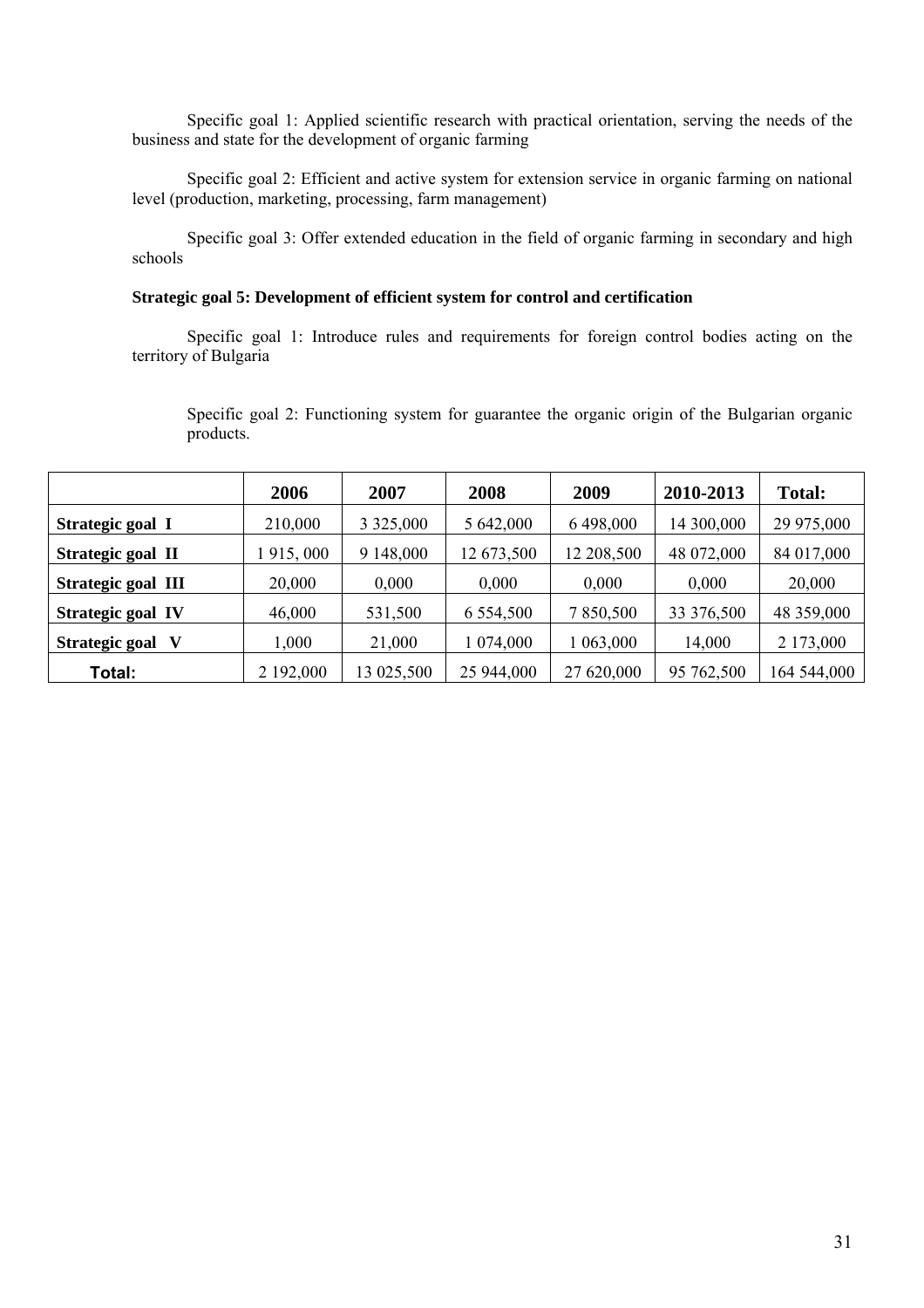**Strategic goal 1: Development of the market of organic produce** 

**Specific goal 1: By 2013 , 10% of the food products sold in Bulgaria to be organic** 

**Sub goal 1: To improve supply system of organic products and food in Bulgaria Table 1: Plan for strategic goal 1, specific goal 1, sub goal 1** 

| <b>Task</b>                                                                 | <b>Activities</b>                                                                                                                                                                                          | <b>Responsible</b><br>institution | Partner<br>institutions | <b>Period for</b><br>implementation   (thousand | 2006<br>BGN) | 2007<br>(thousand<br>BGN) | 2008<br>(thousand<br>BGN) | 2009<br>(thousand<br>BGN) | 2010-2013<br>(thousand<br>BGN) | Total  |
|-----------------------------------------------------------------------------|------------------------------------------------------------------------------------------------------------------------------------------------------------------------------------------------------------|-----------------------------------|-------------------------|-------------------------------------------------|--------------|---------------------------|---------------------------|---------------------------|--------------------------------|--------|
| Task 1:<br>Increase the<br>types and the<br>quantity of the<br>products and | Activity 1: To include the<br>financial support of organic<br>farming as a priority in the<br>implementation of the EU<br>offered organic   quality support schemes<br>2007-2013 in Bulgaria.              | <b>SFA-PA</b>                     |                         | 2007-2013                                       |              |                           |                           | 1000                      | 2000                           | 3000   |
| food                                                                        | Activity 2: To include the<br>financial support of organic<br>as a priority in the<br>implementation of EU<br>support schemes for<br>processing and marketing<br>of agricultural products for<br>2007-2013 | <b>SFA-PA</b>                     |                         | 2007-2013                                       |              | 3000                      | 2000                      | 2000                      | 3000                           | 10 000 |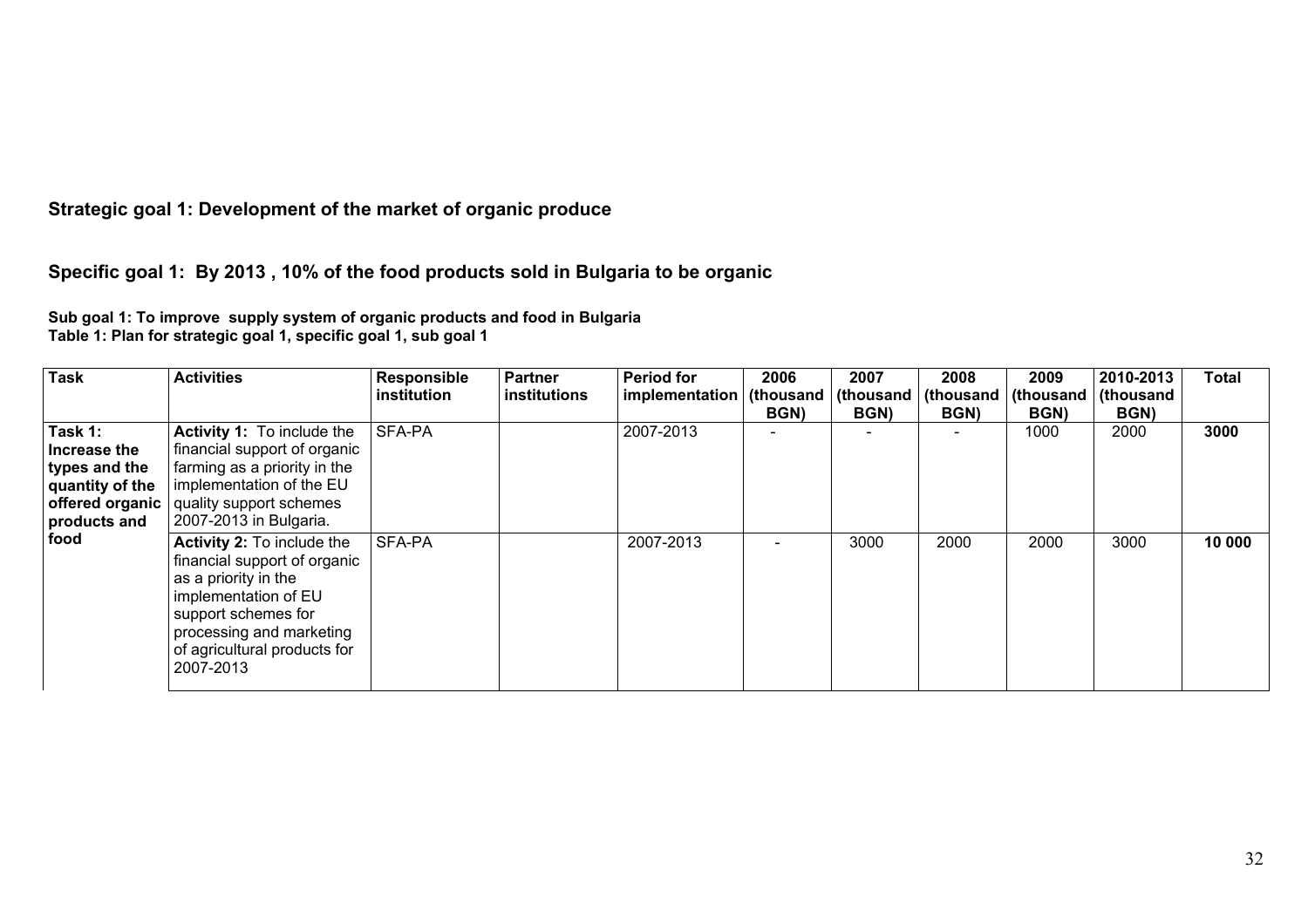| <b>Activity 3: Specific support</b><br>for food with traditional<br>origin produced in organic<br>way, approved with an<br>Order of the Minister of<br>agriculture and forestry in<br>accordance with art.15,<br>para 1 of Ordinance 4 (SG,<br>issue 23 from 18.3.2005)                                                                                                                                                                                  | SFA-national<br>schemes                                       | MF,<br>branch<br>associations,<br>employers<br>organizations                                     | 2007 - 2013   |        |                 | 12              | 8               | 25   | 45   |
|----------------------------------------------------------------------------------------------------------------------------------------------------------------------------------------------------------------------------------------------------------------------------------------------------------------------------------------------------------------------------------------------------------------------------------------------------------|---------------------------------------------------------------|--------------------------------------------------------------------------------------------------|---------------|--------|-----------------|-----------------|-----------------|------|------|
| <b>Activity 4: Specific</b><br>support for production of<br>organic products for<br>children                                                                                                                                                                                                                                                                                                                                                             | SFA- national<br>schemes                                      | MF,<br>branch<br>associations                                                                    | $2007 - 2013$ | $\sim$ |                 | 300             | 200             | 500  | 1000 |
| <b>Activity 5: Specific support</b><br>for production of<br>agricultural products with<br>specific geographical origin<br>produced in organic way<br>approved with an Order of<br>the Minister of agriculture<br>and forestry in accordance<br>to Art. 15 para 1 of the<br>Ordinance laying down the<br>rules and conditions for<br>submission of the folders<br>for control of the<br>correspondence of the<br>indication of the<br>geographical origin | SFA-national<br>schemes                                       | MF,<br>branch<br>associations,<br>employers<br>organizations                                     | $2007 - 2013$ |        |                 | 1500            | 1500            | 3000 | 6000 |
| Activity 6: Preparation of<br>situation analyses, market<br>surveys analyses of<br>production and<br>consumptions of organic<br>food in the world, EU and<br>Bulgaria and their<br>publication in the website<br>for organic agriculture and<br><b>MAF</b> publications                                                                                                                                                                                  | MAF-<br>Marketing and<br>regulatory<br>regimes<br>directorate | NSI, marketing<br>analyses<br>agencies,<br>branch<br>associations,<br>employers<br>organizations | Annually      | 15     | $\overline{15}$ | $\overline{15}$ | $\overline{15}$ | 45   | 105  |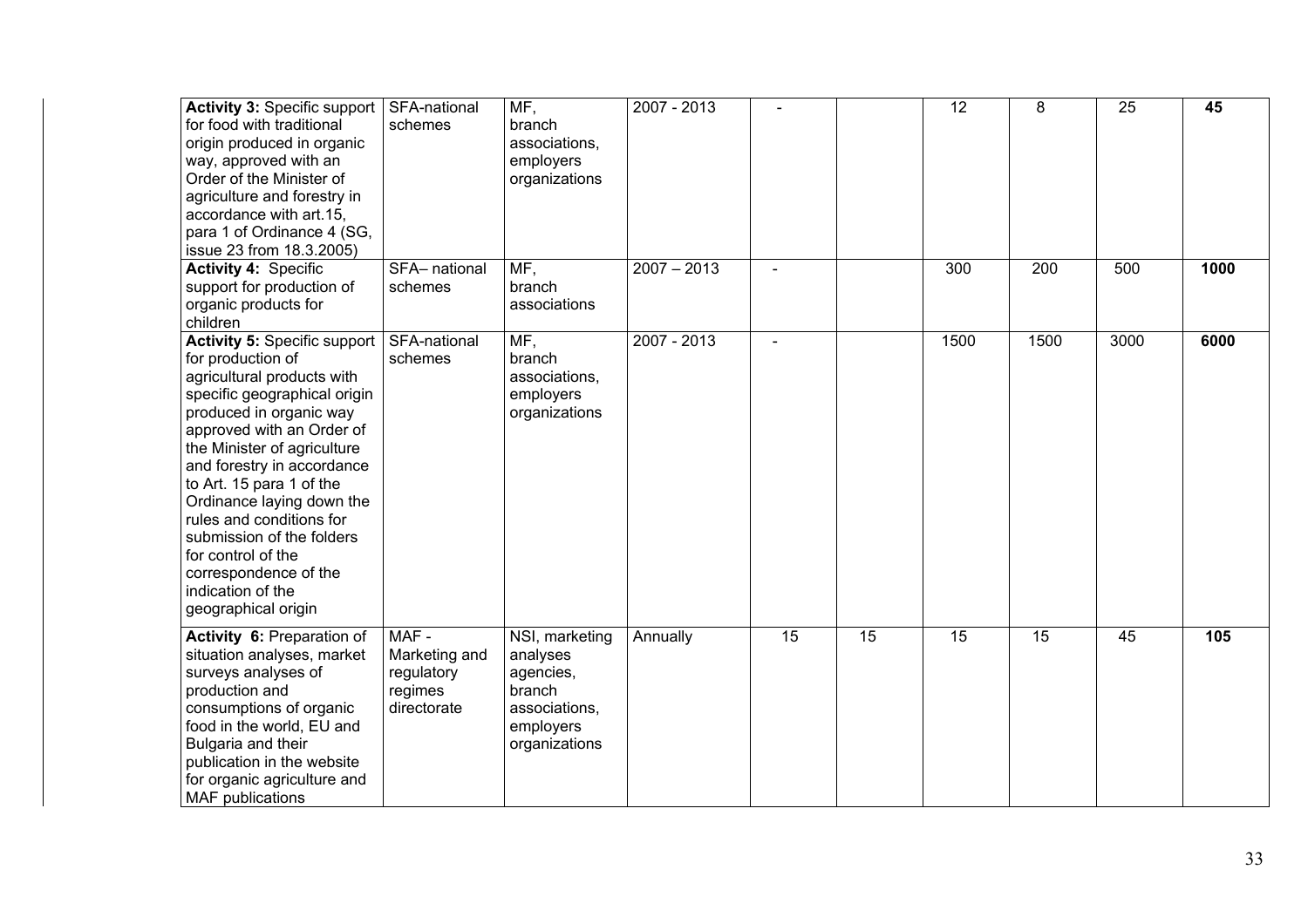|                                                                                                                          | Activity 7: To inform the<br>business stakeholders that<br>would like to process<br>organic products for the<br>events organized by the<br>Bulgarian agency for<br>investments of MEE for<br>attracting foreign investors<br>in Bulgaria                           | <b>MEE</b>      | $MFA$ , MEE $-$<br>ASSME, branch<br>associations,<br>employers<br>organizations | Annually                                                                             |     |                |     |     | 0            |
|--------------------------------------------------------------------------------------------------------------------------|--------------------------------------------------------------------------------------------------------------------------------------------------------------------------------------------------------------------------------------------------------------------|-----------------|---------------------------------------------------------------------------------|--------------------------------------------------------------------------------------|-----|----------------|-----|-----|--------------|
|                                                                                                                          | Activity 8: Organization of<br>events Opran for attracting<br>foreign investors in Bulgaria<br>in the area of processing of<br>organic products by the<br><b>MFA</b>                                                                                               | <b>MFA</b>      | MEE - ASSME,<br>branch<br>associations,<br>employers<br>organizations           | Annually                                                                             |     |                |     | 90  | 90           |
| <b>Task 2: Support</b><br>for<br>establishment of                                                                        | Activity 1: To provide<br>financial support for organic<br>farmers producers groups                                                                                                                                                                                | SFA-PA          | <b>MF</b>                                                                       | 2007 - 2013                                                                          | 150 | 280            | 280 | 430 | 1140         |
| producers<br>groups for<br>organic<br>products                                                                           | Activity 2: To develop<br>special criteria for support<br>of organic farming<br>producers groups in the<br>framework of SAPARD<br>programme in Bulgaria                                                                                                            | <b>MAF</b>      |                                                                                 | 2006                                                                                 |     |                |     |     | $\mathbf{0}$ |
| Task 3:<br>Development of<br>networks and<br>distribution<br>channels for<br>organic<br>products and<br>food in Bulgaria | <b>Activity 1: It is</b><br>recommended 30% of the<br>purchased food of health<br>institutions to be produced<br>or processed in organic<br>way and to be purchased<br>with suppliers preferential<br>conditions by the<br>corresponding municipality<br>or region | $\overline{MH}$ | MF, regional<br>and municipal<br>administration                                 | Preparation in<br>2007, pilot<br>phase in 2008,<br>full<br>implementation<br>in 2010 |     | $\blacksquare$ |     |     | $\mathbf{0}$ |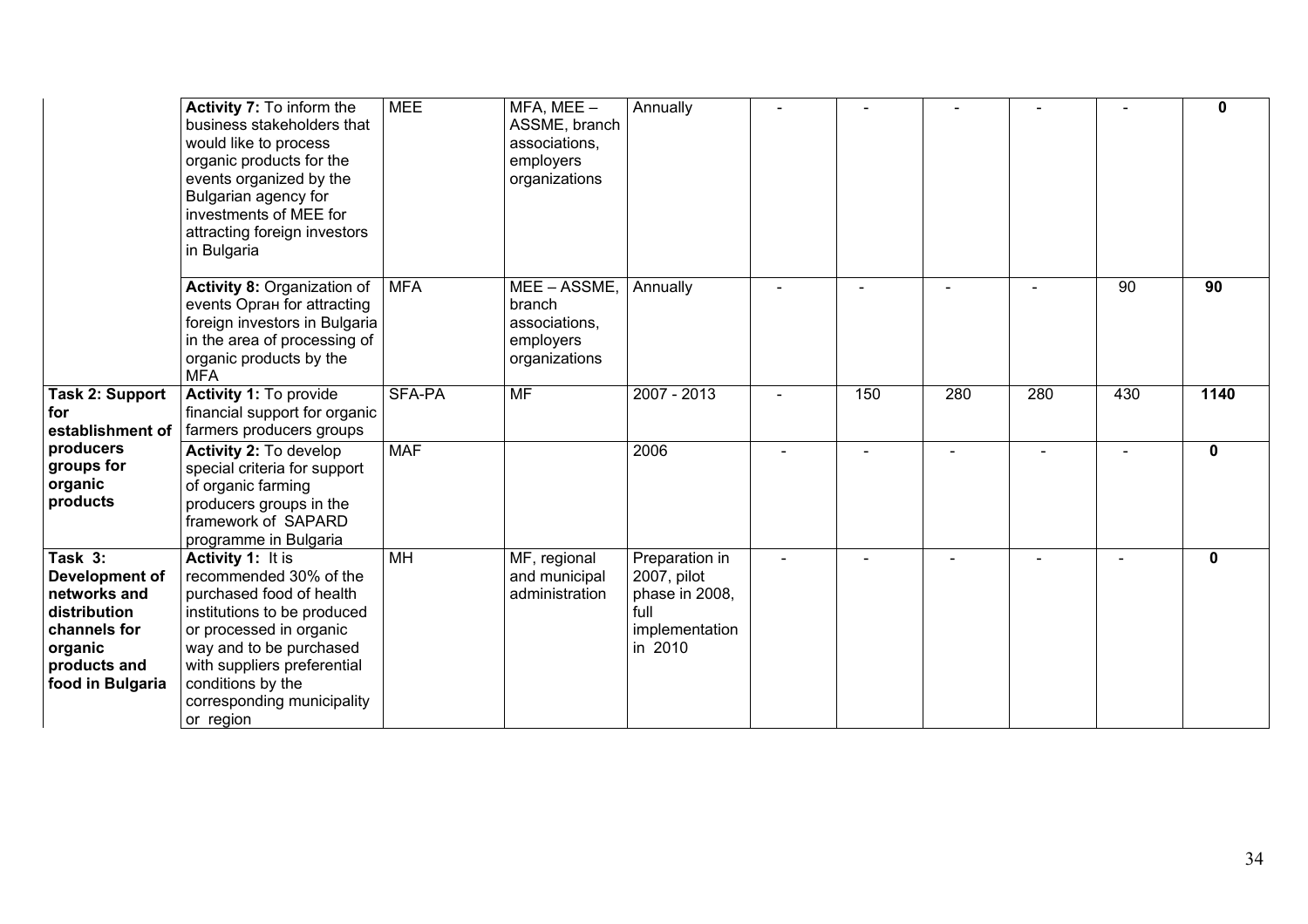|        | Activity 2: To introduce a<br>requirement 10% of the<br>food purchased for state<br>administration to be<br>produced or processed in<br>organic way and to be<br>purchased with suppliers<br>preferential conditions by<br>the corresponding<br>municipality or region                | <b>CM</b>  | MF, regional<br>and municipal<br>administration | Preparation in<br>2007, pilot<br>phase in 2008,<br>full<br>implementation<br>in 2010 | $\sim$ |        |          |        |        | $\mathbf 0$  |
|--------|---------------------------------------------------------------------------------------------------------------------------------------------------------------------------------------------------------------------------------------------------------------------------------------|------------|-------------------------------------------------|--------------------------------------------------------------------------------------|--------|--------|----------|--------|--------|--------------|
|        | Activity 3: To introduce a<br>requirement 30% of the<br>food purchased for public<br>schools and kindergartens<br>to be produced or<br>processed in organic way<br>and to be purchased with<br>suppliers preferential<br>conditions by the<br>corresponding municipality<br>or region | <b>MES</b> | MF, regional<br>and municipal<br>administration | Preparation in<br>2007, pilot<br>phase in 2008,<br>full<br>implementation<br>in 2010 |        |        |          |        |        | $\mathbf 0$  |
|        | Activity 4: To introduce a<br>requirement 15% of the<br>food purchased for the<br>army to be produced or<br>processed in organic way<br>and to be purchased with<br>suppliers preferential<br>conditions by the<br>corresponding municipality<br>or region                            | MD         | <b>MF</b>                                       | Preparation in<br>2007, pilot<br>phase in 2008,<br>full<br>implementation<br>in 2010 | $\sim$ | $\sim$ | $\equiv$ | $\sim$ | $\sim$ | $\mathbf{0}$ |
|        | <b>Activity 5: Connecting the</b><br>marketing of organic<br>foodstuffs with the<br>marketing of tourism<br>prioritizing organic farmers<br>producers groups                                                                                                                          | <b>MAF</b> | State agency on   On going<br>tourism           |                                                                                      |        |        | 50       | 50     | 150    | 250          |
| Total: |                                                                                                                                                                                                                                                                                       |            |                                                 |                                                                                      | 15     | 3165   | 4157     | 5053   | 9240   | 21 630       |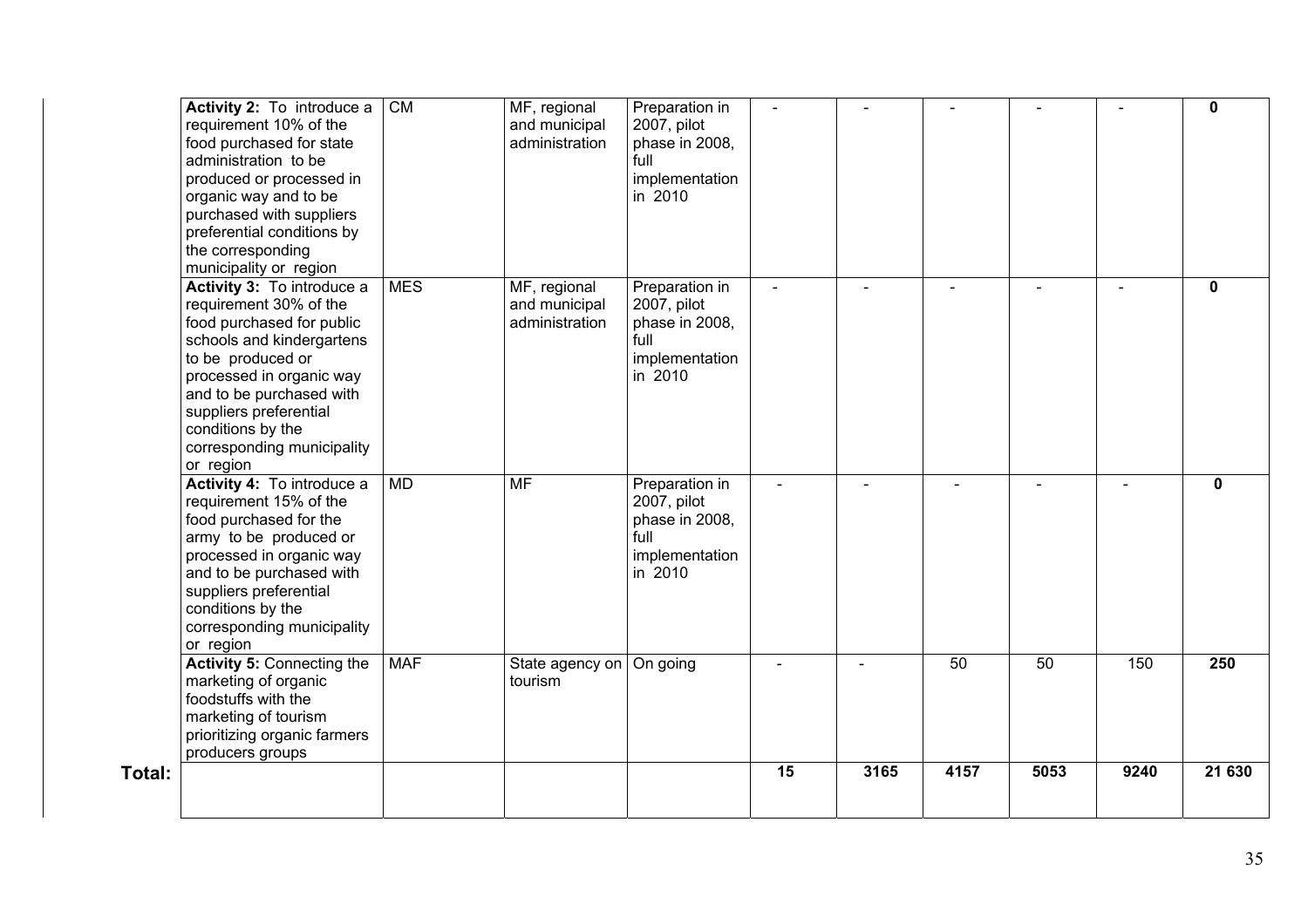#### **Sub goal 2: Increasing the customers demand for organic products and food in Bulgaria Table 2: Plan for Strategic goal 1, Specific goal 1, Sub goal 2**

| <b>Task</b>                                                                                                                                                   | <b>Activities</b>                                                                                                                                                                                                                                                                                                                                                                                                                            | <b>Responsible</b><br><i>institution</i> | <b>Partner</b><br>institutions | <b>Period for</b><br>implementation   (thousand | 2006<br>BGN) | 2007<br>(thousand<br>BGN) | 2008<br>(thousand<br>BGN) | 2009<br>(thousand<br>BGN) | 2010-2013<br>(thousand<br>BGN) | <b>Total</b> |
|---------------------------------------------------------------------------------------------------------------------------------------------------------------|----------------------------------------------------------------------------------------------------------------------------------------------------------------------------------------------------------------------------------------------------------------------------------------------------------------------------------------------------------------------------------------------------------------------------------------------|------------------------------------------|--------------------------------|-------------------------------------------------|--------------|---------------------------|---------------------------|---------------------------|--------------------------------|--------------|
| Task 1:<br><b>Development</b><br>and<br>of promotion<br>strategy for the development of<br>the national<br>market of<br>organic<br>products and<br>foodstuffs | <b>Activity 1:</b><br>Contracting the<br>preparation of the<br><b>implementation</b>   Promotion strategy<br>and plan for the<br>development of   national market for<br>organic products and<br>food. The preparation<br>process will include<br>survey of the<br>customer's demands<br>and preferences for<br>organic foodstuff. It<br>will include and<br>develop further the<br>promotion activities of<br>tasks 2 and 3 listed<br>below | <b>MAF</b>                               |                                | 2007                                            |              |                           | 50                        |                           |                                | 50           |
|                                                                                                                                                               | <b>Activity 2:</b><br>Implementation of the                                                                                                                                                                                                                                                                                                                                                                                                  | <b>MAF</b>                               | MEW, MH,<br>MEE, MES           | 2007-2013                                       |              |                           | 500                       | 500                       | 1500                           | 2500         |
|                                                                                                                                                               | promotion strategy<br>and the plan                                                                                                                                                                                                                                                                                                                                                                                                           | <b>MEW</b>                               | MAF, MH,<br>MEE, MES           | 2007-2013                                       |              |                           | 500                       | 500                       | 1500                           | 2500         |
|                                                                                                                                                               |                                                                                                                                                                                                                                                                                                                                                                                                                                              | <b>MES</b>                               | MAF, MH,<br>MEE, MEW           | 2007-2013                                       |              |                           | 100                       | 100                       | 300                            | 500          |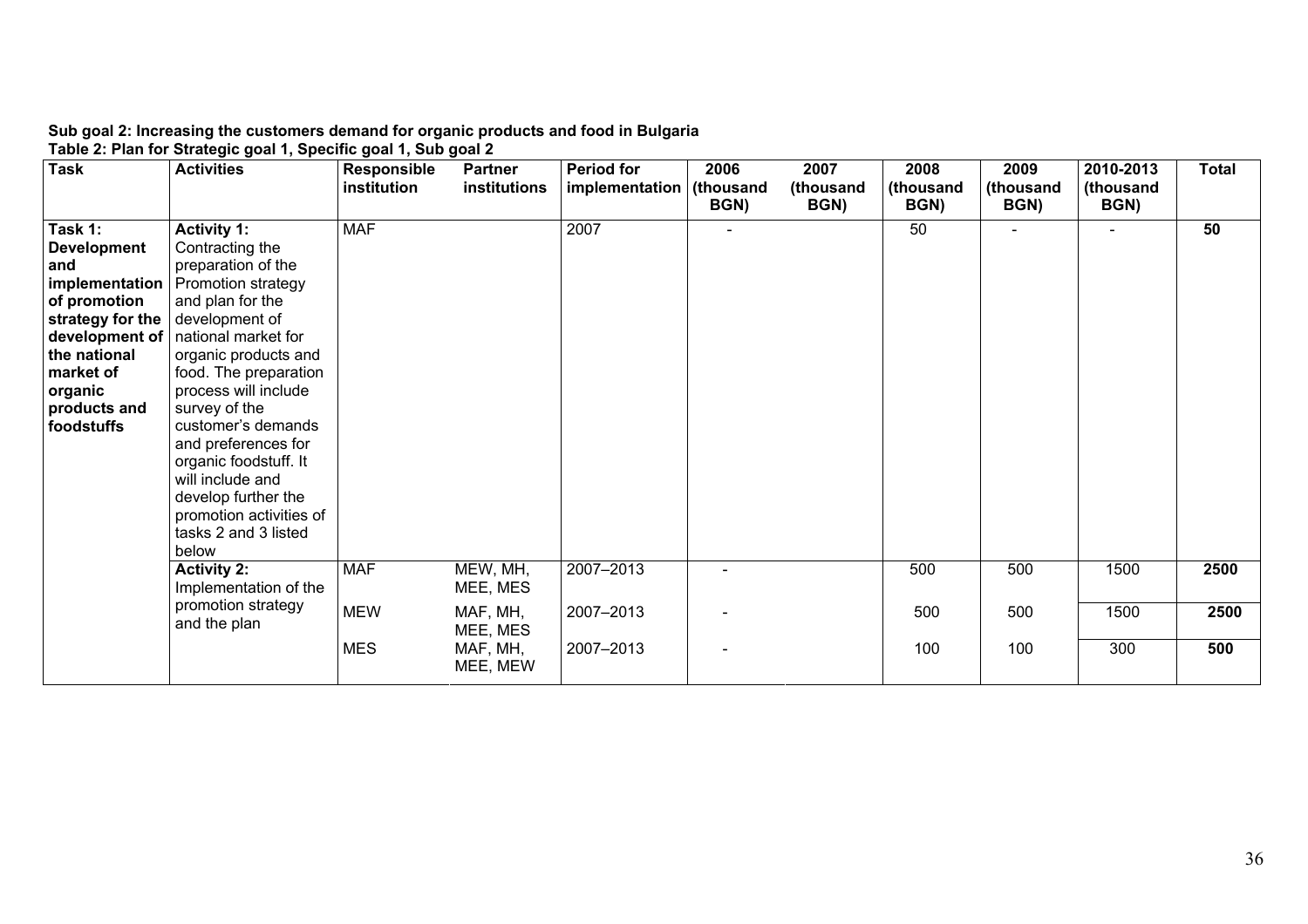| Task 2: to<br>reaffirm the<br>national<br>organic logo | <b>Activity 1:</b><br>Establishing legal<br>protection from fraud<br>of the names and<br>indications of the<br>organic products (at<br>the beginning the<br>responsible<br>institutions should be<br>identified)                                                                                                                               | <b>MAF</b> | MH                                              | 2006 | 20 |    |  | 20 |
|--------------------------------------------------------|------------------------------------------------------------------------------------------------------------------------------------------------------------------------------------------------------------------------------------------------------------------------------------------------------------------------------------------------|------------|-------------------------------------------------|------|----|----|--|----|
|                                                        | Activity 2: Distribution   MAF<br>of information for<br>protection from fraud<br>the logos, names, and<br>indications of organic<br>products and the<br>corresponding system<br>for notifications for<br>incorrect use of these<br>indications in all press<br>releases and<br>publications and<br>websites for organic<br>farming in Bulgaria |            | $MAF - NVS$ ,<br>MH,<br>certification<br>bodies | 2007 |    | 20 |  | 20 |
|                                                        | <b>Activity 3: Informing</b><br>the experts in the<br>corresponding<br>institutions that will<br>look for frauds and<br>incorrect use of<br>indication of organic<br>produce                                                                                                                                                                   | <b>MAF</b> | MAF, MEE,<br>certification<br>bodies            | 2006 | 10 |    |  | 10 |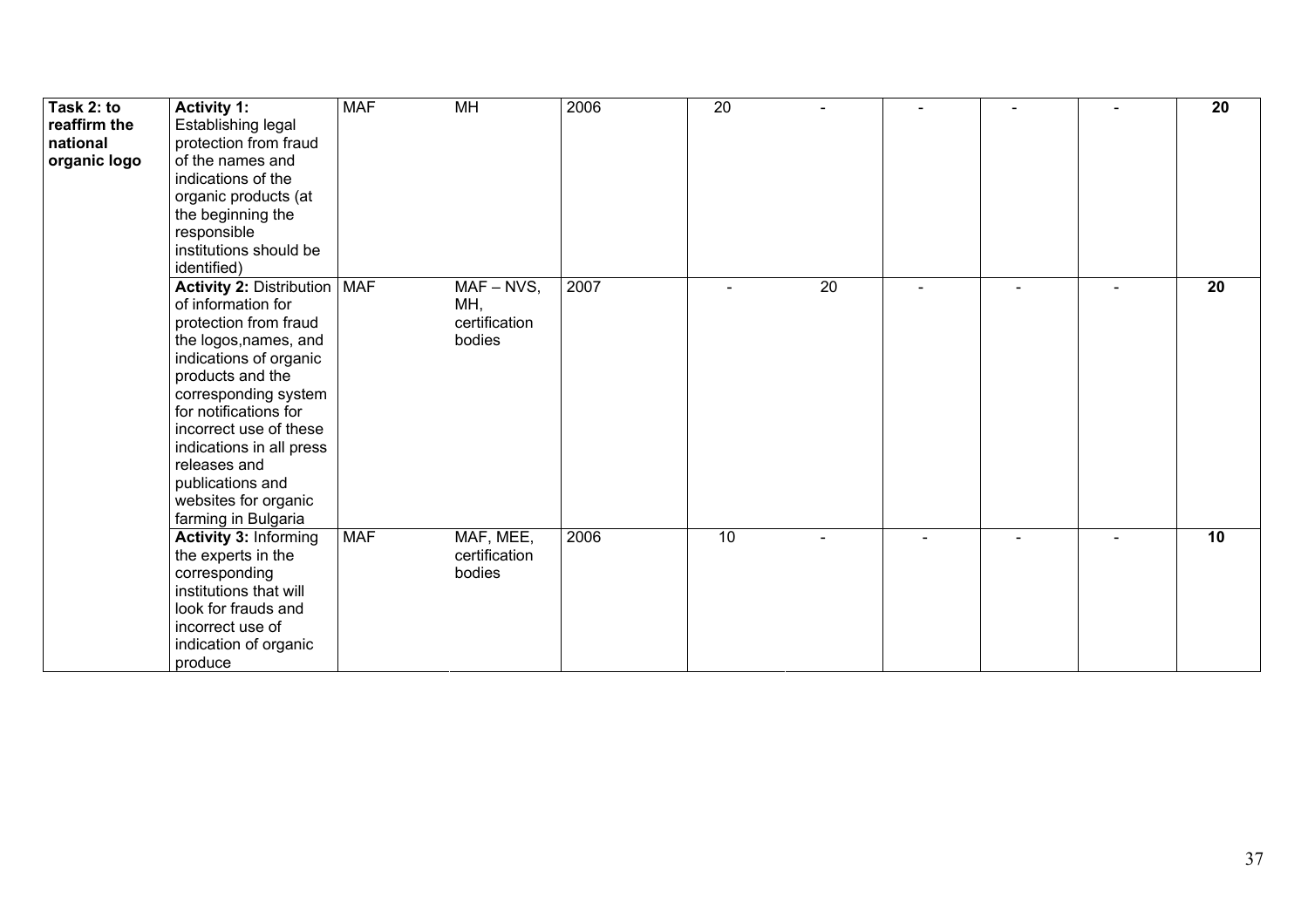| Task 3:<br><b>Information</b><br>campaigns for<br>promotion of<br>organic<br>products and<br>food among<br>the customers<br>before<br><b>Promotion</b><br>strategy and<br>action plan for | <b>Activity 1:</b><br>Organization of<br>national fest for<br>organic farming                                                                                                                                                                                                                                                                                                                             | <b>MAF</b> | NGO,<br>certification<br>and inspection<br>bodies, Sofia<br>municipality,<br>all<br>stakeholders | 2006 | 20 | 20                       | $\sim$         |                |                | 40              |
|-------------------------------------------------------------------------------------------------------------------------------------------------------------------------------------------|-----------------------------------------------------------------------------------------------------------------------------------------------------------------------------------------------------------------------------------------------------------------------------------------------------------------------------------------------------------------------------------------------------------|------------|--------------------------------------------------------------------------------------------------|------|----|--------------------------|----------------|----------------|----------------|-----------------|
| organic<br>products has<br>been<br>developed                                                                                                                                              |                                                                                                                                                                                                                                                                                                                                                                                                           | <b>MEW</b> | NGO,<br>certification<br>and inspection<br>bodies, Sofia<br>municipality,<br>all<br>stakeholders | 2006 |    |                          |                | $\sim$         | $\overline{a}$ | $\mathbf 0$     |
|                                                                                                                                                                                           | <b>Activity 2:</b><br>Preparation and<br>distribution of<br>information materials<br>for the advantages of<br>organic products and<br>foodstuff, their quality,<br>their system of control<br>and traceability, the<br>environmentally<br>friendly and animal<br>welfare way of organic<br>farming production.<br>Public participation<br>and feedback<br>(verification) on the<br>organic farming issues | <b>MAF</b> | MH, MEW                                                                                          | 2006 | 25 | $\overline{\phantom{0}}$ | $\blacksquare$ | $\blacksquare$ |                | $\overline{25}$ |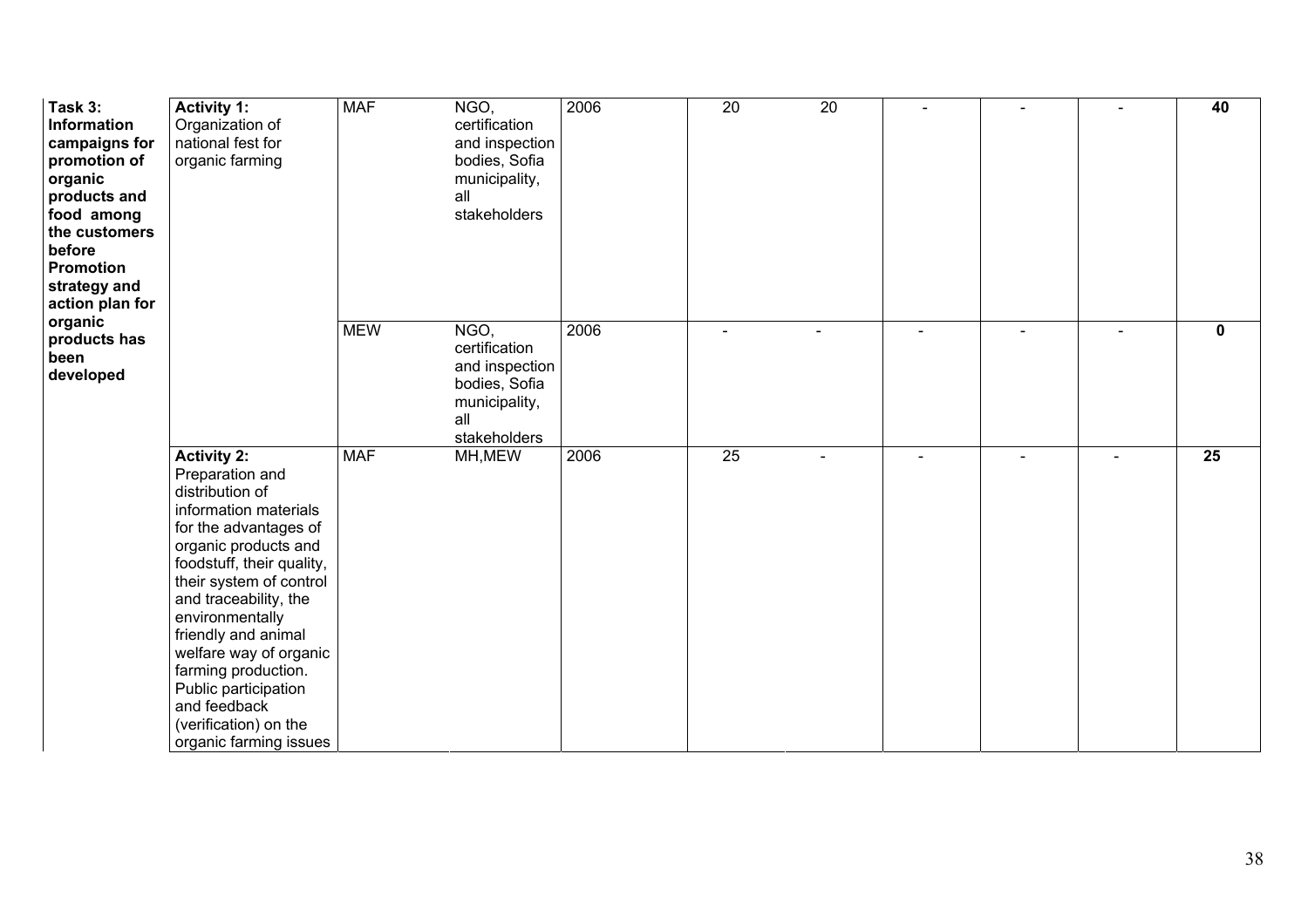|        | <b>Activity 3: Pilot</b><br>projects for including<br>in the schools<br>curriculum the subject<br>for organic farming. To<br>introduce the organic<br>farming and its<br>benefits for the<br>environment and<br>public health among<br>the children and<br>teenagers | <b>MES</b> | <b>MAF</b>          | 2006 |                | 70  |        |                          |      | 70   |
|--------|----------------------------------------------------------------------------------------------------------------------------------------------------------------------------------------------------------------------------------------------------------------------|------------|---------------------|------|----------------|-----|--------|--------------------------|------|------|
|        | <b>Activity 4: Mass</b><br>media events for<br>organic farming,                                                                                                                                                                                                      | <b>MAF</b> | MH, MEW, NG<br>O    | 2006 | 40             |     |        | $\overline{\phantom{0}}$ |      | 40   |
|        | including publication<br>of specialized<br>materials for the<br>advantages of the<br>organic products for<br>human health                                                                                                                                            | <b>MEW</b> | MAF, MH, NGO   2006 |      | 25             |     |        |                          |      | 25   |
|        | <b>Activity 5: Meetings</b><br>and agreements with<br>the mass media for<br>regular information in<br>order to increase the<br>public knowledge for<br>organic farming issues                                                                                        | <b>MAF</b> | MEW, MH             | 2006 | $\overline{5}$ |     | $\sim$ |                          |      | 5    |
| Total: |                                                                                                                                                                                                                                                                      |            |                     |      | 145            | 110 | 1150   | 1100                     | 3300 | 5805 |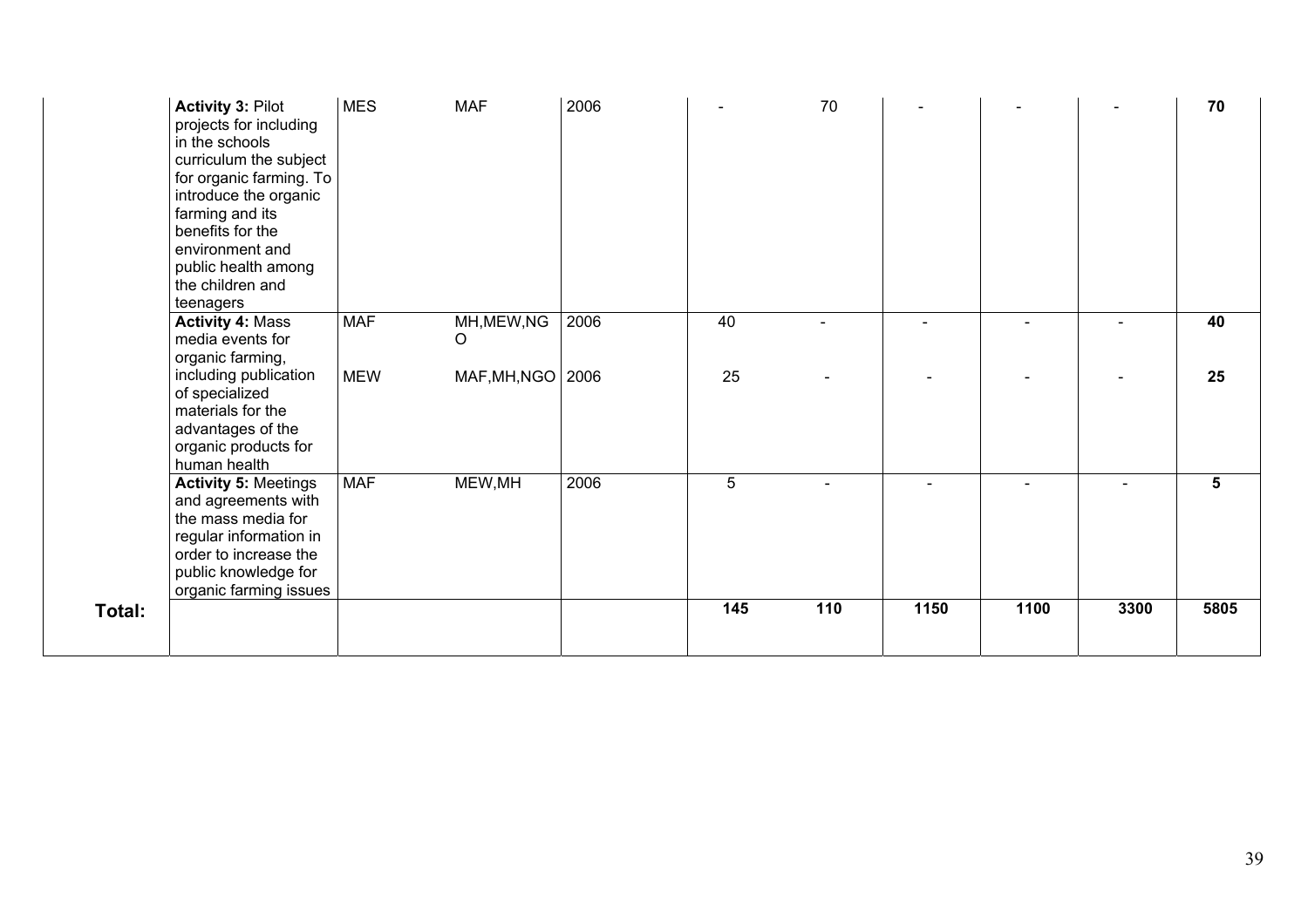# **Specific goal 2: Development of the export of Bulgarian organic products**

**Table3: Plan for Strategic goal 1, Specific goal 2** 

| <b>Task</b>                                                                                                                      | <b>Activities</b>                                                                                                                                                                                                                                                                | Responsible<br>institution | <b>Partner</b><br>institutions                                            | <b>Period for</b><br>implementa<br>tion | 2006<br>(thousand<br>BGN) | 2007<br>(thousand<br>BGN) | 2008<br>(thousand<br>BGN) | 2009<br>(thousand<br>BGN) | 2010-2013<br>(thousand<br>BGN) | <b>Total</b><br>(thousand<br>BGN) |
|----------------------------------------------------------------------------------------------------------------------------------|----------------------------------------------------------------------------------------------------------------------------------------------------------------------------------------------------------------------------------------------------------------------------------|----------------------------|---------------------------------------------------------------------------|-----------------------------------------|---------------------------|---------------------------|---------------------------|---------------------------|--------------------------------|-----------------------------------|
| Task 1:<br><b>Promotion of</b><br><b>Bulgarian</b><br>trade marks<br>of organic<br>products on<br>the<br>international<br>market | <b>Activity 1: Widening the</b><br>opportunities for<br>participation in international<br>events for organic products<br>by the agency for support of<br>SME of the Ministry of<br>Economy and Energy and<br>distribution of information<br>among the interested<br>stakeholders | <b>MAF</b>                 | MES, branch<br>associations,<br>NGO.<br>employers<br>organizations        | 2006-2013                               | 50                        | 50                        | 75                        | 85                        | 230                            | 490                               |
|                                                                                                                                  | <b>Activity 2: Bulgarian</b><br>Diplomatic representatives<br>to be engaged with the<br>promotion of Bulgarian<br>organic products                                                                                                                                               | <b>MFA</b>                 | MAF, MEE<br>branch<br>associations,<br>NGO.<br>employers<br>organizations | 2007-2013                               |                           |                           |                           |                           | 750                            | 750                               |
|                                                                                                                                  | <b>Activity 3: Introducing</b><br>export incentives of organic<br>products and foodstuffs                                                                                                                                                                                        | <b>MAF</b>                 | MF, MEW, SFA<br>branch<br>associations,<br>employers<br>organizations     | 2006                                    |                           |                           |                           |                           |                                | $\mathbf{0}$                      |
|                                                                                                                                  | <b>Activity 4: Introducing</b><br>incentives for organic<br>producers groups for<br>declaration of geographic<br>origin of the traditional<br>Bulgarian products produced<br>in organic way (yogurt,<br>lukanka, etc).                                                           | <b>MAF</b>                 | <b>Branch</b><br>associations,<br>NGO,<br>employers<br>organizations      | 2007-2013                               |                           |                           | 210                       | 260                       | 780                            | 1250                              |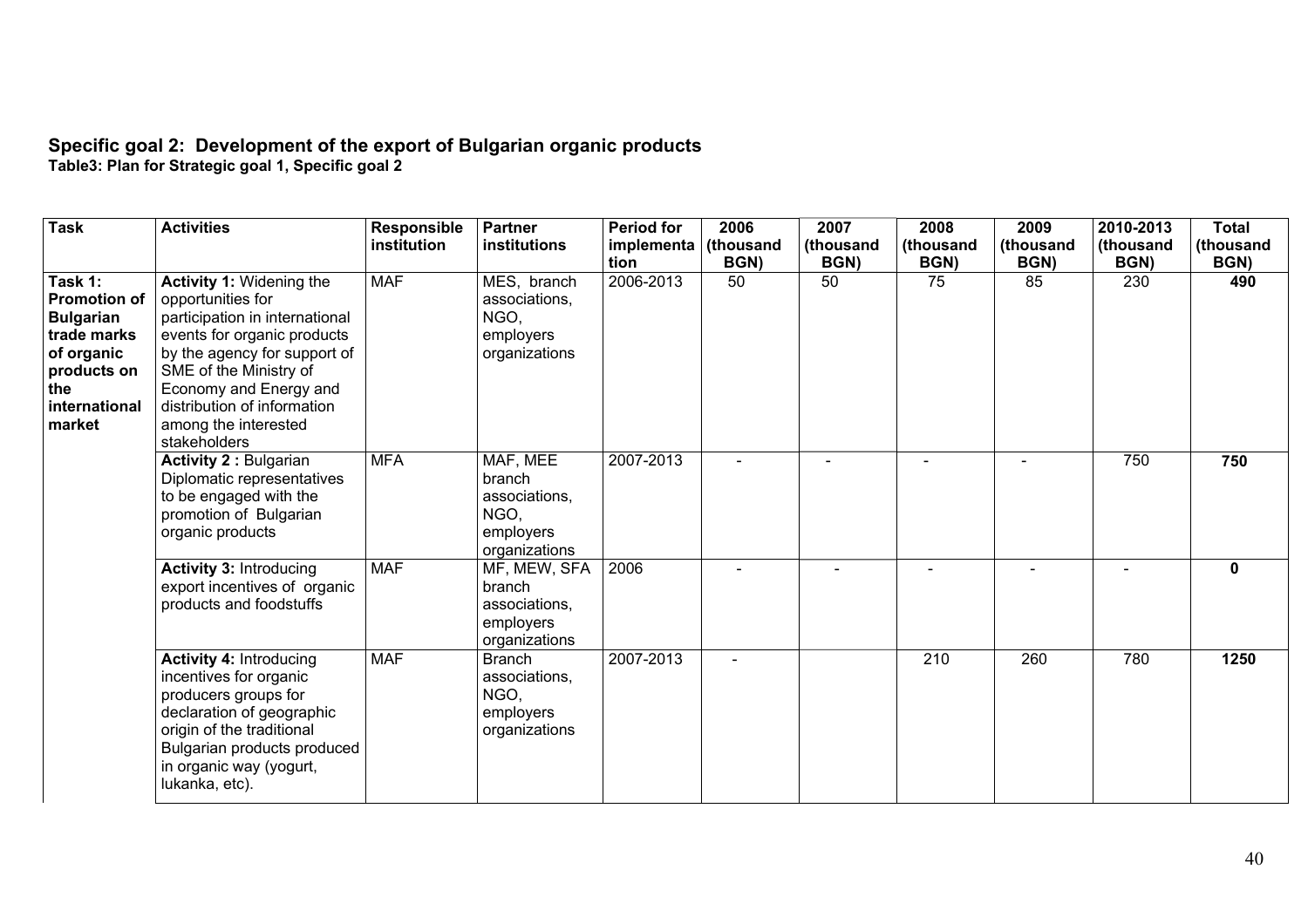|        | <b>Activity 5: Development</b><br>and implementation of a<br>strategy and action plan for<br>promotion of Bulgarian<br>organic products on<br>international market           | <b>MAF</b> | MEE, MFA<br>branch<br>associations,<br>NGO,<br>employers<br>organizations | 2006 |    |    | 50  |     |      | 50        |
|--------|------------------------------------------------------------------------------------------------------------------------------------------------------------------------------|------------|---------------------------------------------------------------------------|------|----|----|-----|-----|------|-----------|
| Total: | Activity 6: Submission of<br>documents for inclusion of<br>Bulgaria in the list of the<br>thirds countries in<br>accordance to the Article 11<br>$(1)$ of regulation 2092/91 | <b>MAF</b> |                                                                           | 2006 | 50 | 50 | 335 | 345 | 1760 | 0<br>2540 |

**Strategic goal 2: 8% of the cultivated agricultural land to be managed in organic way till 2013.** 

# **Specific goal 1: Increase the number of organic farms**

**Table 4: Plan for strategic goal 2, specific goal 1** 

| <b>Task</b>                                                              | <b>Activities</b>                                                                                                                 | Responsible<br>institution      | <b>Partner</b><br>institutions | <b>Period for</b><br>implementa   (thousand<br>tion | 2006<br><b>BGN)</b> | 2007<br>(thousand<br>BGN) | 2008<br>(thousand<br>BGN) | 2009<br>thousand)<br>BGN) | 2010-2013<br>thousand)<br>BGN) | Total<br>(thousand<br>BGN) |
|--------------------------------------------------------------------------|-----------------------------------------------------------------------------------------------------------------------------------|---------------------------------|--------------------------------|-----------------------------------------------------|---------------------|---------------------------|---------------------------|---------------------------|--------------------------------|----------------------------|
| Task 1:<br><b>Establishing</b><br>functioning<br>system for<br>financial | <b>Activity 1: Implementation</b><br>of SAPARD measure 1.3<br>Support for environmentally<br>friendly practices and<br>activities | SFA-<br><b>SAPARD</b><br>agency |                                | 2006-2008                                           | 1500                | 1500                      | 1500                      |                           |                                | 4500                       |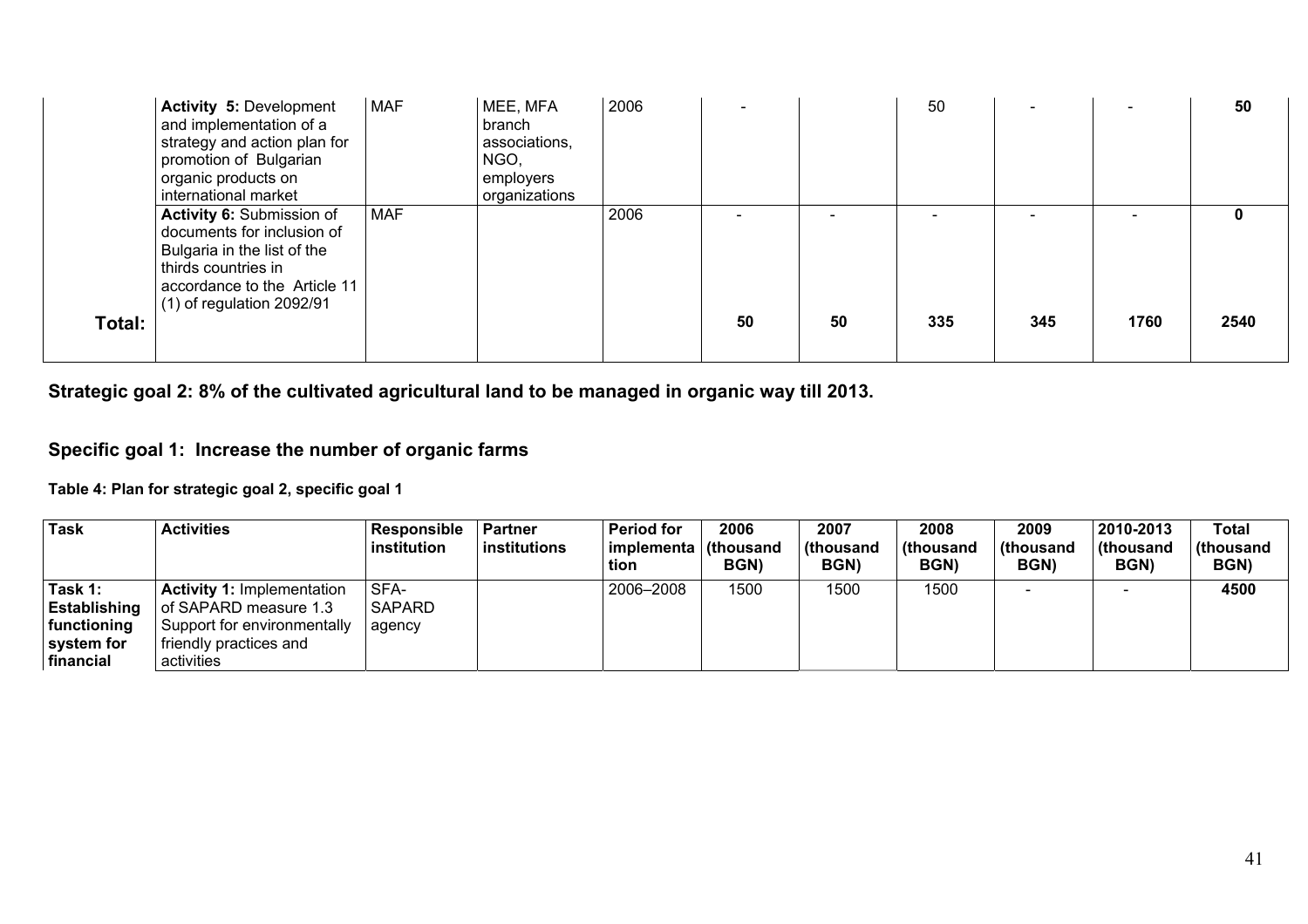| support of<br>organic<br>agriculture<br>giving<br>priority to the<br>support<br>during<br>conversion<br>period | Activity 2: Financial support SFA-PA<br>(including partial of full<br>covering of the certification<br>cost per ha or livestock<br>units) by the measure Agri-<br>environmental payments of<br>the Rural development<br>programme 2007-2013<br>(bigger financial support for<br>conversion period) |                         | 2007-2013 |                | 1000 | 2000                     | 3000 | 12000  | 18 000 |
|----------------------------------------------------------------------------------------------------------------|----------------------------------------------------------------------------------------------------------------------------------------------------------------------------------------------------------------------------------------------------------------------------------------------------|-------------------------|-----------|----------------|------|--------------------------|------|--------|--------|
|                                                                                                                | Activity 3: Financial support SFA-PA<br>for investments in organic<br>farming to be introduced as<br>a separate sub-measure in<br>the measures for<br>modernization and<br>diversification of the<br>agricultural holding included<br>in the RDP 2007-2013                                         |                         | 2007-2013 | $\overline{a}$ | 5000 | 5000                     | 5000 | 20 000 | 35 000 |
|                                                                                                                | <b>Activity 4: Special priority</b><br>to be given to the young<br>organic farmers in the<br>measure for young farmers<br>in the RDP 2007-2013                                                                                                                                                     | SFA-PA                  | 2007      |                | 1250 | 3750                     | 3750 | 15 000 | 23 750 |
| Task 2:<br><b>Specialized</b><br>financial<br>support for<br>the<br>development<br>of organic                  | Activity 1: Provision of<br>initial financial support for<br>organic livestock breeders to<br>purchase farm equipment<br>including building of manure<br>storage facilities (40000<br>BGN per farmer)                                                                                              | SFA-national<br>schemes | 2006      | 400            |      | $\overline{\phantom{a}}$ |      |        | 400    |
| livestock<br>breeding                                                                                          | <b>Activity 2: Organic livestock SFA-PA</b><br>farms to be given priority in<br>the measures for investment<br>and young farmers support<br>(including in the RDP 2007-<br>2013                                                                                                                    |                         | 2007-2013 |                | 300  | 300                      | 300  | 600    | 1500   |
|                                                                                                                | Activity 3: Financial support SFA- national<br>for nutrition of organic<br>livestock and poultry                                                                                                                                                                                                   | schemes                 | 2006      | 10             |      |                          |      |        | 10     |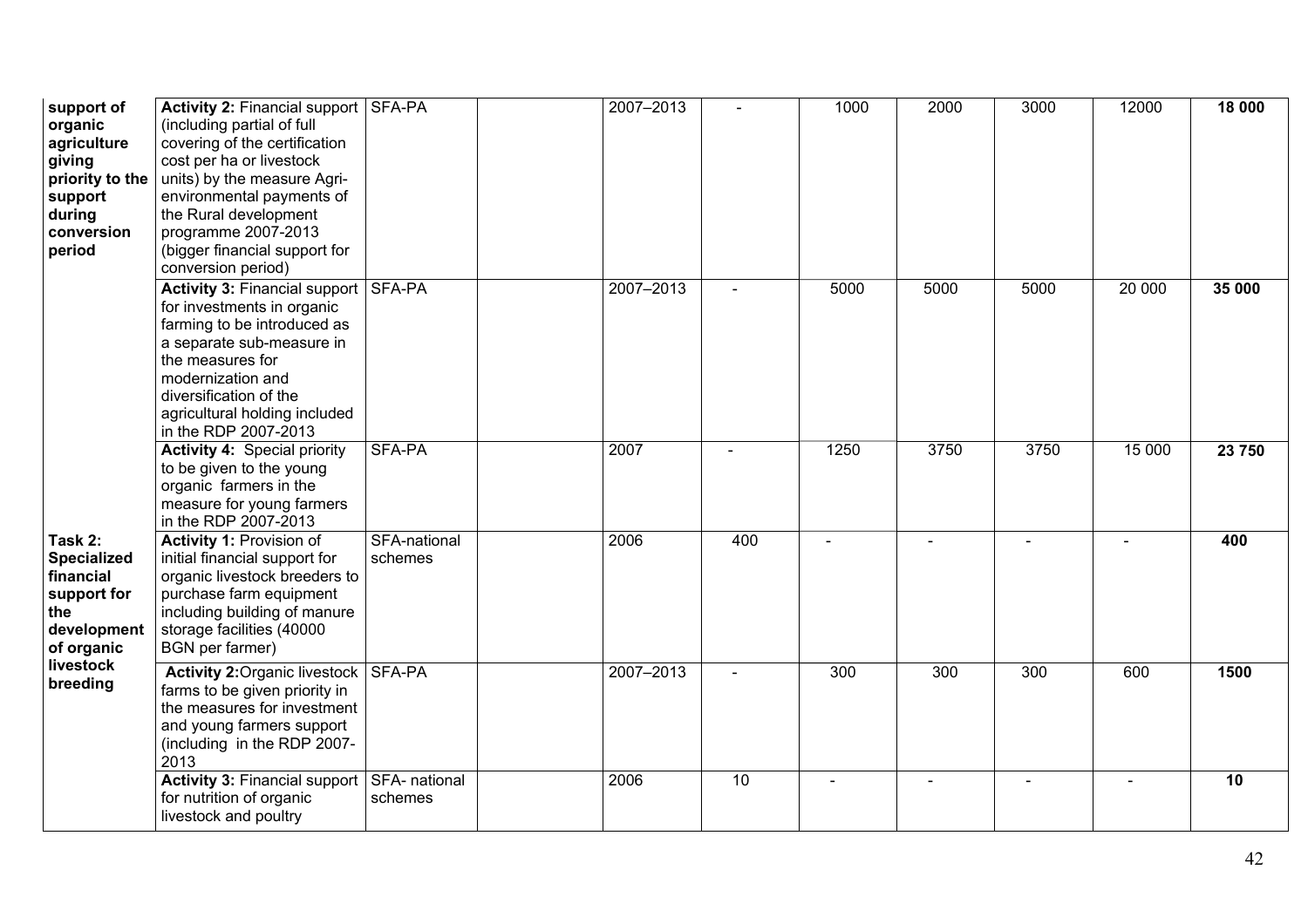| Task 3:<br><b>Initiating the</b><br>opening of<br>specialized<br>credit lines<br>for organic<br>farming by<br>the banks | <b>Activity 1: Presenting</b><br>information to the banks for<br>the benefits of offering<br>credits for organic<br>agriculture, by situation and<br>trend analyses, prepared by<br>marketing department of the<br>directorate of Economic<br>policy of MAF | <b>MAF</b> |                             | 2007-2013 |                | $\overline{2}$ | $\overline{2}$ | $\overline{2}$ | 8               | 14              |
|-------------------------------------------------------------------------------------------------------------------------|-------------------------------------------------------------------------------------------------------------------------------------------------------------------------------------------------------------------------------------------------------------|------------|-----------------------------|-----------|----------------|----------------|----------------|----------------|-----------------|-----------------|
|                                                                                                                         | <b>Activity 2: Development of</b><br>investment programme<br>"Organic farming" that will<br>include not only the<br>parameters of support but<br>also the corresponding<br>amounts                                                                          | <b>SFA</b> |                             | 2007      |                |                |                |                |                 | $\mathbf{0}$    |
| Task 4: To<br>announce<br><b>GMO</b> free<br>areas                                                                      | Activity 1: Survey of the<br>experience of other<br>countries and regions that<br>already have GMO free<br>zones (more than 2000<br>GMO free zones already<br>exist in Europe).                                                                             | <b>MAF</b> | MEW, NGO                    | 2006      |                | $\overline{4}$ |                |                |                 | 4               |
|                                                                                                                         | Activity 2: development of<br>text to be included in the<br>legal acts laying down the<br>rules for declaring GMO free<br>zones                                                                                                                             | <b>MAF</b> | MEW, MH, MEE,<br><b>NGO</b> | 2006      |                | $\mathbf 1$    |                |                |                 |                 |
|                                                                                                                         | <b>Activity 3: Introducing</b><br>prohibitions for certain types<br>and hybrids of GMO<br>distribution                                                                                                                                                      | <b>MAF</b> | MEW, MH, MEE,<br><b>NGO</b> | 2006      | $\sim$         | 5              |                |                |                 | 5               |
|                                                                                                                         | <b>Activity 4: Distribution of</b><br>information for the GMO free<br>zones, the areas with GM<br>crops by the regional and<br>municipal directorates of<br>MAF, MEW website and the<br>website for Organic<br>agriculture                                  | <b>MAF</b> | MEW, MH, MEE,<br><b>NGO</b> | 2006-2013 | $\overline{4}$ | $\overline{4}$ | $\overline{4}$ | $\overline{4}$ | $\overline{12}$ | $\overline{28}$ |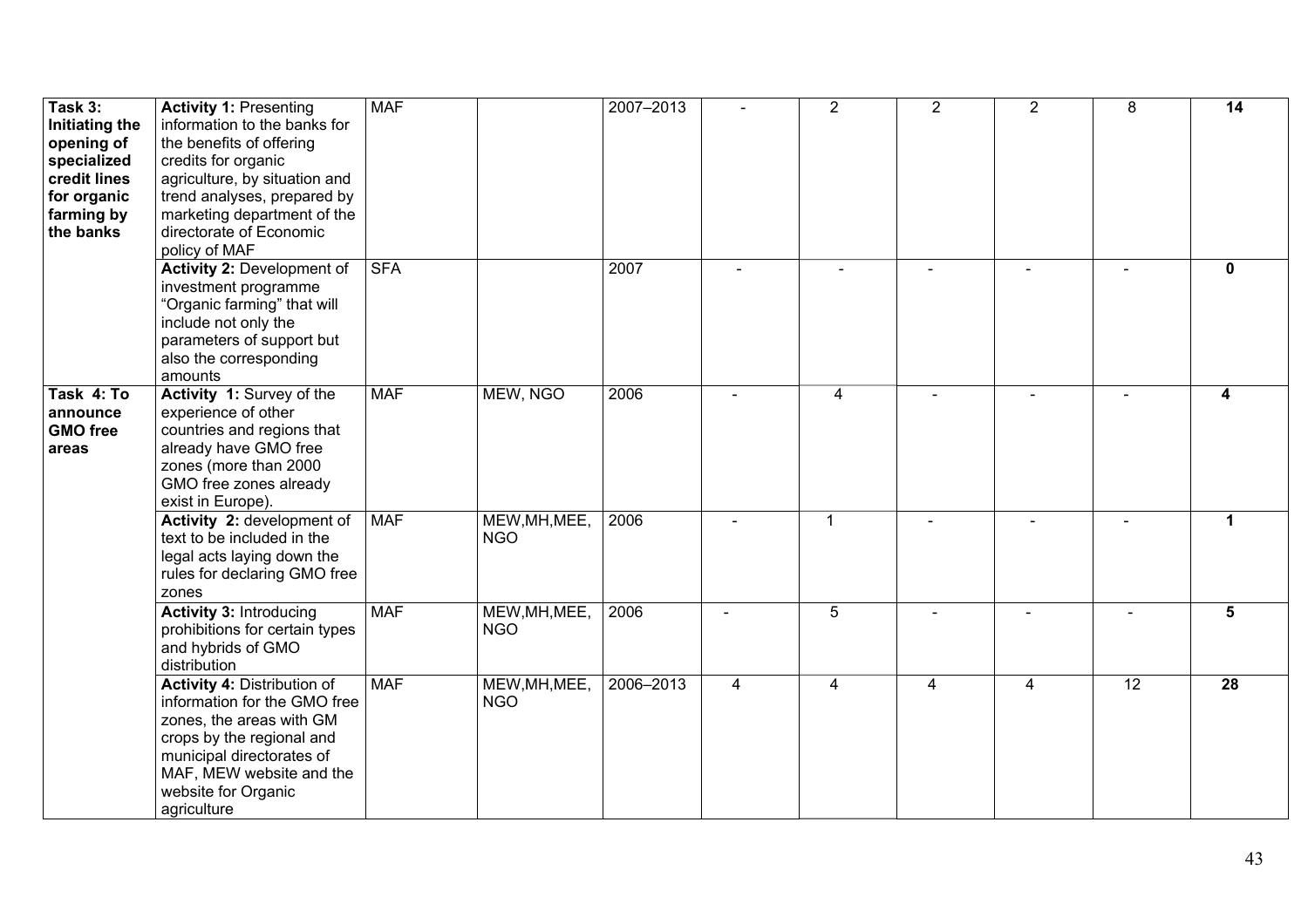| Task 5: To<br>increase the<br>average size<br>of organic<br>farms in<br><b>Bulgaria</b> | Activity 1: To introduce<br>amendments in the act on<br>Land use and ownership in<br>order to include possibility to<br>lease state agricultural land<br>without tender when the land<br>is going to be used for<br>organic production.<br>Amendments in article 24a,<br>para 2 (3) the following text "<br>Organic farmers will pay<br>50% of the fee for leasing<br>land from the state land fund | <b>MAF</b> | 2006      |      |                        |                          |                          |        | 0           |
|-----------------------------------------------------------------------------------------|-----------------------------------------------------------------------------------------------------------------------------------------------------------------------------------------------------------------------------------------------------------------------------------------------------------------------------------------------------------------------------------------------------|------------|-----------|------|------------------------|--------------------------|--------------------------|--------|-------------|
| Total:                                                                                  | <b>Activity 2: Distribution of</b><br>information for the<br>possibilities for renting and<br>leasing of land among the<br>farmers and the population<br>as a whole by MAF regional<br>and municipal directorates<br>and the organic agriculture<br>website                                                                                                                                         | <b>MAF</b> | 2006-2009 | 1915 | $\overline{2}$<br>9068 | $\overline{2}$<br>12 558 | $\overline{2}$<br>12 058 | 47 620 | 7<br>83 219 |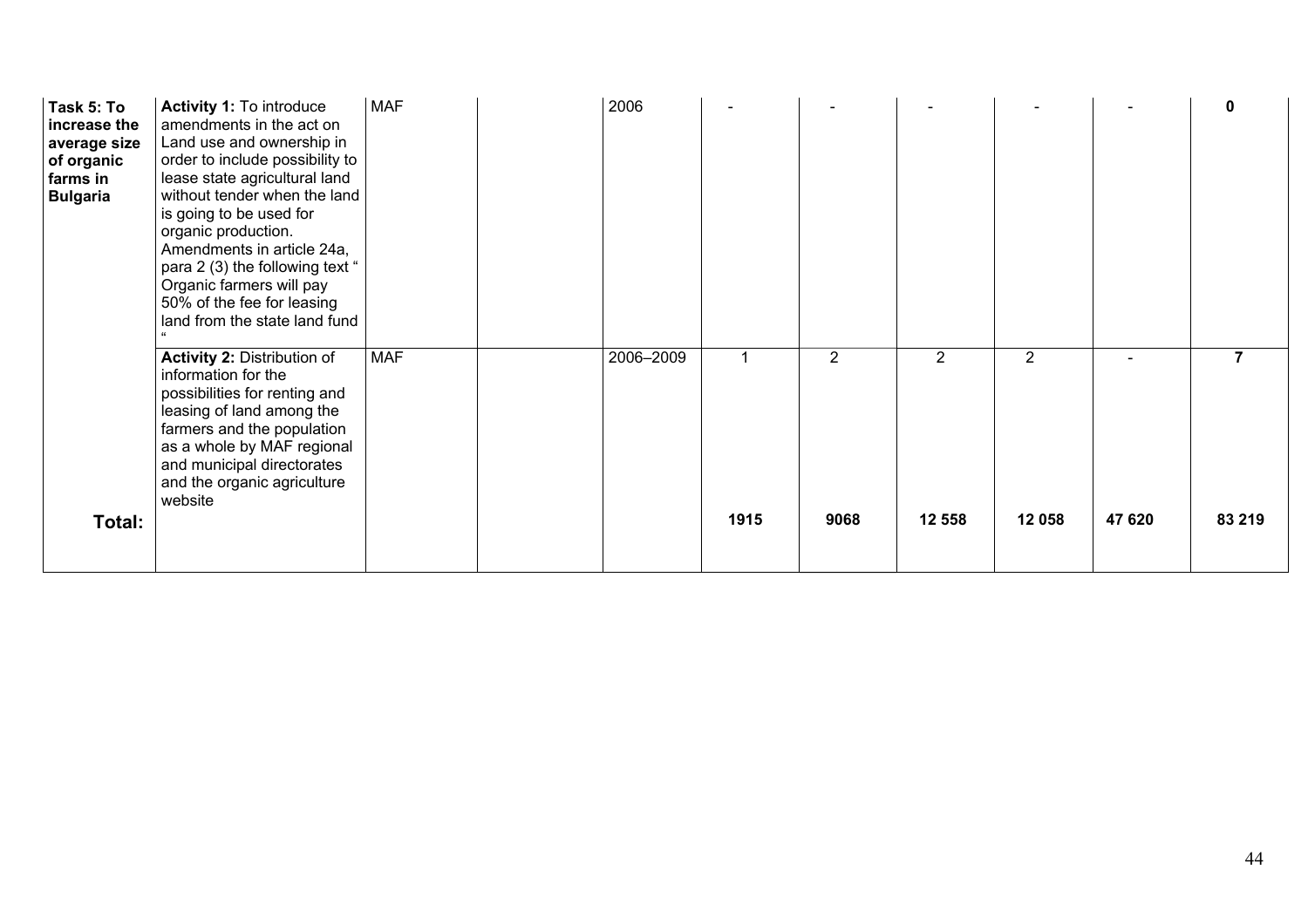# **Specific goal 2: Widen the range of the organic plant and livestock produce**

**Table 5: Plan for strategic goal 2, specific goal 2** 

|                                                                 | <b>Activities</b>                                                                                                                                                                                                                    | Responsible<br>institution | <b>Partner</b><br>institutions | <b>Period for</b><br>implementati<br>on                                     | 2006<br>thousand<br>BGN) | 2007<br>(thousand<br>BGN) | 2008<br>(thousand<br>BGN) | 2009<br>(thousand<br>BGN) | 2010-2013<br>(thousand<br>BGN) | <b>Total</b><br>(thousand<br>BGN) |
|-----------------------------------------------------------------|--------------------------------------------------------------------------------------------------------------------------------------------------------------------------------------------------------------------------------------|----------------------------|--------------------------------|-----------------------------------------------------------------------------|--------------------------|---------------------------|---------------------------|---------------------------|--------------------------------|-----------------------------------|
| Task 1:<br><b>Financial</b><br>support of<br>organic<br>farmers | <b>Activity 1: Development</b><br>and maintenance national<br>data base for the existing<br>organic seed and<br>propagation material                                                                                                 | <b>EASASC</b>              |                                | Development<br>till the end of<br>2007, ongoing<br>maintenance<br>till 2013 |                          | 5                         | 0,5                       | 0,5                       | 2                              | 8                                 |
| producing<br>organic<br>seeds and<br>propagation<br>material    | <b>Activity 2: Introducing 20%</b><br>additional incentives for the<br>producers of organic seeds<br>and propagation material<br>(additional incentives to the<br>agrienvironmental<br>compensatory payments for<br>organic farming) | SFA-PA                     |                                | 2007-2013                                                                   | $\blacksquare$           | 50                        | $\overline{75}$           | 100                       | 300                            | 525                               |
|                                                                 | <b>Activity 3: Financial support</b><br>for purchasing of organic<br>seed and propagation<br>material                                                                                                                                | SFA-national<br>schemes    |                                | 2006                                                                        |                          |                           |                           |                           |                                | $\mathbf{0}$                      |
|                                                                 | <b>Activity 4: Financial support</b><br>for purchase of certified<br>organic seeds and<br>propagation material for<br>farmers, growing more than<br>3 types of crops to be sold<br>on the organic market.                            | SFA-PA                     |                                | 2007-2013                                                                   | $\sim$                   | $\overline{25}$           | 40                        | 50                        | 150                            | 265                               |
| Total:                                                          |                                                                                                                                                                                                                                      |                            |                                |                                                                             | 0                        | 80                        | 115,5                     | 150,5                     | 452                            | 798                               |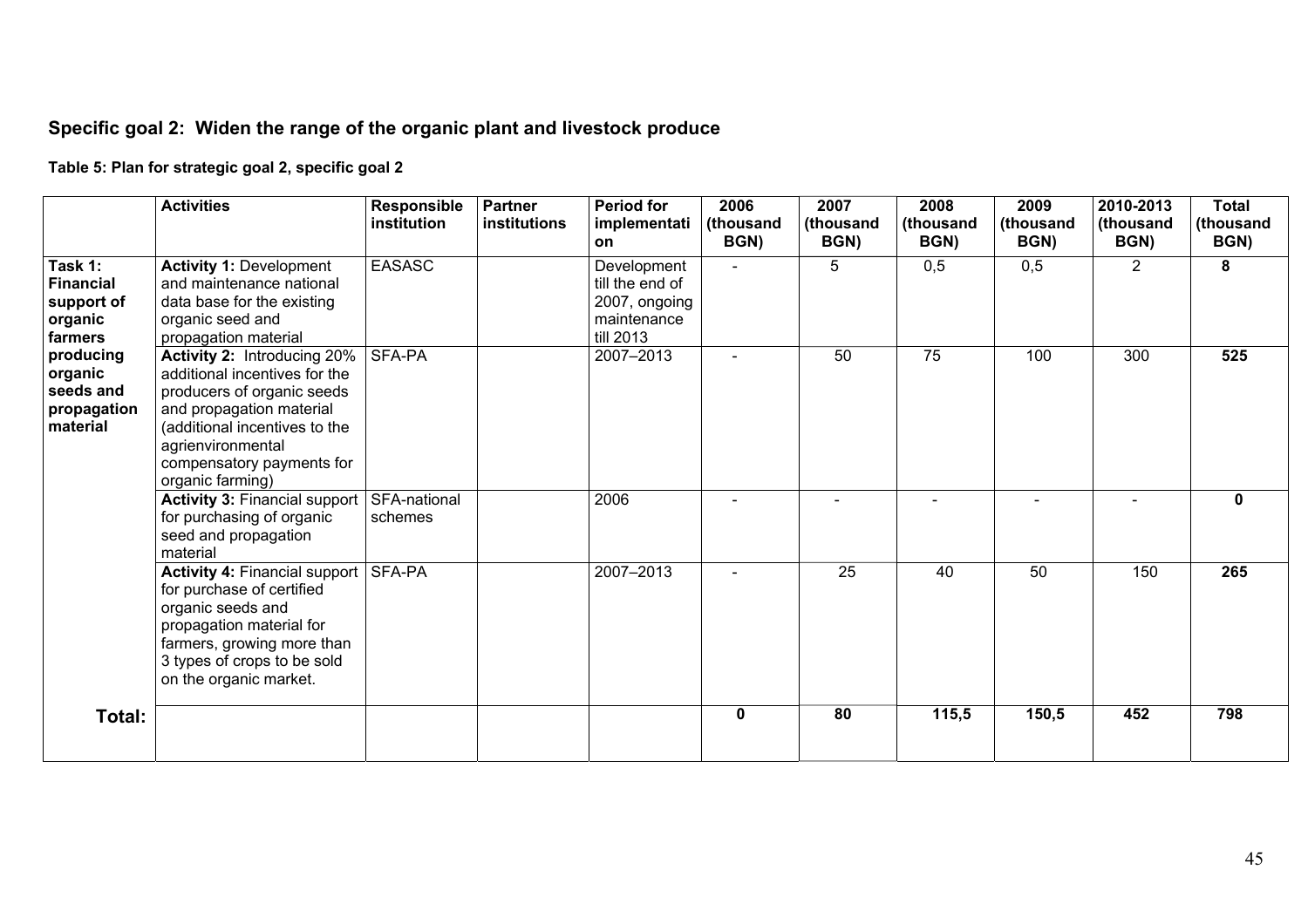# **Strategic goal 3: Efficient legislation and normative base for the development of organic farming in 2007**

# **Specific goal 1: Codified normative base in the field of organic farming**

**Table 6: Plan for Strategic goal 3, specific goal 1** 

| <b>Task</b>                                                                                                                    | <b>Activities</b>                                                                                                                                                                                                | Responsible<br><i>institution</i> | <b>Partner</b><br>institutions | <b>Period for</b><br>implementati<br><b>on</b> | 2006<br>(thousand<br>BGN) | 2007<br>(thousand<br>BGN) | 2008<br>(thousand<br>BGN) | 2009<br>(thousand<br>BGN) | 2010-2013<br>(thousand<br>BGN) | Total<br>(thousand<br>BGN) |
|--------------------------------------------------------------------------------------------------------------------------------|------------------------------------------------------------------------------------------------------------------------------------------------------------------------------------------------------------------|-----------------------------------|--------------------------------|------------------------------------------------|---------------------------|---------------------------|---------------------------|---------------------------|--------------------------------|----------------------------|
| Task 1: To<br>adopt a<br>special act<br>for organic<br>farming till<br>the end of<br>2006 that will<br>codify the<br>normative | Activity 1: Creation of a<br>working group for<br>preparation of the Act on<br>organic farming including<br>representatives of all<br>interested institutions, NGOs<br>and organizations of organic<br>producers | <b>MAF</b>                        | All<br>stakeholders            | 2006                                           | 10                        |                           |                           |                           |                                | 10                         |
| ∣ base in the<br>field of<br>organic                                                                                           | <b>Activity 2: Information</b><br>campaign for public<br>discussion of the document                                                                                                                              | <b>MAF</b>                        |                                | 2006                                           | 10                        |                           |                           |                           |                                | 10                         |
| farming                                                                                                                        | <b>Activity 3: Coordination of</b><br>the Act with the different<br>institutions and its<br>submission to the council of<br>ministers                                                                            | <b>MAF</b>                        |                                | 2006                                           |                           |                           |                           |                           |                                | $\mathbf{0}$               |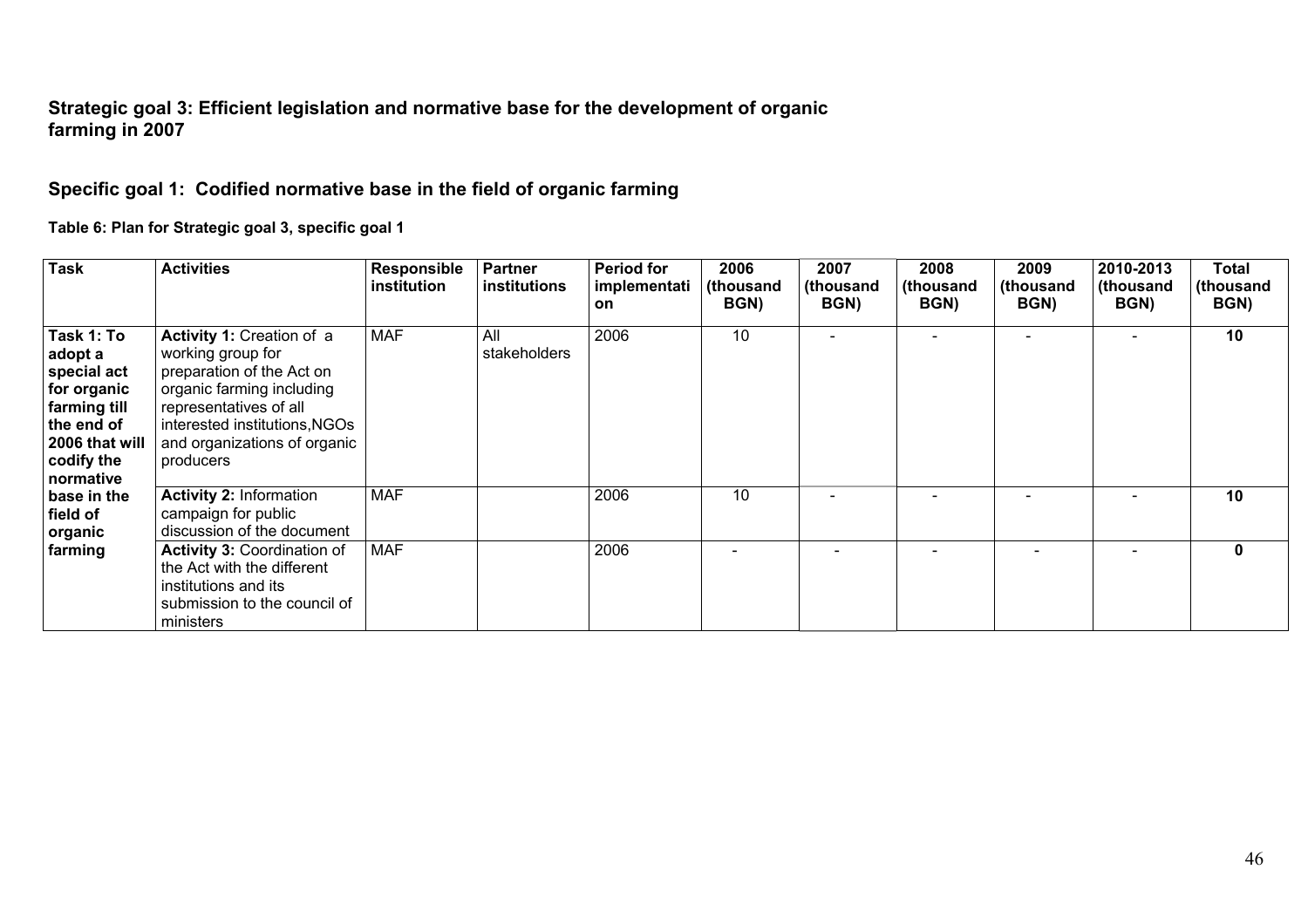| Task 2:<br>Separate the<br>permitted soil<br>additives and<br>plant<br>protection<br>materials for<br>organic<br>farming in a<br>specific part<br>in the List of<br>the fertilizers, | <b>Activity 1: Preparation and</b><br>maintenance of a separate<br>part for the permitted for use<br>in organic farming fertilizers,<br>additives and plant<br>protection materials in the<br>year to year issued List of<br>the permitted for use and to<br>be placed on the market<br>fertilizers, soil additives and<br>plant protection materials,<br>bioactive substances and<br>nutrient substrates | <b>NPPS</b> | 2006      |    |   |   |              |   | $\mathbf 0$        |
|--------------------------------------------------------------------------------------------------------------------------------------------------------------------------------------|-----------------------------------------------------------------------------------------------------------------------------------------------------------------------------------------------------------------------------------------------------------------------------------------------------------------------------------------------------------------------------------------------------------|-------------|-----------|----|---|---|--------------|---|--------------------|
| soil additives<br>and plant<br>protection<br>materials<br>permitted to<br>be used in<br>Bulgaria.<br>Total:                                                                          | <b>Activity 2: Annual</b><br>maintenance and up-dating<br>of the part with permitted for<br>use in organic farming<br>fertilizers, additives and<br>plant protection materials                                                                                                                                                                                                                            | <b>NPPS</b> | 2007-2013 | 20 | 0 | 0 | $\mathbf{0}$ | 0 | $\mathbf{0}$<br>20 |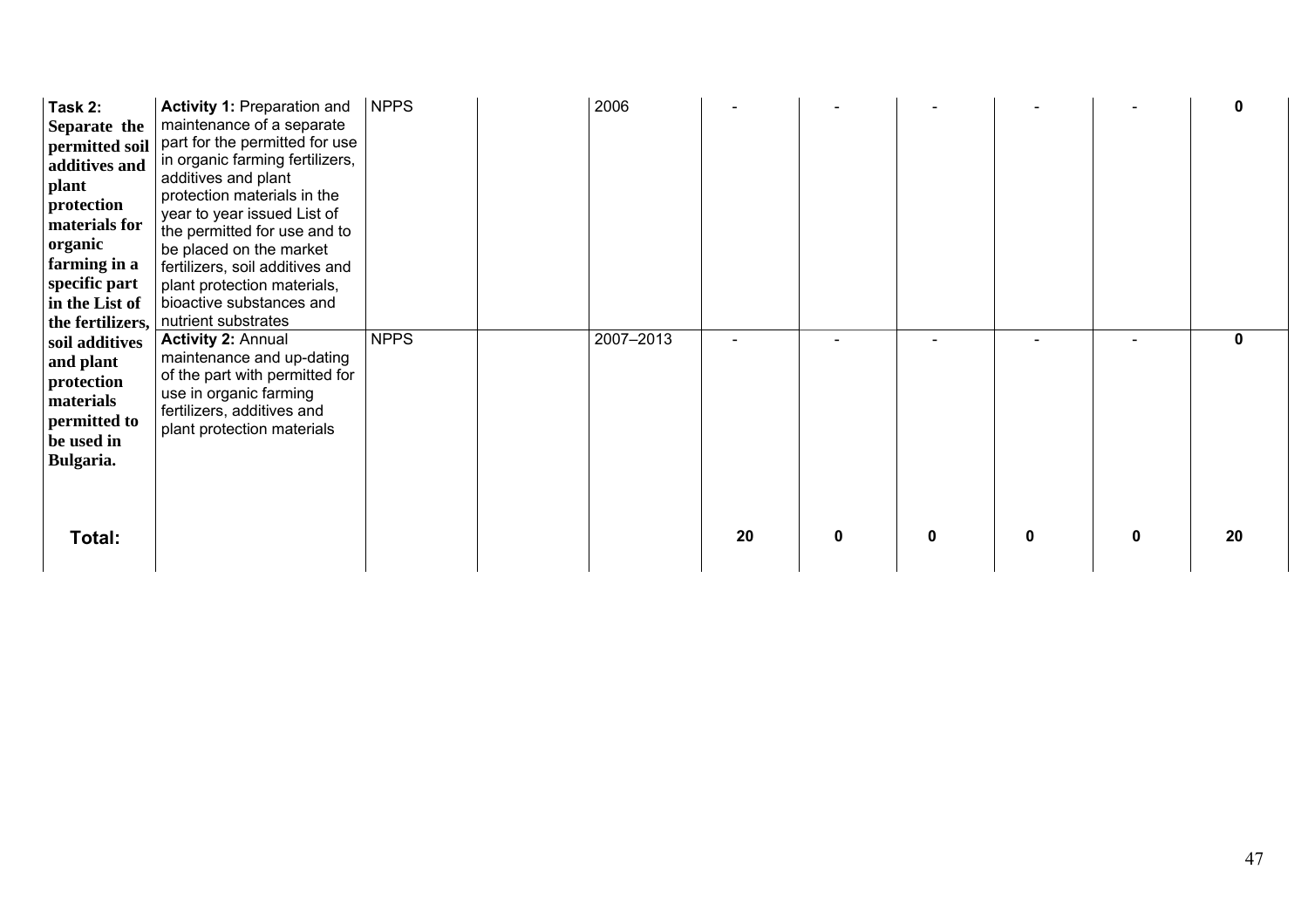# **Strategic goal 4: Applied scientific research, education, training and extension service in the field of organic farming**

# **Specific goal 1: Applied scientific research with practical orientation, serving the needs of the business and state for the development of organic farming**

**Table7: Plan for Strategic goal 4, specific goal 1**

| <b>Task</b>                                                                                                                                                                                              | <b>Activities</b>                                                                                                                                          | <b>Responsible</b><br>institution | <b>Partner</b><br>institutions | <b>Period for</b><br>implementati | 2006<br>(thousand | 2007<br>(thousand | 2008<br>(thousand | 2009<br>(thousand | 2010-2013<br>(thousand | Total<br>(thousand |
|----------------------------------------------------------------------------------------------------------------------------------------------------------------------------------------------------------|------------------------------------------------------------------------------------------------------------------------------------------------------------|-----------------------------------|--------------------------------|-----------------------------------|-------------------|-------------------|-------------------|-------------------|------------------------|--------------------|
|                                                                                                                                                                                                          |                                                                                                                                                            |                                   |                                | <b>on</b>                         | BGN)              | BGN)              | BGN)              | BGN)              | BGN)                   | BGN)               |
| <b>Activity 1: Assigning the</b><br>Task 1:<br>research and modeling of<br>Develop a<br>wide spectrum of organic<br>programme<br>farming practices - for small<br>for scientific<br>to hi-tech holdings; | <b>MES</b>                                                                                                                                                 | <b>MAF</b>                        | 2007-2013                      |                                   | 60                | 80                | 100               | 200               | 440                    |                    |
| research in<br>the field of<br>organic<br>farming in<br>partnership<br>between                                                                                                                           | adaptation to the specific<br>conditions and traditions of<br>the agriculture in the<br>different regions and<br>agrienvironmental zones of<br>the country | MAF-NCAS                          |                                | 2007-2013                         |                   |                   | 750               | 850               | 1800                   | 3400               |
| state,<br>business and<br>science;                                                                                                                                                                       | <b>Activity 2: Development of</b><br>models for mixed organic<br>farms for mountainous,<br>semi-mountainous and                                            | <b>MES</b>                        | <b>MAF</b>                     | 2007-2013                         |                   | 40                | 40                | 50                | 200                    | 330                |
|                                                                                                                                                                                                          | plane of the country                                                                                                                                       | MAF-NCAS                          |                                | 2007-2013                         |                   |                   | 650               | 550               | 1800                   | 3000               |
|                                                                                                                                                                                                          | <b>Activity 3: Development of</b><br>organic farming technologies<br>for the main crops,<br>vegetables, essential,                                         | <b>MES</b>                        | <b>MAF</b>                     | 2007-2013                         |                   | 20                | 30                | 30                | 40                     | 120                |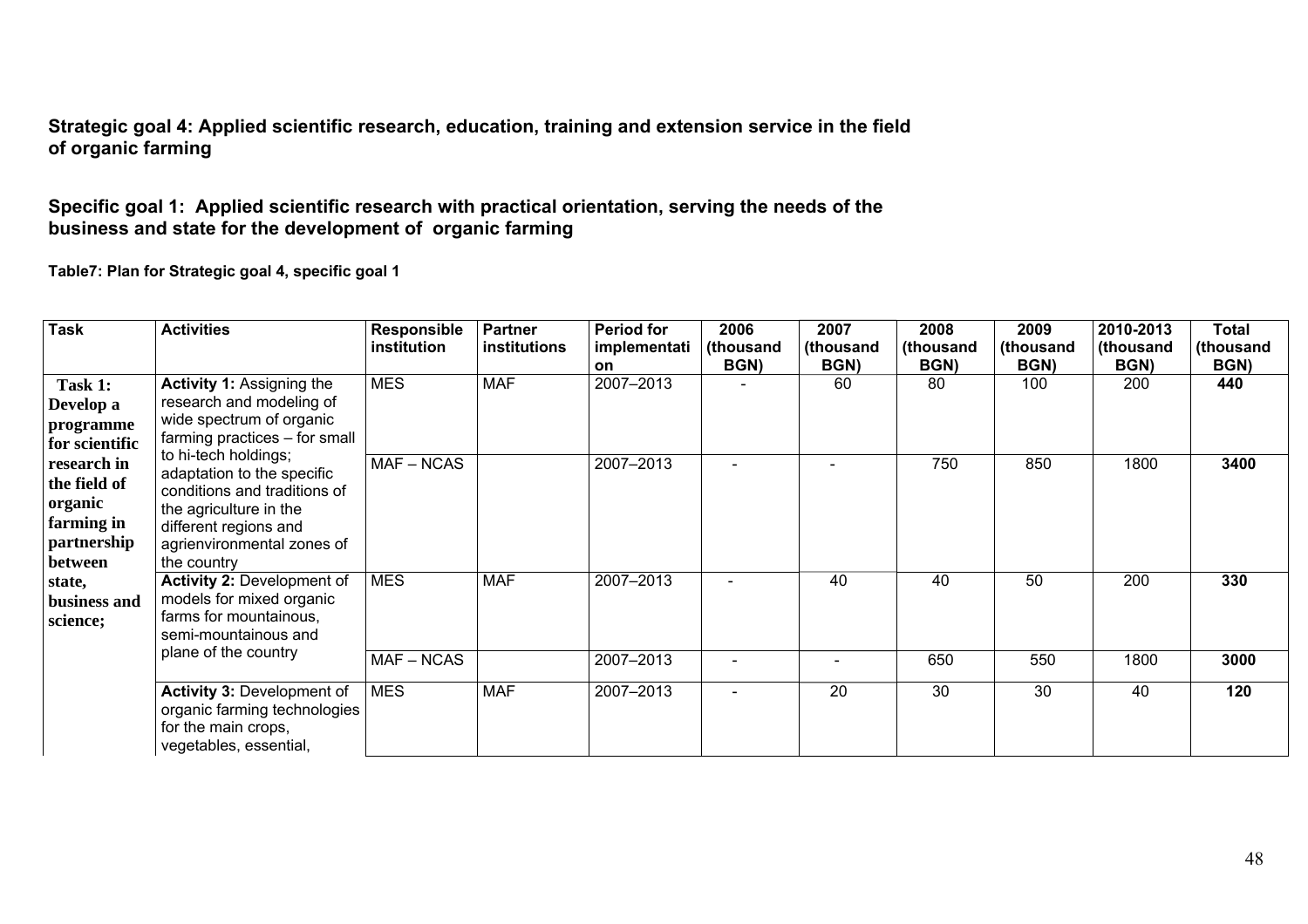| orchards and vineyards                                                                                                                                                                         | MAF-NCAS<br>Institute for<br>rose and<br>essential oil<br>crops |            | 2007-2013 |                          |                | 650             | 750             | 750 | 2150            |
|------------------------------------------------------------------------------------------------------------------------------------------------------------------------------------------------|-----------------------------------------------------------------|------------|-----------|--------------------------|----------------|-----------------|-----------------|-----|-----------------|
| Activity 4: Development of<br>alternative systems for weed<br>control and prevention of<br>diseases and pests for<br>organic production                                                        | <b>MES</b>                                                      | <b>MAF</b> | 2007-2013 | $\overline{a}$           | 10             | $\overline{20}$ | $\overline{20}$ | 30  | $\overline{80}$ |
|                                                                                                                                                                                                | MAF-NCAS<br>Institute for<br>rose and<br>essential<br>crops     |            | 2007-2013 | $\blacksquare$           |                | 500             | 550             | 650 | 1750            |
| <b>Activity 5: Development of</b><br>studies of the basic<br>mechanisms for self<br>regulation of organic                                                                                      | <b>MES</b>                                                      | <b>MAF</b> | 2007-2013 |                          | 3              | 5               | $5\phantom{.0}$ | 20  | 33              |
| agroecosystems on the<br>purposes of the conversion<br>period                                                                                                                                  | $MAF - NCAS$<br>Institute for<br>rose and<br>essential<br>crops |            | 2007-2013 |                          | $\blacksquare$ | 65              | 70              | 90  | 225             |
| <b>Activity 6: Development</b><br>and elaboration of<br>methodology for economic<br>analysis of organic farms<br>from different types,<br>including their contributions<br>for the environment | <b>MES</b>                                                      | MAF, MEW   | 2007-2013 | $\overline{\phantom{a}}$ | 3              | 4               | 5               | 6   | 18              |
|                                                                                                                                                                                                | $MAF - NCAS$                                                    |            | 2007-2013 | $\blacksquare$           | $\blacksquare$ | 36              | 45              | 54  | 135             |
| <b>Activity 7: Development</b><br>and elaboration of<br>methodology for defining the<br>prices of organic farming<br>products                                                                  | $MAF - NCAS$                                                    | <b>MAF</b> | 2007-2013 |                          |                | 10              | 20              | 100 | 130             |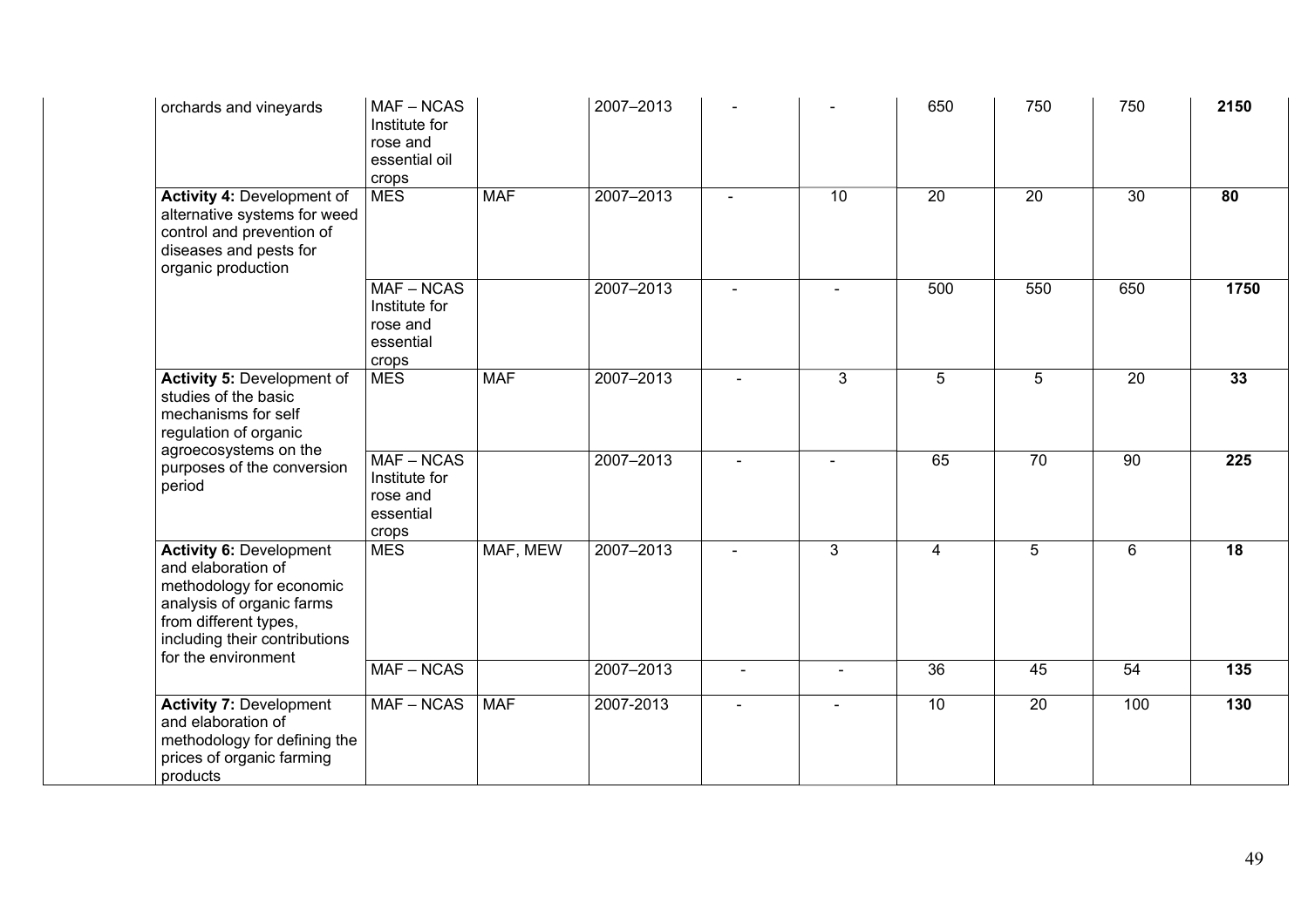|                                                                                                                                               | <b>Activity 8: information</b><br>dissemination from the<br>various scientific researches<br>and technologies including<br>through the Organic Farming<br>web site and brochures                                                                                                                                                | <b>MAF</b> | <b>MES</b> | 2007-2013 |             |     | 20   | 40   | 80   | 140   |
|-----------------------------------------------------------------------------------------------------------------------------------------------|---------------------------------------------------------------------------------------------------------------------------------------------------------------------------------------------------------------------------------------------------------------------------------------------------------------------------------|------------|------------|-----------|-------------|-----|------|------|------|-------|
| Task 2: To<br>develop<br>minimum<br>organic<br>farming<br>traditional<br>crops, which<br>are not<br>covered by<br>EC<br>Regulation<br>2092/91 | <b>Activity 1: assigning the</b><br>development of minimum<br>organic farming<br>requirements (standards) for<br>Bulgarian traditional crops,<br>requirements   which are not covered by EC<br>for Bulgarian   Regulation 2092 (rose and<br>essential oils, wine, etc. to<br>different research institutes<br>and universities. | <b>MAF</b> | <b>MES</b> | 2007-2008 |             |     | 50   |      |      | 50    |
| Total:                                                                                                                                        |                                                                                                                                                                                                                                                                                                                                 |            |            |           | $\mathbf 0$ | 136 | 2910 | 3085 | 5820 | 11951 |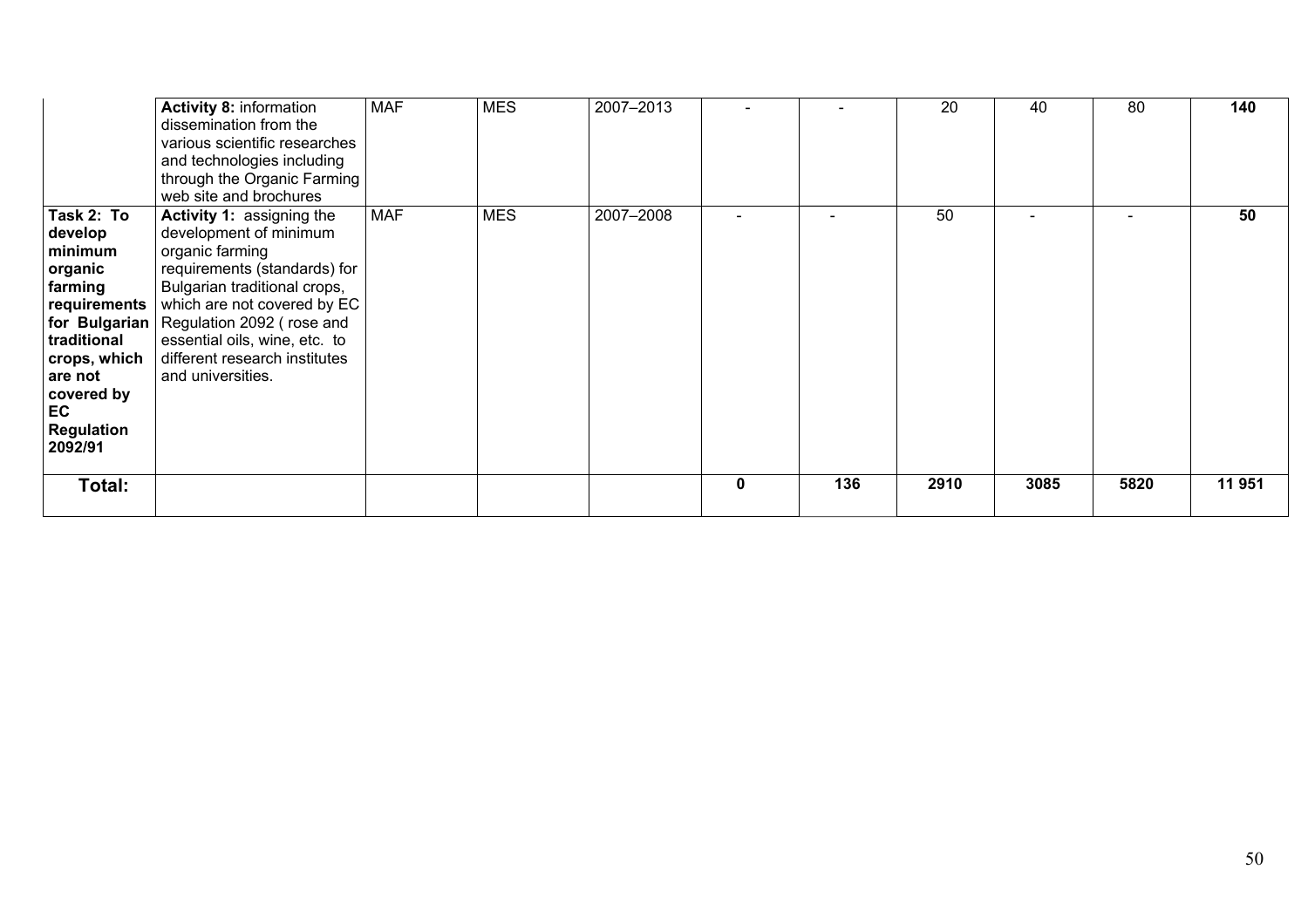#### **Specific goal 2: Efficient and active system for extension service in organic farming on national level (production, marketing, processing, farm management)**

**Table 8: Plan for Strategic goal 4, specific goal 2** 

| <b>Task</b>                                                                  | <b>Activities</b>                                                                                                                                                                                                       | Responsible<br>institution | <b>Partner</b><br><i>institutions</i>                                | <b>Period for</b><br>implementati<br>on    | 2006<br>(thousand<br>BGN) | 2007<br>(thousand<br>BGN) | 2008<br>(thousand<br>BGN) | 2009<br>(thousand<br>BGN) | 2010-2013<br>(thousand<br>BGN) | <b>Total</b><br>(thousand<br>BGN) |
|------------------------------------------------------------------------------|-------------------------------------------------------------------------------------------------------------------------------------------------------------------------------------------------------------------------|----------------------------|----------------------------------------------------------------------|--------------------------------------------|---------------------------|---------------------------|---------------------------|---------------------------|--------------------------------|-----------------------------------|
| Task 1:<br>Increase the<br>number of<br>consultants<br>on organic<br>farming | <b>Activity 1: Development</b><br>and elaboration of a training<br>course on organic farming<br>for consultants including a<br>practical study. A certificate *<br>should be given at the end<br>of the training course | <b>MAF</b>                 | NGOs,<br>vocational<br>training<br>centres,<br>Academy<br>Institutes | 2007, adapted<br>and improved<br>each year |                           |                           | 145                       | 45                        | $12 \overline{ }$              | 202                               |
|                                                                              | <b>Activity 2: Development of</b><br>criteria for consultants'<br>registration in a special<br>legislatively regulated<br>registers for organic farming<br>consultants                                                  | <b>MAF</b>                 | <b>NGO</b>                                                           | 2006                                       | $\blacksquare$            |                           |                           |                           |                                | $\mathbf 0$                       |
|                                                                              | <b>Activity 3: Establishment</b><br>and maintenance of Register<br>of the organic farming<br>consultants and publishing it<br>on organic farming web site                                                               | <b>MAF</b>                 |                                                                      | 2007, yearly<br>amended and<br>up-dated    |                           | 0,5                       | 0,5                       | 0,5                       | 0,5                            | $\mathbf{2}$                      |
|                                                                              | <b>Activity 4:</b><br>Information dissemination<br>about the registered<br>consultants among the<br>agricultural producers                                                                                              | <b>MAF</b>                 | NGOs,<br>vocational<br>training<br>centres,<br>Academy<br>Institutes | 2007-2013                                  |                           | 4                         | 4                         | 4                         | 16                             | 28                                |

<sup>∗</sup>during the course special attention has to be given on holistic approach for establishment of organic holding in relation to all aspects – biodiversity conservation, buffer zones, landscape, aboriginal breeds and varieties. The organic farming specialists have to obtain knowledge and information and to be able to recommend suitable for the concrete soil-climatic conditions crops and varieties to the farmers.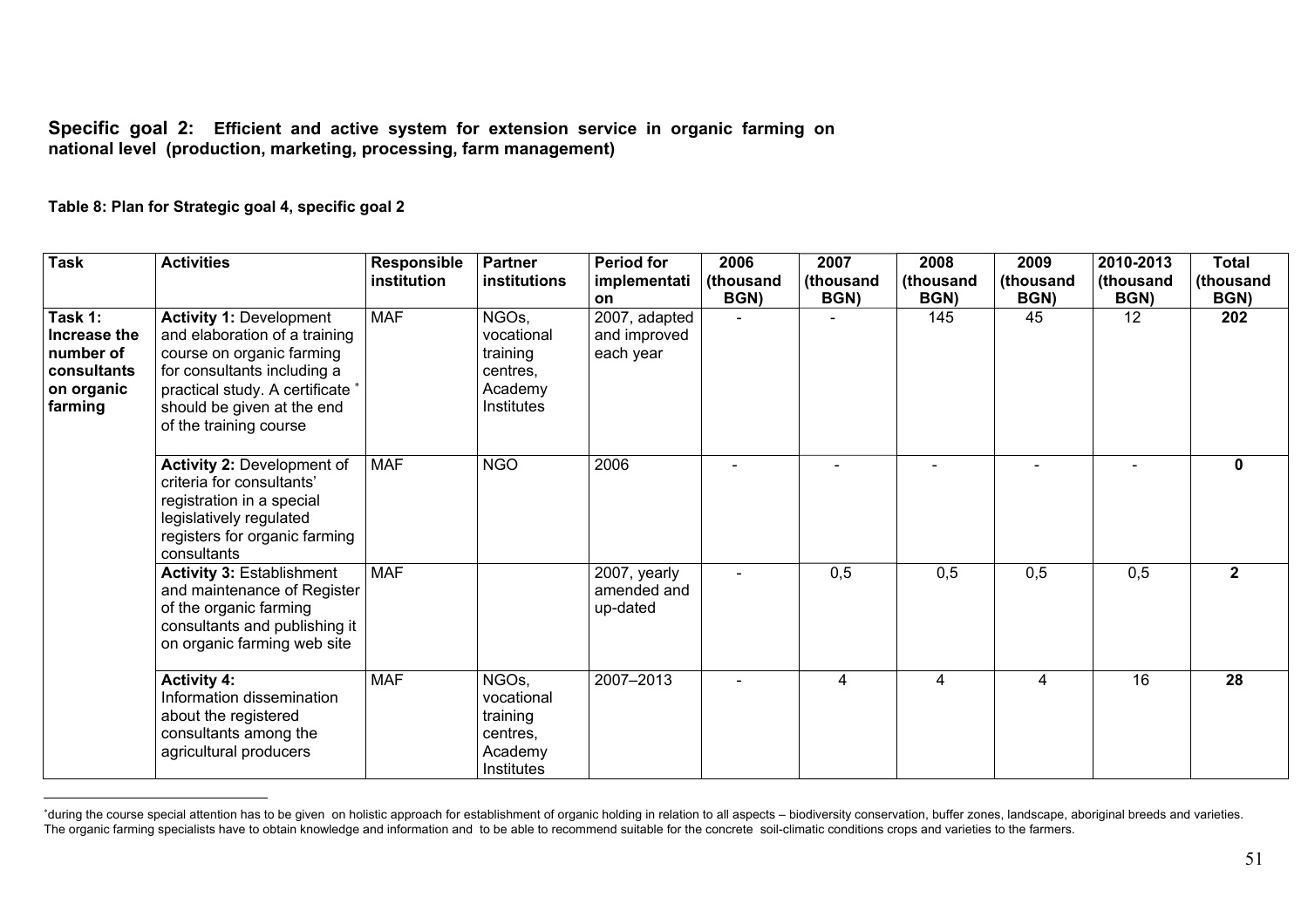| Task 2:<br>Introduce<br>targeted<br>financial<br>support to<br>the farmers<br>for advices in<br>organic<br>agriculture | <b>Activity 1: Development</b><br>and introduction of a<br>financial support scheme<br>(i.e. voucher) for utilization<br>of consultancy services in<br>organic farming by the<br>producers | SFA-PA     | NGO <sub>s</sub><br>vocational<br>training<br>centres,<br>Academy<br>Institutes | 2007                                      |                | 300             | 400             | 400             | 1600            | 2700 |
|------------------------------------------------------------------------------------------------------------------------|--------------------------------------------------------------------------------------------------------------------------------------------------------------------------------------------|------------|---------------------------------------------------------------------------------|-------------------------------------------|----------------|-----------------|-----------------|-----------------|-----------------|------|
|                                                                                                                        | <b>Activity 2: Information</b><br>dissemination about the<br>opportunities to make use of<br>consultancy among the<br>agricultural producers                                               | <b>MAF</b> | NGOs,<br>vocational<br>training<br>centres.<br>Academy<br>Institutes            | 2007-2013                                 | $\sim$         | 3               | $\overline{4}$  | $\overline{4}$  | 4               | 15   |
| Task 3:<br>Develop a<br>functioning<br>system for<br>vocational<br>training in                                         | Activity 1: Organization of<br>workshops for information<br>and basic knowledge on<br>organic farming in all MAF<br>structures (NAAS, RDAF,<br>MSAF)                                       | <b>MAF</b> | NGO <sub>s</sub><br>vocational<br>training<br>centres,<br>Academy<br>Institutes | 2007-2013                                 |                | $\overline{12}$ | $\overline{12}$ | $\overline{12}$ | $\overline{48}$ | 84   |
| the field of<br>organic<br>farming                                                                                     | <b>Activity 2: Networking</b><br>among organic farms for<br>practical demonstration of<br>organic farming methods                                                                          | <b>MAF</b> | Organic<br>farming<br>holdings                                                  | 2007-2013,<br>with up-dating<br>till 2013 |                |                 | 14              | 4               | $\overline{12}$ | 30   |
| Task 4:<br><b>Provision of</b><br>users friendly<br>specialised                                                        | Activity 1: Publishing a<br>specialized magazine for<br>organic farming                                                                                                                    | <b>MEW</b> | NGO, MAF                                                                        | 2007-2013                                 |                |                 | $\overline{38}$ | $\overline{38}$ | 152             | 228  |
| information<br>for organic<br>farming                                                                                  | Activity 2: Assigning,<br>publishing and<br>dissemination of information<br>and specialized literature for<br>organic production among<br>the farmers                                      | <b>MAF</b> | <b>NGO</b>                                                                      | 2007-2013                                 | $\blacksquare$ | 5               | $\overline{30}$ | $\overline{40}$ | 160             | 235  |
|                                                                                                                        |                                                                                                                                                                                            | <b>MEW</b> | <b>NGO</b>                                                                      | 2007-2013                                 |                | $\sim$          | $\overline{30}$ | 40              | 160             | 230  |
|                                                                                                                        | Activity 3: development of<br>specialized web-site for<br>organic farming in Bulgaria                                                                                                      | <b>MAF</b> | NGO.<br>specialized<br>company                                                  | 2006-2013                                 | 10             |                 | 10              | 10              | 40              | 70   |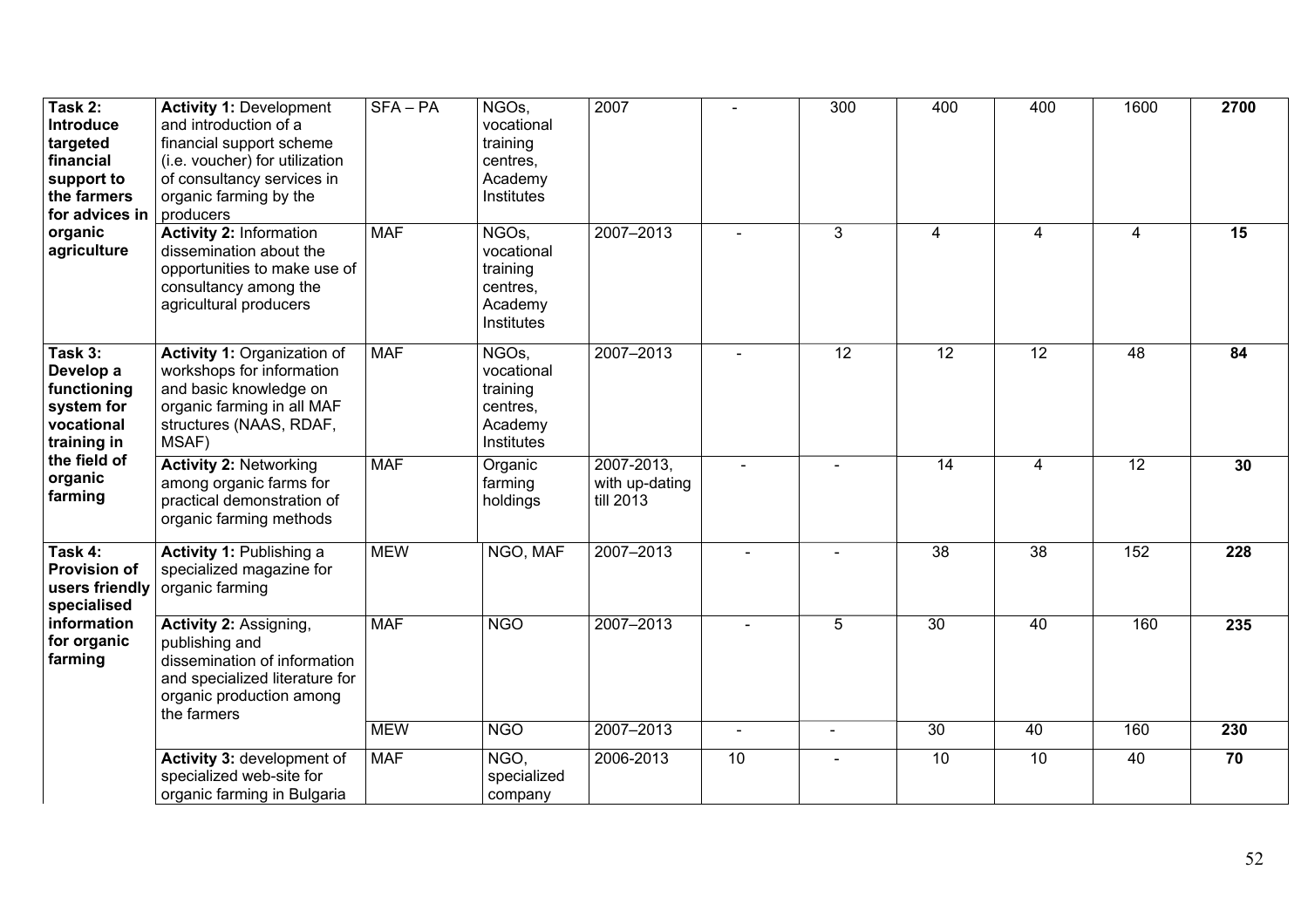|                                                                                                        | <b>Activity 4: Annual meetings</b><br>with the agricultural<br>producers for promotion of<br>the philosophy of organic<br>farming and its differences<br>from the conventional one.<br>Explaining the necessity of a<br>specialized professional<br>consultations in the field of<br>organic farming | <b>MAF</b> | MAF,<br>academic<br>institutions | 2006-2013 | 10             |                | 10    | 10    | 40              | 70   |
|--------------------------------------------------------------------------------------------------------|------------------------------------------------------------------------------------------------------------------------------------------------------------------------------------------------------------------------------------------------------------------------------------------------------|------------|----------------------------------|-----------|----------------|----------------|-------|-------|-----------------|------|
| Task 5:<br>capacity<br>building for<br>using the<br>existing<br>support<br>possibilities<br>offered by | <b>Activity 1: Gathering and</b><br>dissemination of information<br>for the support in the field of<br>organic farming offered by<br>different international and<br>national sources, including<br>MEE, APSME, MRDPW,<br>MLSP, etc.                                                                  | <b>MAF</b> | <b>NGO</b>                       | 2006-2013 | $\overline{2}$ | $\overline{2}$ | 3     | 3     | 12              | 22   |
| different<br>programmes,<br>measures<br>and donors                                                     | <b>Activity 2: Dissemination of</b><br>information for the different<br>possibilities for support of<br>organic farming through the<br>organic farming website and<br>press releases                                                                                                                 | <b>MAF</b> | NGO, branch<br>associations      | 2006-2013 | 4              | 4              | 4     | 5     | $\overline{20}$ | 37   |
| Total:                                                                                                 |                                                                                                                                                                                                                                                                                                      |            |                                  |           | 26             | 330,5          | 704,5 | 615,5 | 2276,5          | 3953 |

**Specific goal 3: Offer extended education in the field of organic farming in secondary and high schools**

**Table 9: Plan for Strategic goal 4, specific goal 3**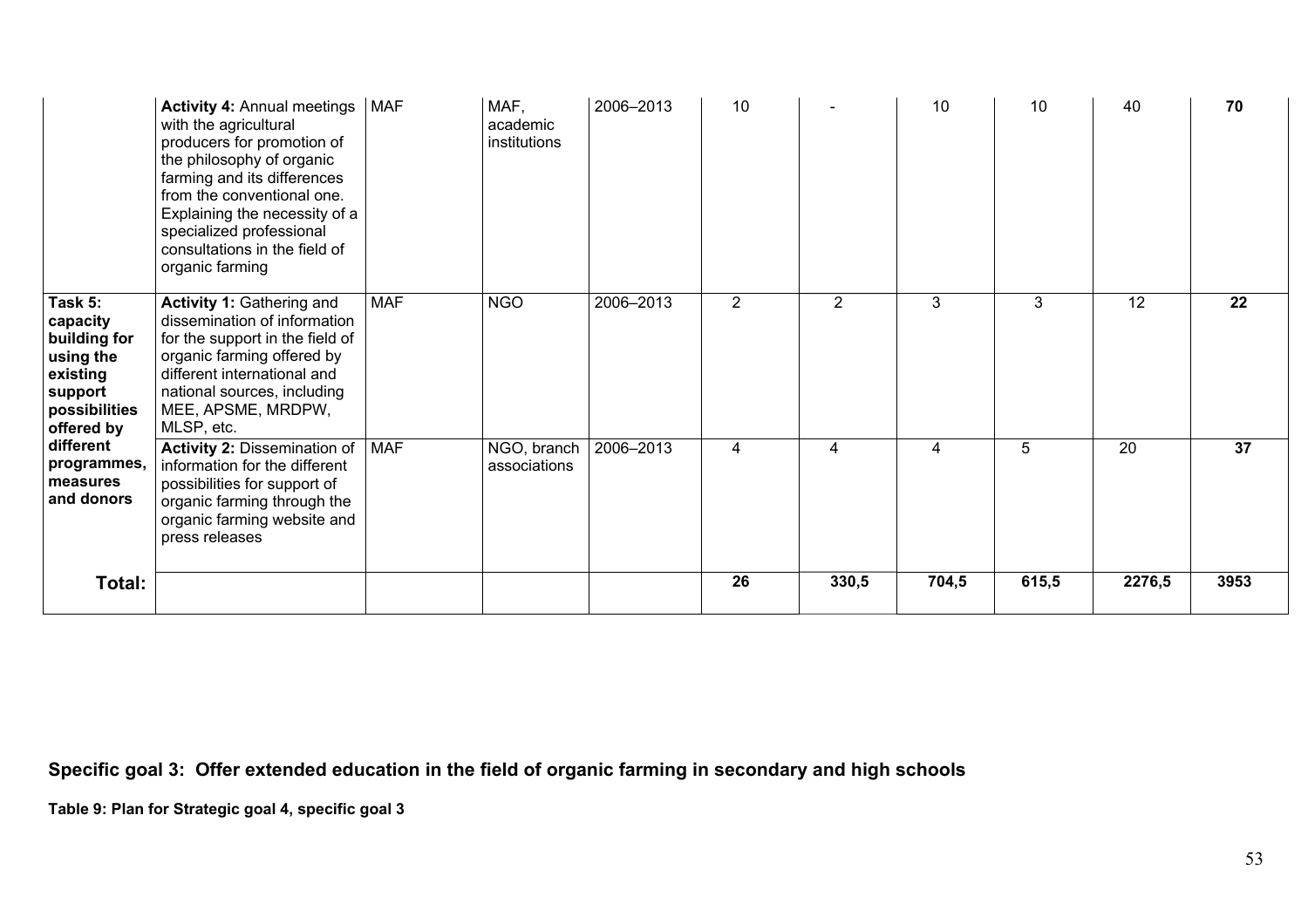| <b>Task</b>                                                                               | <b>Activities</b>                                                                                                                                                                                                                                                | Responsible<br>institution | <b>Partner</b><br>institutions | <b>Period for</b><br>implementati<br>on | 2006<br>(thousand<br>BGN) | 2007<br>(thousand<br>BGN) | 2008<br>(thousand<br>BGN) | 2009<br>(thousand<br>BGN) | 2010-2013<br>(thousand<br>BGN) | <b>Total</b><br>(thousand<br>BGN) |
|-------------------------------------------------------------------------------------------|------------------------------------------------------------------------------------------------------------------------------------------------------------------------------------------------------------------------------------------------------------------|----------------------------|--------------------------------|-----------------------------------------|---------------------------|---------------------------|---------------------------|---------------------------|--------------------------------|-----------------------------------|
| Task 1:<br>Organic<br>farming to be<br>included in<br>the<br>curriculum of schools<br>all | Activity 1: Improvement of<br>the curriculum on organic<br>farming in the agricultural<br>and forestry and food<br>processing secondary                                                                                                                          | <b>MAF</b>                 | <b>MES</b>                     | 2007-2008                               |                           |                           | 10                        |                           |                                | 10                                |
| agricultural<br>and forestry<br>secondary<br>schools                                      | <b>Activity 2: Development of</b><br>textbooks, manuals and<br>guides on organic farming<br>for the agricultural and<br>forestry and food processing<br>secondary schools                                                                                        | <b>MAF</b>                 | <b>MES</b>                     | 2009-2013                               | $\sim$                    | $\sim$                    |                           | 20                        | 30                             | 50                                |
|                                                                                           | <b>Activity 3: Annual training</b><br>courses for the teachers in<br>agricultural and forestry and<br>food processing secondary<br>(training of 20-25 teachers<br>each year)                                                                                     | <b>MAF</b>                 | <b>MES</b>                     | 2006-2008                               | $\overline{20}$           | $\equiv$                  | 30                        | $\sim$                    | $\blacksquare$                 | 50                                |
|                                                                                           | <b>Activity 4: Enlargement and</b><br>modernization of the<br>vocational training centres<br>and secondary agricultural<br>and forestry and food<br>processing secondary<br>schools, experimental fields<br>and facilities for processing<br>of organic products | <b>MAF</b>                 | <b>MES</b>                     | 2007-2013                               |                           |                           | 2800                      | 4000                      | 24 000                         | 30 800                            |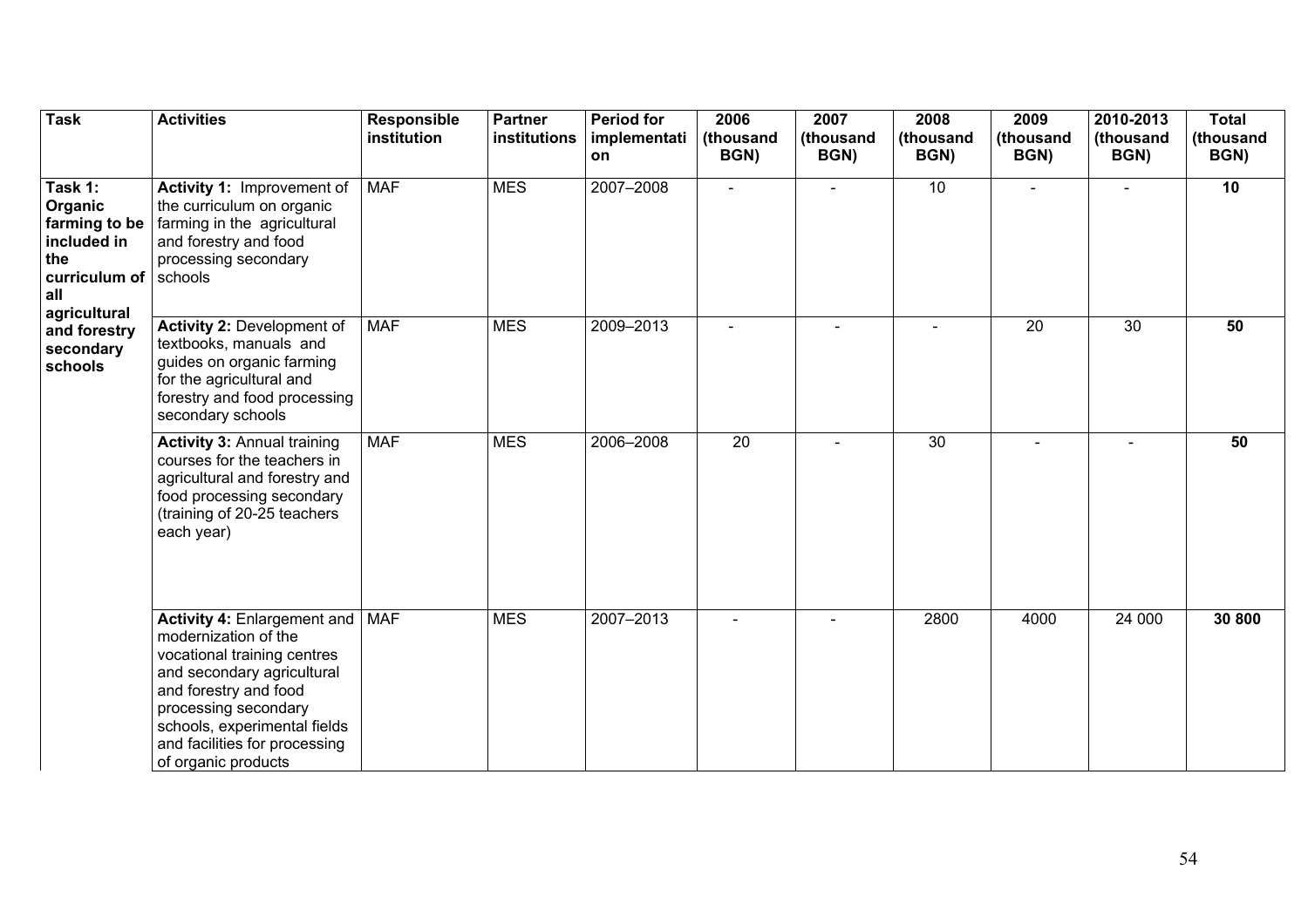|                                                                                                                                                    | Activity 5 Exchange of<br>information and experience<br>between secondary<br>agricultural and forestry and<br>food processing secondary<br>schools and similar schools<br>for organic farming in<br>Europe                                 | <b>MES</b>                                                                                                                               | <b>MAF</b> | 2007-2013 | 50 | 80 | 100 | 400 | 630 |
|----------------------------------------------------------------------------------------------------------------------------------------------------|--------------------------------------------------------------------------------------------------------------------------------------------------------------------------------------------------------------------------------------------|------------------------------------------------------------------------------------------------------------------------------------------|------------|-----------|----|----|-----|-----|-----|
|                                                                                                                                                    | Activity 6: Exchange of<br>young and experienced<br>Bulgarian teachers from<br>secondary agricultural and<br>forestry and food processing<br>secondary schools with<br>leading specialists from<br>European institutions<br>involved in OF | <b>MES</b>                                                                                                                               | <b>MAF</b> | 2007-2013 | 15 | 20 | 30  | 100 | 165 |
| Task 2:<br>Include<br>organic<br>farming in<br>the<br>curriculum of<br>all<br>agricultural<br>and forestry<br>universities<br>and high<br>schools. | Activity 1: Support for the<br>establishment and<br>modernization of the<br>practical training capacities<br>on organic farming in high<br>schools                                                                                         | High schools<br>(Agrarian<br>University<br>Plovdiv,<br>Thracian<br>University in<br>Stara Zagora,<br>Forestry<br>University in<br>Sofia) | MES, MAF   | 2007-2013 |    |    |     | 200 | 200 |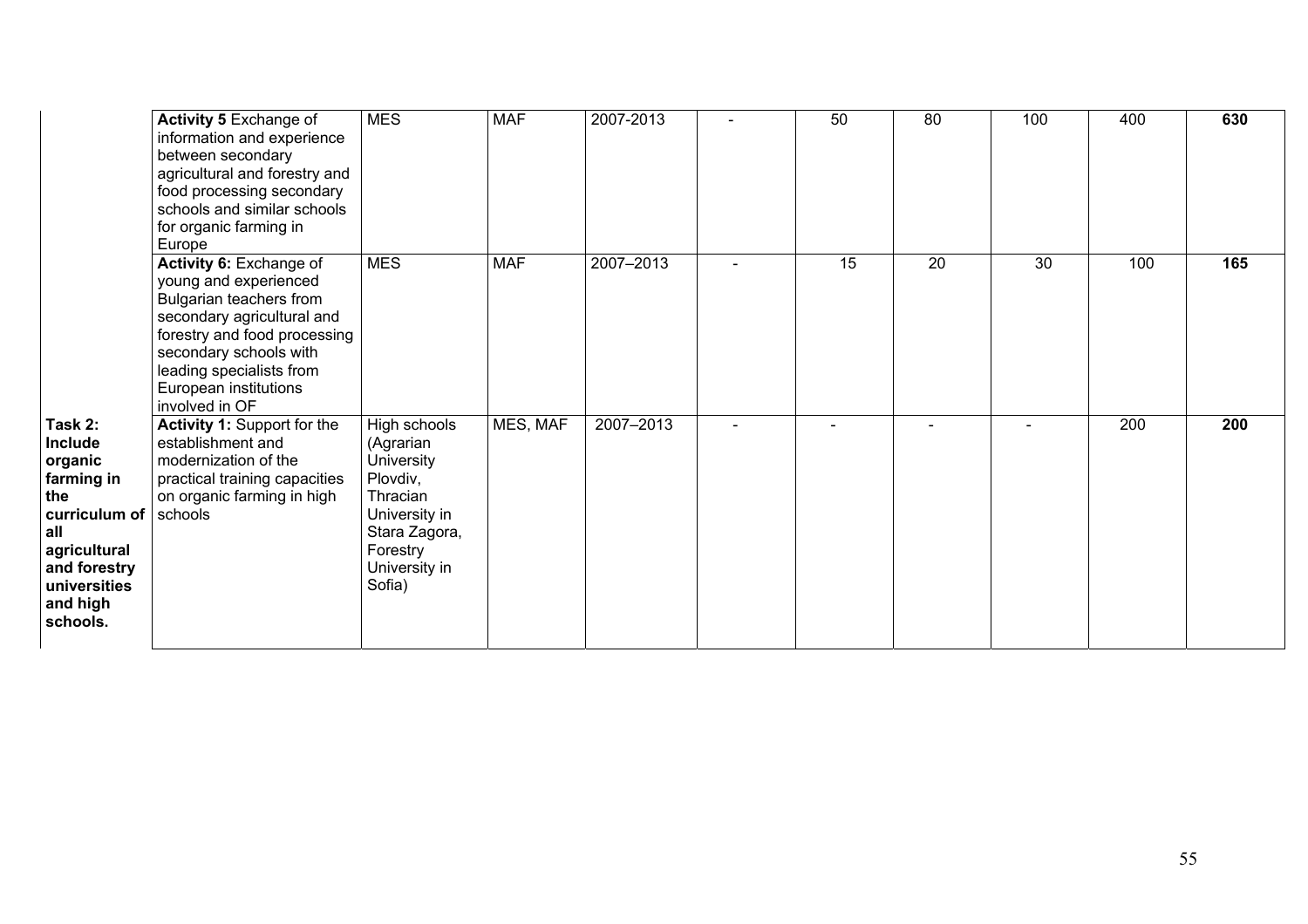| Activity 2: Exchange of       | High schools      | MES, MAF | 2007-2013 |    |    |      |      | 200    | 200    |
|-------------------------------|-------------------|----------|-----------|----|----|------|------|--------|--------|
| students on agronomy with     | (Agrarian         |          |           |    |    |      |      |        |        |
| leading foreign institutes    | University        |          |           |    |    |      |      |        |        |
| involved in organic farming   | Plovdiv,          |          |           |    |    |      |      |        |        |
|                               | Thracian          |          |           |    |    |      |      |        |        |
|                               | University in     |          |           |    |    |      |      |        |        |
|                               | Stara Zagora,     |          |           |    |    |      |      |        |        |
|                               | Forestry          |          |           |    |    |      |      |        |        |
|                               | University in     |          |           |    |    |      |      |        |        |
|                               | Sofia)            |          |           |    |    |      |      |        |        |
| <b>Activity 3: Organizing</b> | High schools      | MES, MAF | 2007-2013 |    |    |      |      | 350    | 350    |
| organic farming training      | (Agrarian         |          |           |    |    |      |      |        |        |
| exchange abroad in leading    | <b>University</b> |          |           |    |    |      |      |        |        |
| national institutes and farms | Plovdiv,          |          |           |    |    |      |      |        |        |
|                               | Thracian          |          |           |    |    |      |      |        |        |
|                               | University in     |          |           |    |    |      |      |        |        |
|                               | Stara Zagora,     |          |           |    |    |      |      |        |        |
|                               | Forestry          |          |           |    |    |      |      |        |        |
|                               | University in     |          |           |    |    |      |      |        |        |
|                               | Sofia)            |          |           |    |    |      |      |        |        |
| Total:                        |                   |          |           | 20 | 65 | 2940 | 4150 | 25 280 | 32 455 |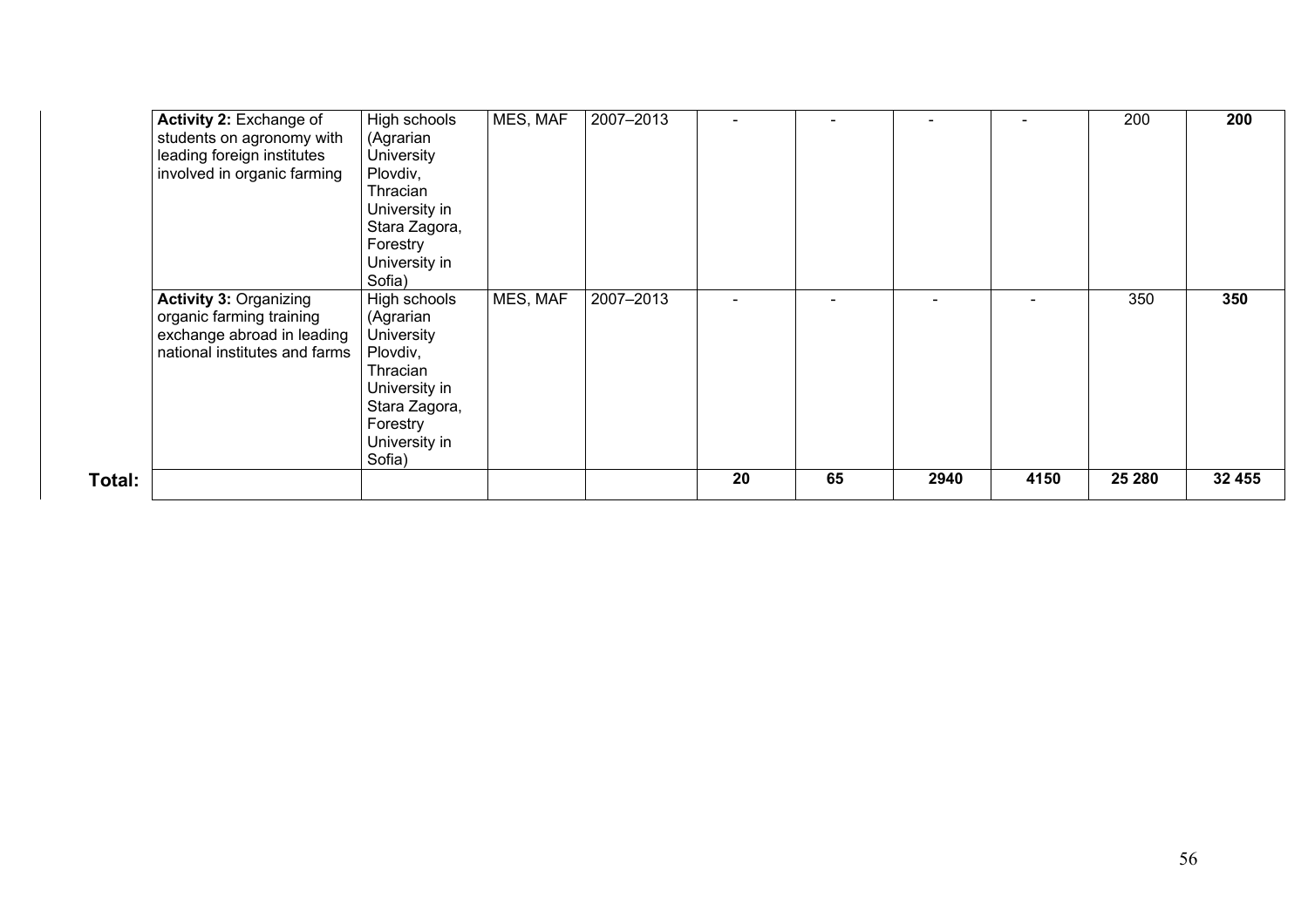# **Strategic goal 5: Development of efficient system for control and certification**

# **Specific goal 1: Introduce rules and requirements for foreign control bodies acting on the territory of Bulgaria**

**Table 10: Plan for Strategic goal 5, specific goal 1** 

| <b>Task</b>                                                                   | <b>Activities</b>                                                                                                                                                                    | Responsible<br>institution | <b>Partner</b><br>institutions | <b>Period for</b><br>implementati<br><b>on</b> | 2006<br>(thousand<br>BGN) | 2007<br>(thousand<br>BGN) | 2008<br>(thousand<br>BGN) | 2009<br>(thousand<br>BGN) | 2010-2013<br>thousand<br>BGN) | <b>Total</b><br>(thousand<br>BGN) |
|-------------------------------------------------------------------------------|--------------------------------------------------------------------------------------------------------------------------------------------------------------------------------------|----------------------------|--------------------------------|------------------------------------------------|---------------------------|---------------------------|---------------------------|---------------------------|-------------------------------|-----------------------------------|
| Task 1:<br>Introduce a<br>system for<br>registration<br>of foreign<br>control | <b>Activity 1: Regulation of the</b><br>rules for registration of<br>foreign control and<br>certification bodies<br>performing activity on<br><b>Bulgarian territory</b>             | <b>MAF</b>                 |                                | 2006                                           |                           |                           |                           |                           |                               | $\bf{0}$                          |
| bodies acting<br>on the<br>territory of<br>Bulgaria                           | <b>Activity 2: Development of</b><br>agenda for registration of<br>foreign control bodies and<br>dissemination of the agenda<br>to the control bodies                                | <b>MAF</b>                 |                                | Yearly                                         |                           |                           | $\blacksquare$            |                           |                               | $\Omega$                          |
| <b>Task</b><br>2:<br>Regulate<br>the<br>of<br>exchange                        | <b>Activity 1: Publishing of the</b><br>register of Bulgarian organic<br>producers                                                                                                   | <b>MAF</b>                 |                                | In the<br>beginning of<br>each year            |                           |                           |                           |                           |                               | $\bf{0}$                          |
| information<br>between<br><b>MAF</b><br>and<br>foreign<br>control<br>bodies   | <b>Activity 2: Development of</b><br>guidelines for providing of<br>information from control<br>bodies to MAF, including the<br>needed documentation,<br>content, deadlines, outlook | <b>MAF</b>                 |                                | 2006                                           |                           |                           |                           |                           |                               | $\mathbf{0}$                      |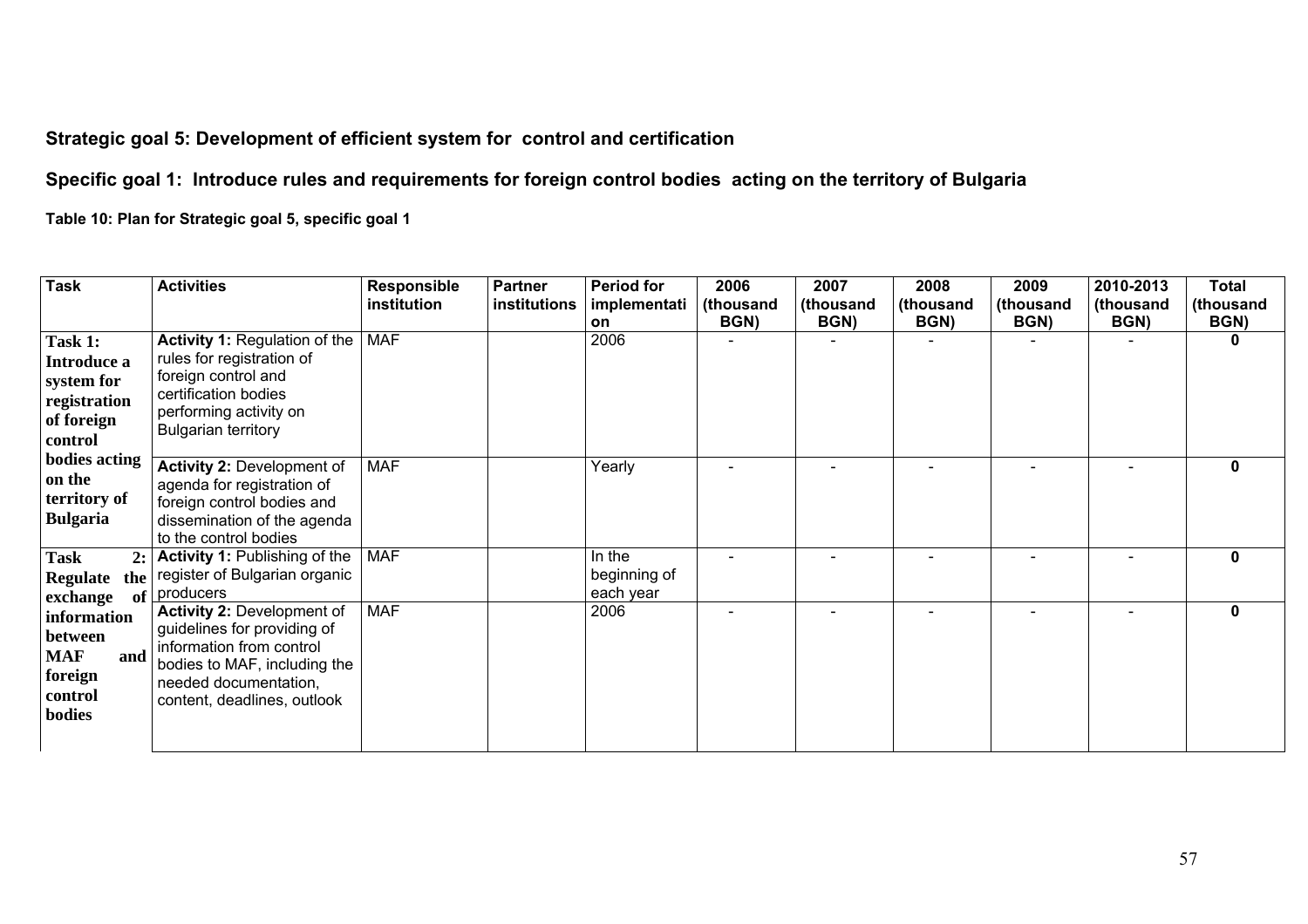|                                                                                                               | Activity 3: development of<br>standard form for feedback<br>information from organic<br>farmers and operators, even<br>in conversion period                                                                                                                   | <b>MAF</b> |            | 2006 |   |  |              |
|---------------------------------------------------------------------------------------------------------------|---------------------------------------------------------------------------------------------------------------------------------------------------------------------------------------------------------------------------------------------------------------|------------|------------|------|---|--|--------------|
|                                                                                                               | Activity 4: Inclusion of the<br>activity 1 and 2 in the<br>legislative acts in Bulgaria                                                                                                                                                                       | <b>MAF</b> |            | 2006 |   |  | 0            |
| Task 3:<br><b>Regulate the</b><br>exchange of<br>information<br>between the<br>different<br>control<br>bodies | Activity 1: Establishment of<br>rules for exchange of<br>information between control<br>bodies who certify related<br>operators (i.e. when the<br>producer is certified by one<br>control body and the<br>processor or exporter - by<br>another control body) | <b>MAF</b> |            | 2007 | 5 |  | 5            |
|                                                                                                               | Activity 2: Amending the<br>Ordinances for organic<br>farming with the rules for<br>information                                                                                                                                                               | <b>MAF</b> |            | 2007 | 5 |  | 5.           |
| <b>Task</b><br>4:<br><b>Introducing</b><br>strict control<br>the<br>on<br>fulfillment of<br>the               | <b>Activity 1: Development of</b><br>legal requirements for<br>environment protection for<br>organic farming, processing<br>and trade.                                                                                                                        | <b>MEW</b> | <b>MAF</b> | 2007 |   |  | $\mathbf{0}$ |
| requirements<br>for<br>environment<br>protection in<br>organic                                                | <b>Activity 2: Amending the</b><br>existing legal acts on<br>organic farming with the<br>requirement for environment<br>protection                                                                                                                            | <b>MEW</b> | <b>MAF</b> | 2007 |   |  | $\mathbf{0}$ |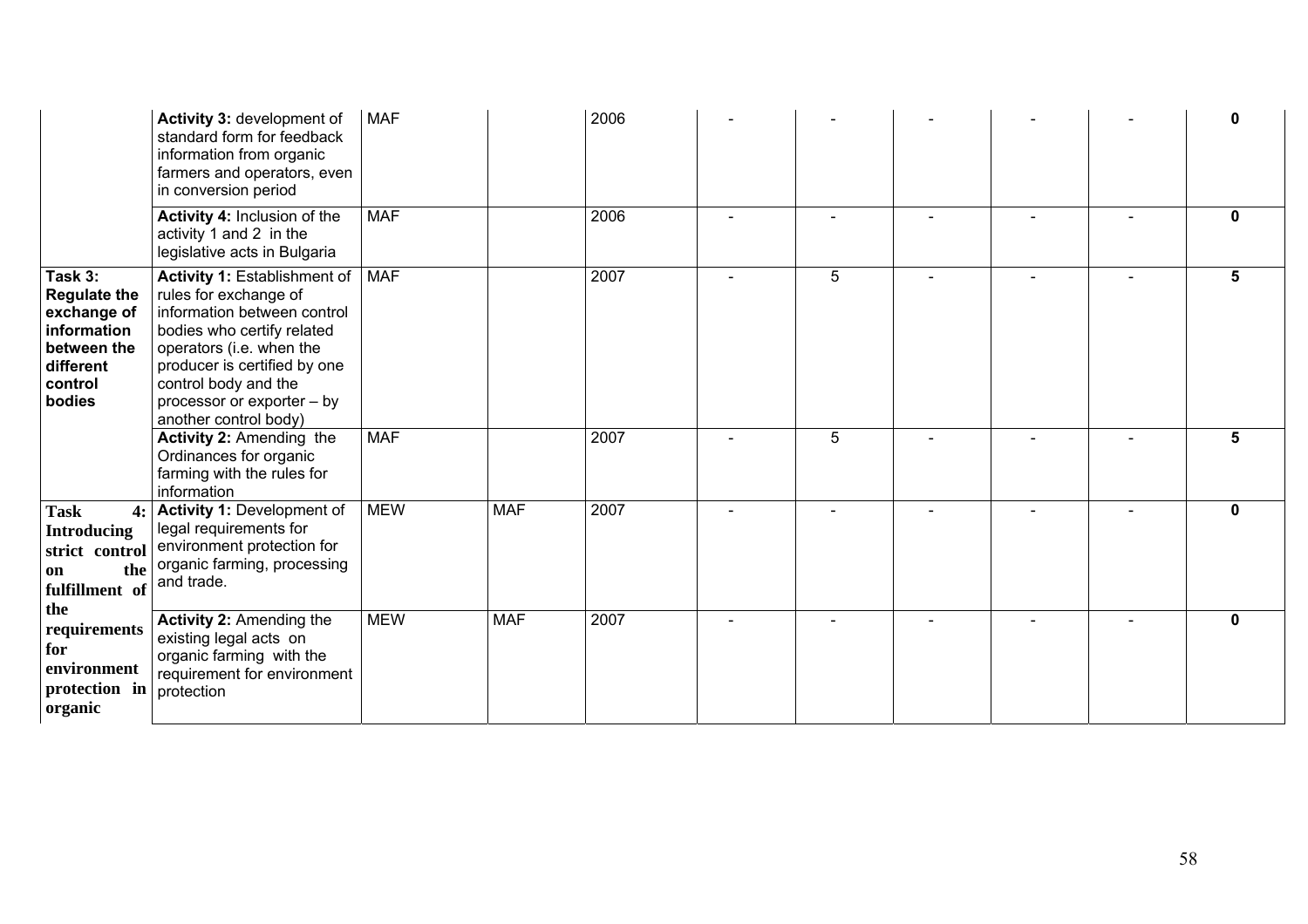| farming | Activity3: Introducing the<br>requirement for the organic<br>farming operators and<br>inspection bodies for<br>provision of information on<br>specific measures taken for | <b>MAF</b> | 2008 | 12 |    |  | 12      |
|---------|---------------------------------------------------------------------------------------------------------------------------------------------------------------------------|------------|------|----|----|--|---------|
| Total:  | environmental protection                                                                                                                                                  |            |      | 10 | 12 |  | $22 \,$ |

# **Specific goal 2: Functioning system for proving the organic origin of**

# **Bulgarian organic products**

**Table 11: Plan for Strategic goal 5, specific goal 2** 

| <b>Task</b>                                                                                                          | <b>Activities</b>                                                                                                                                                                          | Responsible<br>institution | Partner<br>institutions                                                   | <b>Period for</b><br>implementati<br>on. | 2006<br>(thousand<br>BGN) | 2007<br>(thousand<br>BGN) | 2008<br>(thousand<br>BGN) | 2009<br>(thousand<br>BGN) | 2010-2013<br>(thousand<br>BGN) | Total<br>(thousand<br>BGN) |
|----------------------------------------------------------------------------------------------------------------------|--------------------------------------------------------------------------------------------------------------------------------------------------------------------------------------------|----------------------------|---------------------------------------------------------------------------|------------------------------------------|---------------------------|---------------------------|---------------------------|---------------------------|--------------------------------|----------------------------|
| Task 1:<br><b>Functioning</b><br><b>Bulgarian</b><br>accredited<br>laboratories<br>with full<br>range of<br>analyses | Activity 1: Inventarization of   MAF<br>a existing accredited<br>laboratories and assessment<br>of their capacity for provision<br>of full range of analyses<br>needed for organic farming |                            | MES,<br>research<br>institutes,<br>Bulgarian<br>accreditatio<br>n service | annually                                 |                           |                           | 4                         | 5                         | 5                              | 18                         |
| recognized in<br>case of<br>international<br>arbitrage                                                               | Activity 2: Development of<br>a Programme for new<br>laboratories or<br>modernization of the existing<br>ones for specialized<br>analyses needed for organic<br>farming                    | <b>MAF</b>                 | MH, MEW,<br>MES,<br>research<br>institutes                                | annually                                 |                           | 6                         |                           |                           | 8                              | 28                         |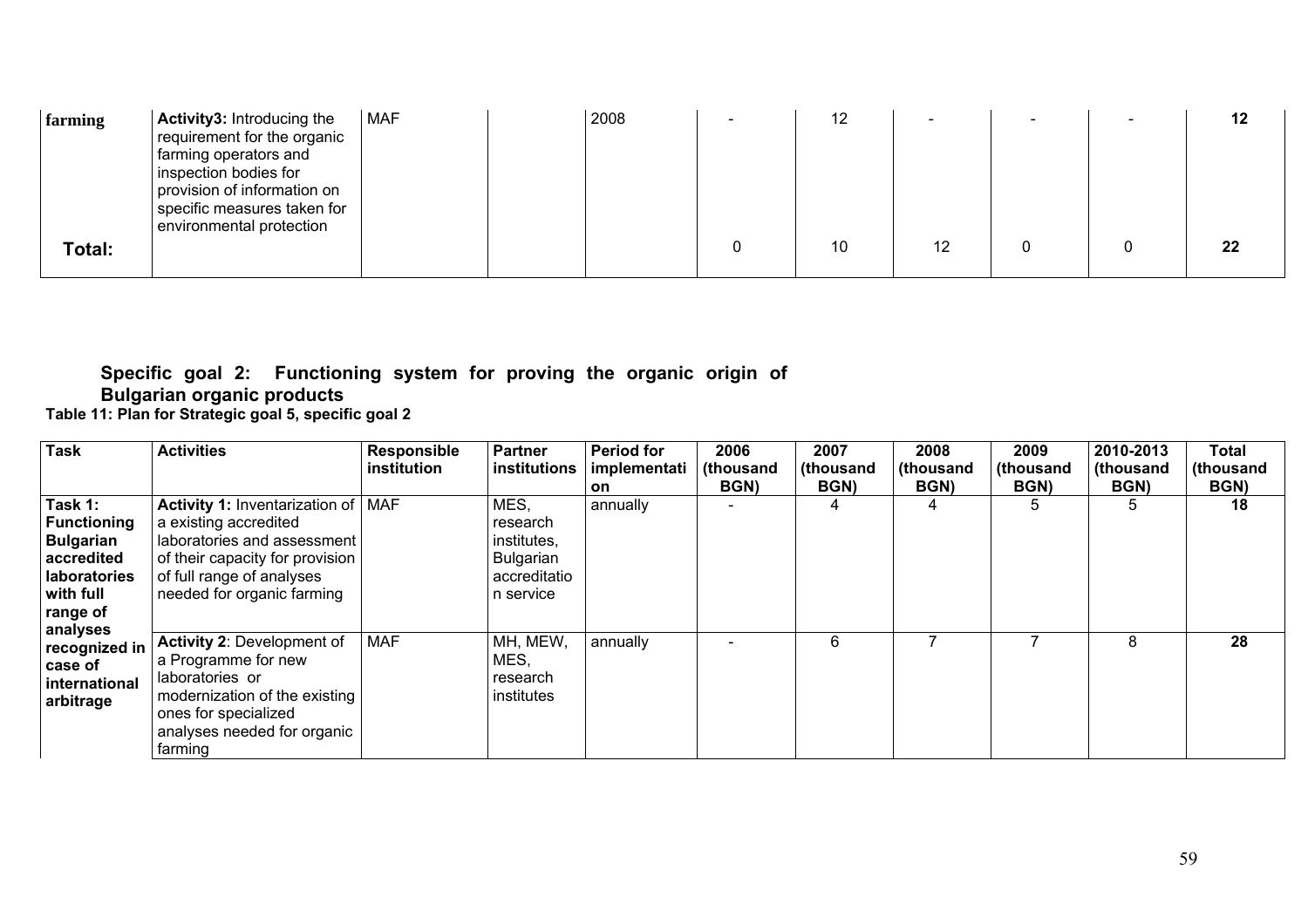|        | <b>Activity 3: Implementation</b><br>of the Programme                                                                                                      | <b>MAF</b> | MH, MEW,<br>MES,<br>research<br>institutes | 2008-2009 | $\overline{\phantom{0}}$ | $\overline{\phantom{0}}$ | 1050 | 1050 | $\overline{\phantom{a}}$ | 2100 |
|--------|------------------------------------------------------------------------------------------------------------------------------------------------------------|------------|--------------------------------------------|-----------|--------------------------|--------------------------|------|------|--------------------------|------|
|        | <b>Activity 4. Development</b><br>and maintenance of<br>database for Bulgarian<br>organic operators using<br>the data provided by the<br>inspection bodies | <b>MAF</b> |                                            | 2006-2013 |                          |                          |      |      |                          |      |
| Total: |                                                                                                                                                            |            |                                            |           |                          | 11                       | 1062 | 1063 | 14                       | 2151 |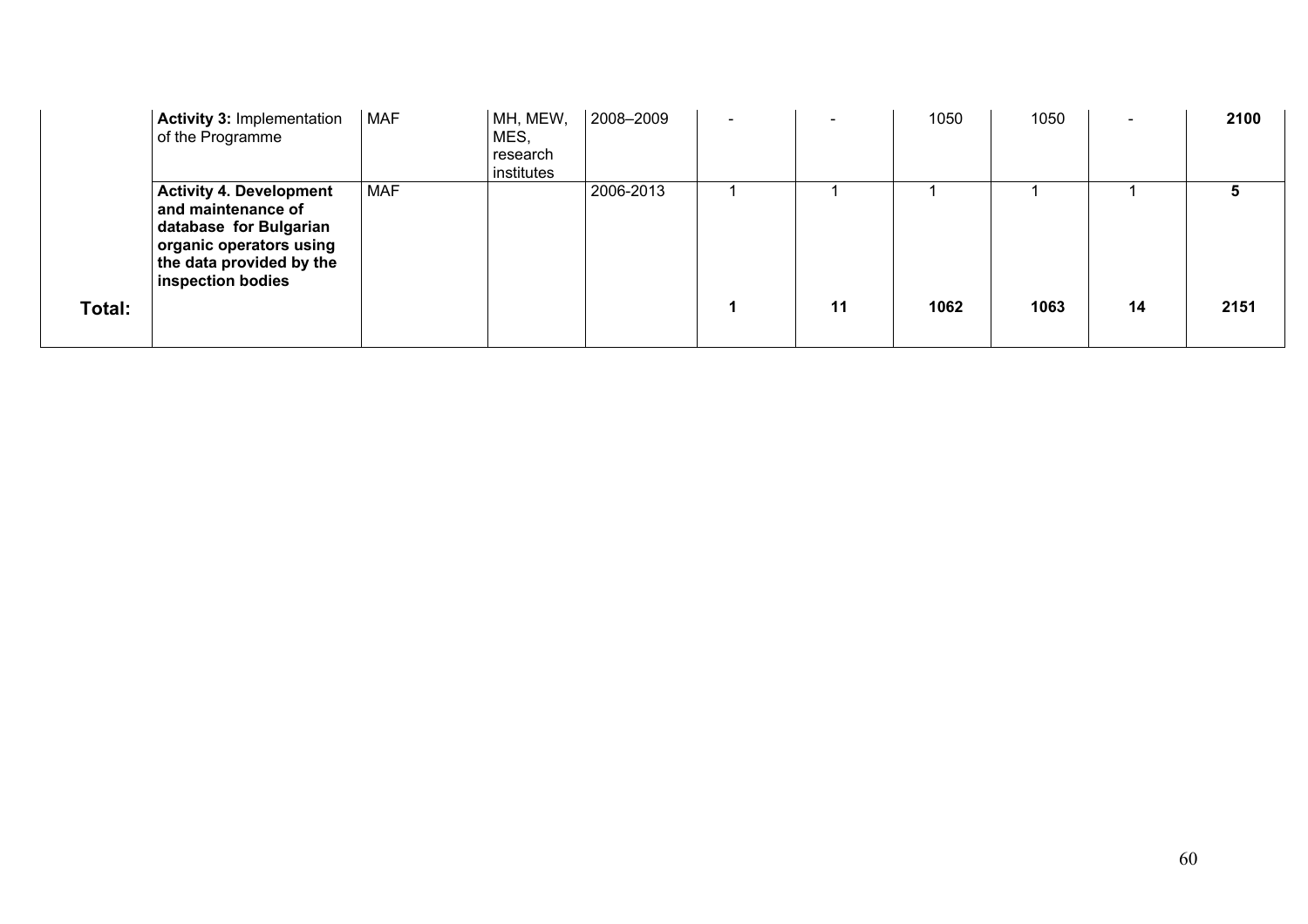# **ANNEX: List of the members of the working group that participated in the development of the Organic farming action plan**

| N <sub>2</sub> | Institution                                                                | <b>Name</b> | <b>Surname</b> | <b>Position</b>                                        | Telephone, fax, e-mail                                                     | <b>Address</b>                                        |
|----------------|----------------------------------------------------------------------------|-------------|----------------|--------------------------------------------------------|----------------------------------------------------------------------------|-------------------------------------------------------|
|                |                                                                            |             |                |                                                        |                                                                            |                                                       |
|                | Foundation for Development<br>of Private Agriculture in<br><b>Bulgaria</b> | Vihra       | Andonova       | <b>Executive Director</b>                              | tel./fax 02/ 963 48 75<br>larive bg@cablebg.net                            | 6 "Nikola Kozlev" str.<br>Sofia 1421                  |
|                | 2 Foundation for Organic<br>Farming "Bioselena"                            | Stoilko     | Apostolov      | Manager                                                | tel. 0335 9 20 38<br>s.apostolov@bioselena.com<br>headoffice@bioselena.com | 36 "Vasil Karaivanov" str.<br>Karlovo 4300            |
|                | 3 University of National and<br>World Economy                              | Elka        | Vasileva       | Lecturer                                               | tel. 02/ 52422<br>danielai@unwe.acad.bg                                    | <b>Hristo Botev</b><br>Studentski Grad<br>Sofia 1700  |
| 4              | Association "Bioproduct BG"                                                | Diana       | Ivanova        | Assistant                                              | tel. 02/9170 645<br>bioprodukt@abv.bg                                      | 1, Makedonia Square,<br>floor 1, room 1<br>Sofia 1000 |
|                | $5   RDC - Velingrad"$                                                     | Zhivko      | Milyshev       | specialist                                             | tel. 035951267<br>ard@cbivel.org                                           | 5 Vasil Aprilov str.<br>Velingrad 4600                |
|                | 6   "SGS Bulgaria"                                                         | Kalin       | Stoyanov       | Auditor                                                | tel. 02/ 91015, fax 02/ 98181 43<br>kalin_stoyanov@sgs.com                 | 25 A Tzr Osvoboditel blvd.<br>Sofia 1504              |
|                | Association "Agrolink"                                                     | Svetla      | Nikolova       | President                                              | tel. 02/8466675, fax 02/9431511<br>agrolink@bgnet.bg                       | 50 lanko Sakuzov blvd.<br>Sofia 1504                  |
| 8              | Ministry of Finance                                                        | Trifon      | Spasov         | State expert                                           | tel. 02/98592113<br>t.spasov@minfin.bg                                     | 102 G. S. Rakovski<br>Sofia 1040                      |
| 9              | Ministry of Labor and Social<br>Policy                                     | Borislava   | Petrova        | Junior expert, "Labor<br>Market Policy"<br>Directorate | tel. 02/81 19 418<br>bpetrova@mlsp.government.bg                           | 2 Triaditza<br>Sofia 1051                             |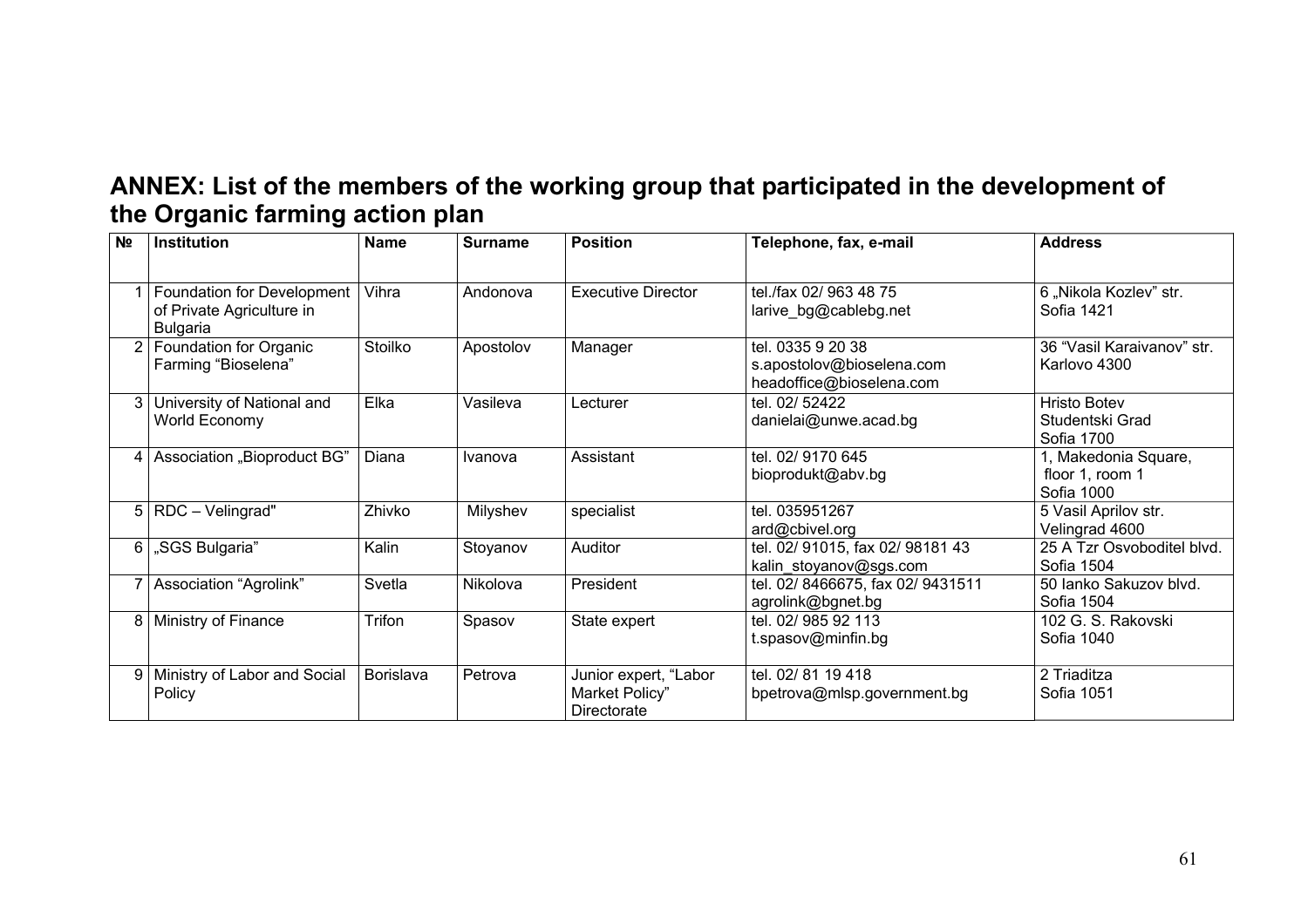|                 | Ministry of Regional<br>development and Public<br>Construction                                                     | Ivan          | Popov     | Junior expert, Economik<br>and Social Cohesion"<br>Department, Regional<br><b>Planning Directorate</b><br><b>General Directorate</b>        | tel. 02/ 9405 275, fax 987 2517<br>ipopov@mrrb.government.bg<br>ipop_v@yahoo.com       | 17-19 Kiril I Metodii str.<br>Sofia 1000  |
|-----------------|--------------------------------------------------------------------------------------------------------------------|---------------|-----------|---------------------------------------------------------------------------------------------------------------------------------------------|----------------------------------------------------------------------------------------|-------------------------------------------|
| 11              | Ministry of Regional<br>development and Public<br>Construction                                                     | <b>Marius</b> | Mladnov   | Senior expert, Regional<br>Policy and Legislation<br>Harmonization<br>Department, Directorate<br>"Strategic Planning of<br>Regional Policy" | tel. 02/ 9405570, fax 987 2517<br>mmladenov@mrrb.government.bg<br>marius t m@yahoo.com | 17-19 Kiril I Metodii str.<br>Sofia 1000  |
|                 | 12 Ministry of Environment and<br>Water, Directorate "National<br>Park Central Balkan"                             | Nela Нела     | Rachevitz | Director                                                                                                                                    | tel. 066/801277<br>office@centralbalkan.bg<br>rachevitz@centralbalkan.bg               | 3 Bodra smyana str. PB 80<br>Gabrovo 5300 |
|                 | 13 Ministry of Environment and<br>Water, Directorate "National<br>Park Central Balkan"                             | Gergana       | Staneva   | Senior expert "Flora"                                                                                                                       | tel. 066/801277<br>office@centralbalkan.bg<br>rachevitz@centralbalkan.bg               | 3 Bodra smyana str. PB 80<br>Gabrovo 5300 |
| 14              | Ministry of Environment and<br>Water                                                                               | Valentine     | Vasileva  | Senior expert                                                                                                                               | tel. 02/940 6636<br>vassileva@moew.government.bg                                       | 22 Maria Luisa<br>Sofia                   |
|                 | 15   Ministry of Economy,<br><b>Commission on Trade And</b><br><b>Customer Protection</b>                          | <b>Nely</b>   | Marinova  | Senior Law Consultant                                                                                                                       | tel. 02/ 933 0581 fax 02 987 9121<br>info@ktzp.bg<br>n.marinova@ktzp.bg                | 4 A Slaveikov Square<br>Sofia 1000        |
| 16              | Ministry of Economy                                                                                                | Irina         | Staneva   | Senior expert, European<br><b>Integration Directorate</b>                                                                                   | tel. 02/940 75 47.<br>i.staneva@mi.government.bg                                       | 8 Slavyanska str.<br>Sofia 1000           |
|                 | 17 Ministry of Agriculture and<br>Forestry, NAAS                                                                   | Kristian      | Kamenov   | Head secretary                                                                                                                              | tel. 02/9176068, 917 60 72<br>nssz@techno-linc.com<br>office@naas.government.bg        | 136 Tzar Boris blvd.<br>Sofia 1618        |
|                 | 18 Ministry of Agriculture and<br>Forestry, National Plant<br>Protection Service, Institute<br>on Plant Protection | Spaska        | Simova    | Deputy-director,<br>scientific activities                                                                                                   | tel. 0721 66061, fax 0721 66062,<br>protection@infotel.bg                              | 35 Panayot Volov<br>Kostinbrod 2230       |
| 19 <sup>1</sup> | Ministry of Agriculture and<br>Forestry, National Plant<br><b>Protection Service</b>                               | Ekaterina     | Tomeva    | Senior expert,<br>Organic and Integrated<br><b>Plant Protection and</b><br><b>Fertilizers Department</b>                                    | tel. 02/ 953 34 71, 953 1762<br>progn@nsrz-bg.com                                      | 17 Hristo Botev Blvd.<br>Sofia 1606       |
| 20 <sub>1</sub> | Ministry of Agriculture and<br>Forestry, Soil Institute                                                            | Prof. Nikola  | Kolev     | Senior scientific<br>reasearcher, PHD                                                                                                       | tel 02/246141, fax 248937<br>soil@mail.bg                                              | 7 Shose Bankya PB 1369<br>Sofia 1080      |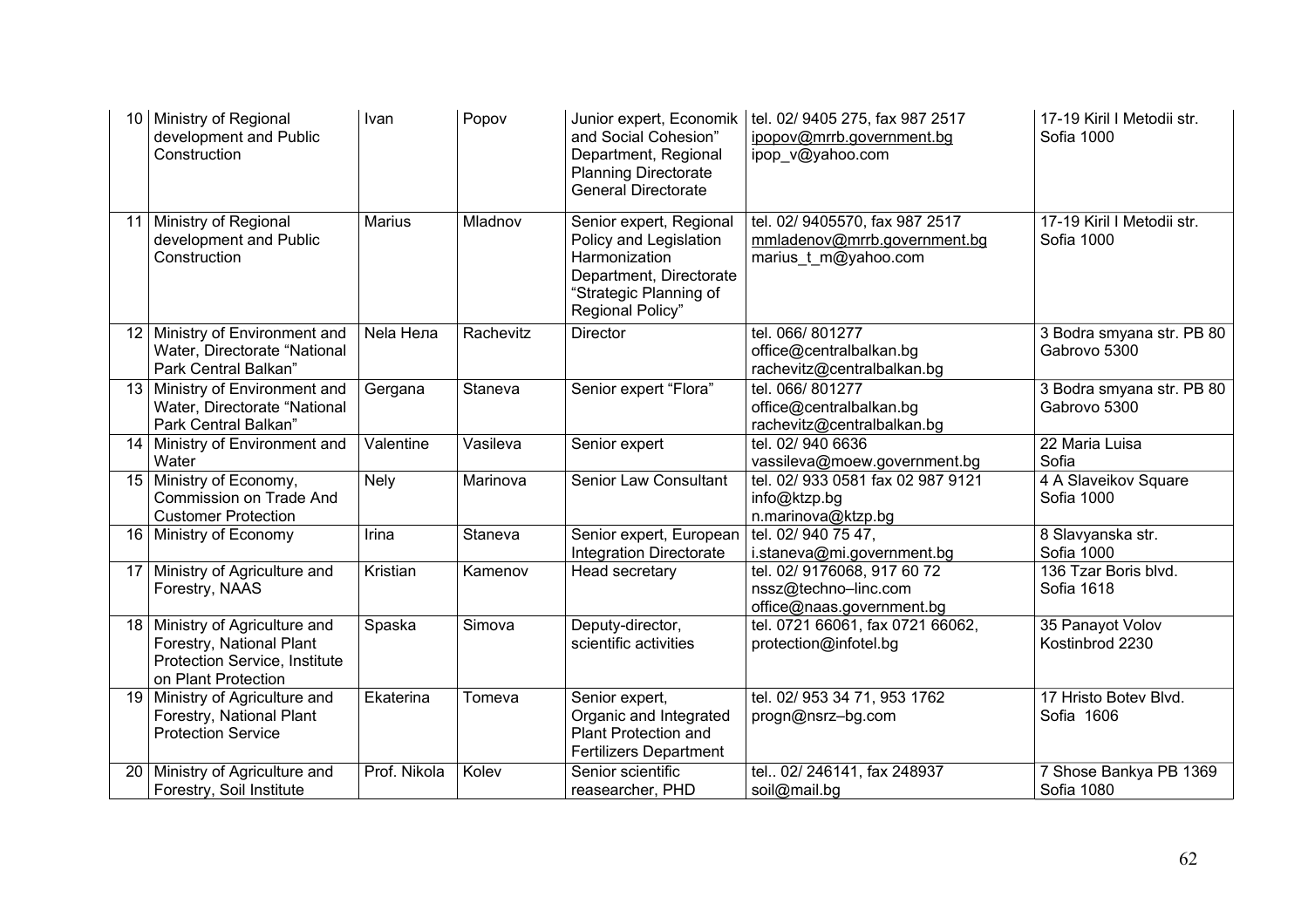|                 | 21 Ministry of Agriculture and<br>Forestry, Institute on Animal<br>Sciences                                  | Desimir   | Nedelchev | Assistant                                                            | tel. 0721 66037                                                               | Institute of Animal<br>Sciences<br>Kostinbrod 2232             |
|-----------------|--------------------------------------------------------------------------------------------------------------|-----------|-----------|----------------------------------------------------------------------|-------------------------------------------------------------------------------|----------------------------------------------------------------|
|                 | 22 Ministry of Agriculture and<br>Forestry, Soil Resources<br>Agency                                         | Rumen     | Mladenov  | Junior specialist                                                    | tel. 02/248 798, fax 240 239                                                  | 7 Shose Bankya<br>Sofia 1080                                   |
|                 | 23 Ministry of Health                                                                                        | Phd. Nana | Nikolova  | Senior expert, Health<br>Prophylactics and State<br>Sanitary Control | tel. 02/ 9301212, факс 988 34 13<br>nnikolova@mh.governmnet.bg                | 39 Stambolijski blvd.<br>Sofia 1000                            |
|                 | 24 .lra-Eco" Ltd.                                                                                            | Ivaylo    | Radev     | Entrepreneur                                                         | tel. / fax 02/ 943 70 15<br>iradev@ira-eko.com                                | 12 Pirotska str.<br>Sofia 1000                                 |
| 25              | "Agrobioconsult"                                                                                             | Katia     | radeva    | Entrepreneur                                                         | tel. 02/266968, fax 02/267428<br>marielaradeva@dir.bg                         | 4 Ivan Botev,<br>Liylin 8<br>Sofia                             |
|                 | 26 .Ecoterra" Ltd.                                                                                           | Iliya     | Nemski    | manager                                                              | tel. 034/ 445393, fax 034/ 448796<br>ecovita@mbox.digsys.bg                   | 3 Sinitevska str.<br>Pazardjik 4400                            |
|                 | 27   "Gerada-GM" Itd. ООД                                                                                    | Gerasim   | Dochev    | Assistant manager                                                    | tel. 02/ 950 2260, 0888 52 56 30, tel./<br>fax 02 953 0972 gerada@bulinfo.net | 13-19, Dukatska Planina<br>str., floor 4, app 10<br>Sofia 1606 |
|                 | 28 Bulgarian National<br>Association on Customer<br>Protection                                               | Bogomil   | Nikolov   | Executive director                                                   | tel. 02/9890106, 9890107<br>bnap@bnap.org                                     | 10 A Graf Ignatiev str.<br>Sofia 1000                          |
|                 | 29 Bio Bulgaria                                                                                              | Nikolay   | Gantchev  | Chairman                                                             | tel. 0335 93277<br>bio bul@abv.bg                                             | 66 Vasil Levsky<br>Karlovo 4300                                |
| 30 <sub>1</sub> | "Balkan Biocert" Ltd.                                                                                        | Gergana   | Nentcheva | manager                                                              | tel. 032/ 625 818, 625 888<br>gm@balkanbiocert.com                            | 13 Hristo Danov str., 2-nd<br>floor<br>Plovdiv 4000            |
|                 | 31 Association for Start up,<br>Development and<br><b>Restructuring of Small</b><br><b>Family Businesses</b> | Petar     | Petrov    | Chairman                                                             | tel. 056/810462, 048 773986<br>tel. /fax 056/842272<br>P5rov@yahoo.com        | 13 Dunav str.<br>Burgas 8000                                   |
| 32 <sub>1</sub> | Association "Ecofarm"                                                                                        | Stoytcho  | Karov     | Chairman                                                             | tel./fax 032/ 62 94 85<br>profkarov@yahoo.co.uk                               | 125 Rodopi str.<br>Plovdiv 4000                                |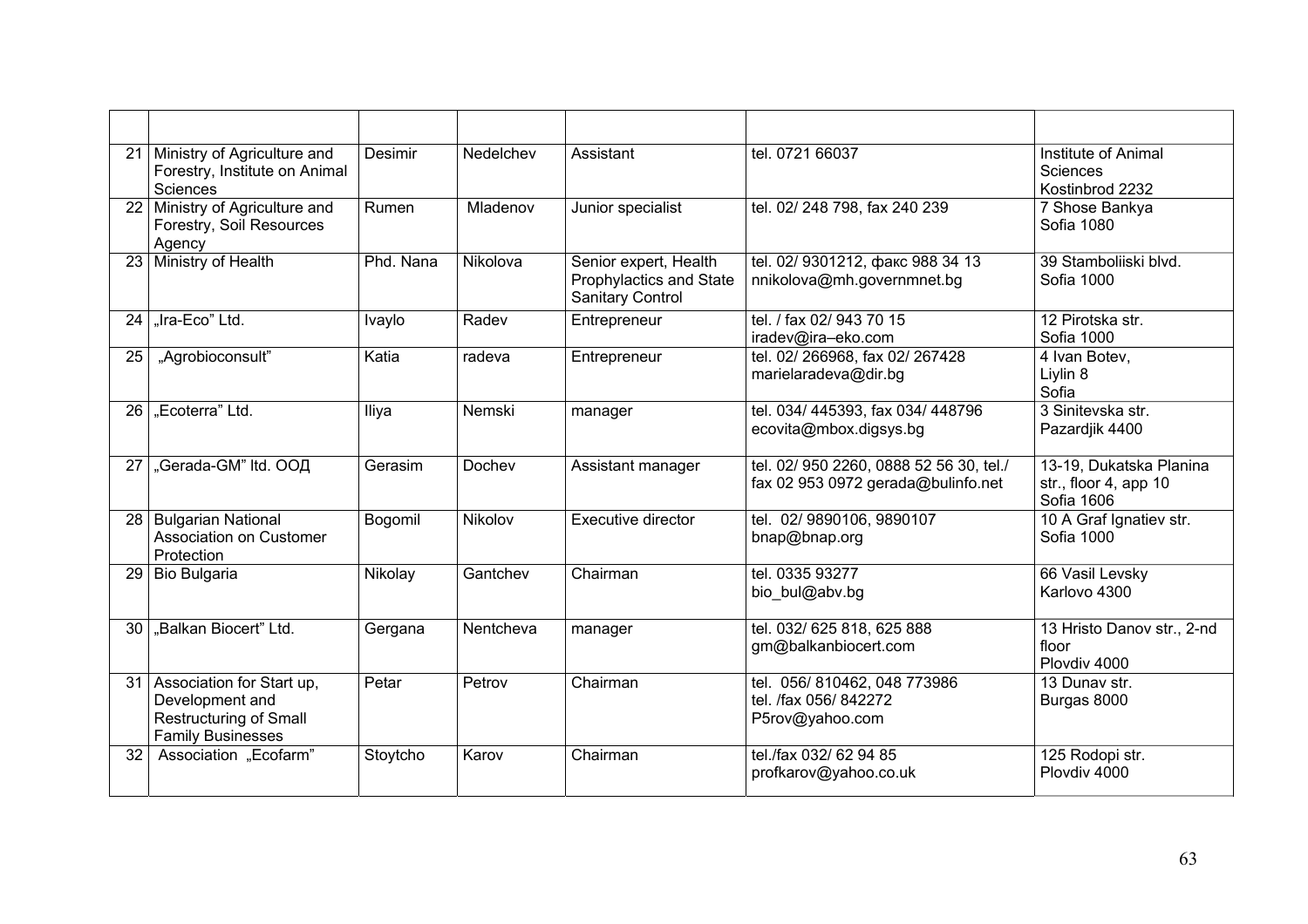|                 | 33 Organic Beekeeping<br>Association         | Dimo      | Dimov        | Member                                                                         | tel. 06151/4988, GSM 0888 358 650<br>elbadd@dir.bg                  | 71 A Vasil Levski str.<br>Elena                                    |
|-----------------|----------------------------------------------|-----------|--------------|--------------------------------------------------------------------------------|---------------------------------------------------------------------|--------------------------------------------------------------------|
|                 | 34 Ministry of Agriculture and<br>Forestry   | Emil      | Milanov      | Head of Agrarian<br>Development<br>Department                                  | tel. 02/985 11 317<br>e.milanov@mzgar.government.bg                 | 55 Hristo Botev blvd.<br>Sofia 1040                                |
|                 | 35   Ministry of Agriculture and<br>Forestry | Slavy     | Kralev       | Head of European<br>Integration and Intl.<br><b>Relations Department</b>       | tel. 02/985 11 367<br>s.kralev@mzgar.government.bg                  | 55 Hristo Botev blvd.<br>Sofia 1040                                |
|                 | 36 Ministry of Agriculture and<br>Forestry   | Marieta   | Neikova      | Senior expert, Agrarian<br>Development<br><b>Directorate</b>                   | marietakos@mail.bg                                                  | 55 Hristo Botev blvd.<br>Sofia 1040                                |
|                 | 37   Ministry of Agriculture and<br>Forestry | Raina     | Gorinova     | expert, Agrarian<br>Development<br>Directorate                                 | r.gorinova@mzgar.governmnet.bg                                      | 55 Hristo Botev blvd.<br>Sofia 1040                                |
|                 | 38 Ministry of Agriculture and<br>Forestry   | Vladislav | Krustev      | <b>Agrarian Development</b><br>Directorate"                                    | vladkrus3@hotmail.com                                               | 55 Hristo Botev blvd.<br>Sofia 1040                                |
| 39              | "Krasi – MS"                                 | Krasimir  | Grachenov    | Chairman                                                                       | tel. 07443 85 24<br>krasims@abv.bg,<br>krasims@yahoo.com            | 17 Dunav str.<br>Bansko 2770                                       |
| 40              | "Dikon" Ltd.                                 | Svetlana  | Papuktchieva | Manager Projects and<br>business development                                   | tel. 02/944 51 09<br>projects@dicon-bg.com                          | VI. Vazov str., block 208,<br>floor 2<br>"Suha Reka"<br>Sofia 1505 |
| $\overline{41}$ | Ministry of Agriculture and<br>Forestry      | Vyara     | Stefanova    | Head of<br>Agrienvironment and<br>organic Farming<br>Department                | tel. 02/ 985 11 408, fax 02/9803854<br>vstefanova@mzg.government.bg | 55 Hristo Botev blvd.<br>Sofia 1040                                |
| 42              | Ministry of Agriculture and<br>Forestry      | Milena    | Nikolova     | Agrienvironment and<br>organic Farming<br>Department"                          | тел. 02/ 985 11 455<br>m.nikolova@mzgar@government.bg               | 55 Hristo Botev blvd.<br>Sofia 1040                                |
| 43              | Ministry of Agriculture and<br>Forestry      | Snezhka   | Deltcheva    | Agrienvironment and<br>organic Farming<br>Department                           | tel. 02/985 11 455<br>s.deltcheva@mzgar@government.bg               | 55 Hristo Botev blvd.<br>Sofia 1040                                |
| 44              | Ministry of Agriculture and<br>Forestry      | Liudmila  | hamtcheva    | State expert, European<br>Integration and Intl.<br><b>Relations Department</b> | tel. 02/985 11 326<br>v.pavlova@mzgar.government.bg                 | 55 Hristo Botev blvd.<br>Sofia 1040                                |